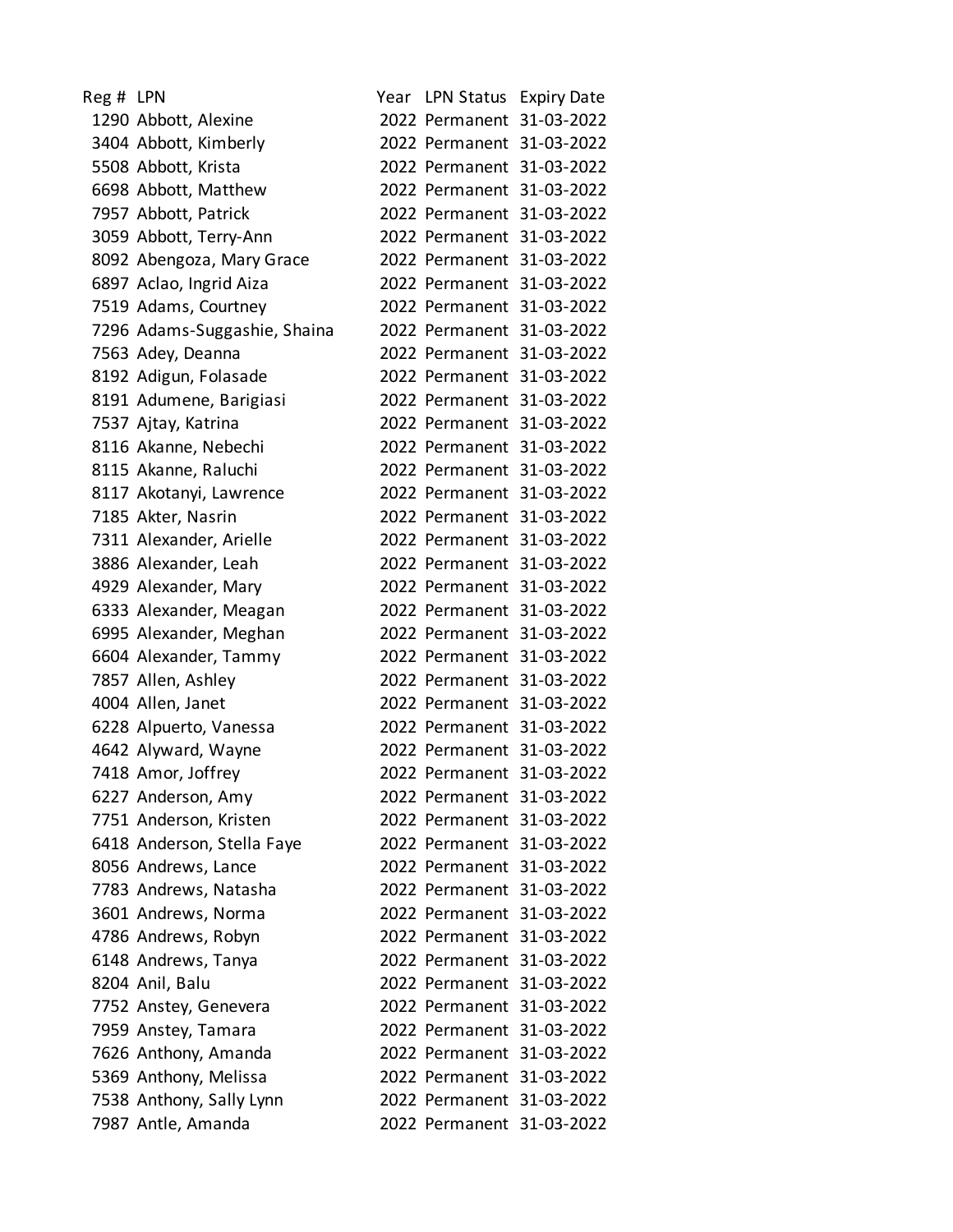| 5643 Antle, Colleen           |                           | 2022 Permanent 31-03-2022 |
|-------------------------------|---------------------------|---------------------------|
| 7627 Applin, Angela           |                           | 2022 Permanent 31-03-2022 |
| 5782 Applin, Bobbi            |                           | 2022 Permanent 31-03-2022 |
| 7753 Applin, Cloey            |                           | 2022 Permanent 31-03-2022 |
| 4934 Applin, Marlene          |                           | 2022 Permanent 31-03-2022 |
| 7174 Ariola, Paula            |                           | 2022 Permanent 31-03-2022 |
| 7780 Armstrong, Sara          |                           | 2022 Permanent 31-03-2022 |
| 5482 Arnold, Jennifer         |                           | 2022 Permanent 31-03-2022 |
| 7059 Arquio, Cheryllynn       |                           | 2022 Permanent 31-03-2022 |
| 4598 Ash, Brenda              |                           | 2022 Permanent 31-03-2022 |
| 7297 Ash, Stacey              |                           | 2022 Permanent 31-03-2022 |
| 5679 Ash, Tara                |                           | 2022 Permanent 31-03-2022 |
| 6457 Ashbourne, Julie-Anne    |                           | 2022 Permanent 31-03-2022 |
| 8014 Ashton, Cheralyn         |                           | 2022 Permanent 31-03-2022 |
| 8021 Astudilllo, Maynard      |                           | 2022 Permanent 31-03-2022 |
| 6498 Atkinson-Francis, Kadine |                           | 2022 Permanent 31-03-2022 |
| 5948 Attwood, Madison         |                           | 2022 Permanent 31-03-2022 |
| 8118 Au, Samantha             |                           | 2022 Permanent 31-03-2022 |
| 7891 Audu, Ngozi              |                           | 2022 Permanent 31-03-2022 |
| 6693 Avery, Danielle          |                           | 2022 Permanent 31-03-2022 |
| 7019 Ayade, Joey              |                           | 2022 Permanent 31-03-2022 |
| 4767 Ayles, Tanya             |                           | 2022 Permanent 31-03-2022 |
| 6445 Ayres, Kayla             |                           | 2022 Permanent 31-03-2022 |
| 5766 Babb, Paul               |                           | 2022 Permanent 31-03-2022 |
| 6062 Baggs, Farrah            |                           | 2022 Permanent 31-03-2022 |
| 6334 Baggs, Julie             |                           | 2022 Permanent 31-03-2022 |
| 5358 Baggs, Veronica          |                           | 2022 Permanent 31-03-2022 |
| 7421 Bailey, Marcia           |                           | 2022 Permanent 31-03-2022 |
| 6268 Bailey, Natasha          |                           | 2022 Permanent 31-03-2022 |
| 6916 Baines, Audrey           |                           | 2022 Permanent 31-03-2022 |
| 7363 Baird, Laura             |                           | 2022 Permanent 31-03-2022 |
| 7422 Baker, Alana             |                           | 2022 Permanent 31-03-2022 |
| 6636 Baker, Jessica           |                           | 2022 Permanent 31-03-2022 |
| 8119 Baker, Kelly             |                           | 2022 Permanent 31-03-2022 |
| 6433 Baker, Melissa           |                           | 2022 Permanent 31-03-2022 |
| 3981 Baker, Pamela            |                           | 2022 Permanent 31-03-2022 |
| 7892 Baker, Ryan              |                           | 2022 Permanent 31-03-2022 |
| 7578 Baker, Sabrina           |                           | 2022 Permanent 31-03-2022 |
| 4431 Ball, Angela             |                           | 2022 Permanent 31-03-2022 |
| 5601 Ball, Julie              |                           | 2022 Permanent 31-03-2022 |
| 6759 Ball, Tara               |                           | 2022 Permanent 31-03-2022 |
| 5949 Ballard, Erin            | 2022 Permanent 31-03-2022 |                           |
| 8058 Ballinger, Jennifer      |                           | 2022 Permanent 31-03-2022 |
| 6551 Banfield, Stephanie      |                           | 2022 Permanent 31-03-2022 |
| 6162 Banks, Carla             |                           | 2022 Permanent 31-03-2022 |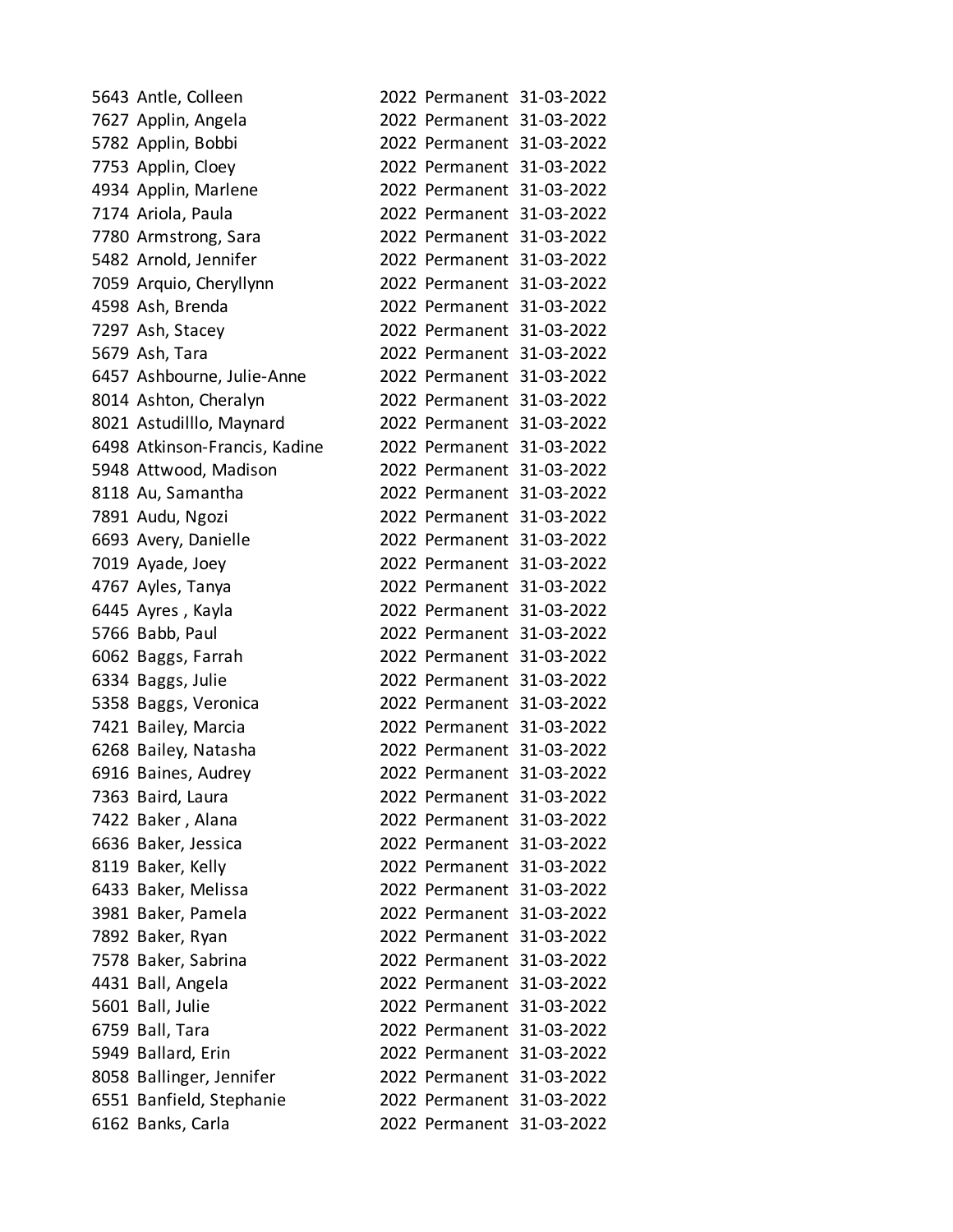| 7988 Bannister, Emily          |  | 2022 Permanent 31-03-2022 |
|--------------------------------|--|---------------------------|
| 6611 Barker, Annmargaret       |  | 2022 Permanent 31-03-2022 |
| 5790 Barnes, Ami               |  | 2022 Permanent 31-03-2022 |
| 4578 Barnes, Bobbi (Roberta)   |  | 2022 Permanent 31-03-2022 |
| 4943 Barnes, Janice            |  | 2022 Permanent 31-03-2022 |
| 3545 Barnes, Perry             |  | 2022 Permanent 31-03-2022 |
| 7539 Barnes, Samantha          |  | 2022 Permanent 31-03-2022 |
| 4956 Barnes, Vanessa           |  | 2022 Permanent 31-03-2022 |
| 156 Barney, Deborah            |  | 2022 Permanent 31-03-2022 |
| 6996 Barney, Susan             |  | 2022 Permanent 31-03-2022 |
| 7989 Barrett, Bailey           |  | 2022 Permanent 31-03-2022 |
| 5922 Barrett, Judy             |  | 2022 Permanent 31-03-2022 |
| 7510 Barrett, Kelsey           |  | 2022 Permanent 31-03-2022 |
| 6001 Barrett, Melanie          |  | 2022 Permanent 31-03-2022 |
| 4935 Barrett, Michelle         |  | 2022 Permanent 31-03-2022 |
| 6923 Barrington, Julia         |  | 2022 Permanent 31-03-2022 |
| 6002 Barry, Pamela             |  | 2022 Permanent 31-03-2022 |
| 7298 Barry, Sandra             |  | 2022 Permanent 31-03-2022 |
| 5481 Barry, Vicki              |  | 2022 Permanent 31-03-2022 |
| 6335 Barter, Deanna            |  | 2022 Permanent 31-03-2022 |
| 5728 Barter, Jeanette          |  | 2022 Permanent 31-03-2022 |
| 4753 Barter, Michelle          |  | 2022 Permanent 31-03-2022 |
| 6105 Barter, Nicole            |  | 2022 Permanent 31-03-2022 |
| 5911 Bartlett, Jennifer        |  | 2022 Permanent 31-03-2022 |
| 7629 Bartlett, Natalie         |  | 2022 Permanent 31-03-2022 |
| 7564 Bartlett, Petrina         |  | 2022 Permanent 31-03-2022 |
| 5069 Bartlett, Wavey           |  | 2022 Permanent 31-03-2022 |
| 8120 Barton, Shaylynn          |  | 2022 Permanent 31-03-2022 |
| 4021 Basha Mulrooney, Margaret |  | 2022 Permanent 31-03-2022 |
| 6760 Bath, Carolyn             |  | 2022 Permanent 31-03-2022 |
| 7424 Batten, Rebecca           |  | 2022 Permanent 31-03-2022 |
| 5349 Beaufield, Samantha       |  | 2022 Permanent 31-03-2022 |
| 4619 Beazley, Tracy            |  | 2022 Permanent 31-03-2022 |
| 6430 Beckford, Brandalee       |  | 2022 Permanent 31-03-2022 |
| 5344 Bedo, Dale                |  | 2022 Permanent 31-03-2022 |
| 4975 Belben, Rosetta           |  | 2022 Permanent 31-03-2022 |
| 6226 Belbin, Cheri             |  | 2022 Permanent 31-03-2022 |
| 5970 Belbin-Hancock, Shelley   |  | 2022 Permanent 31-03-2022 |
| 4622 Bellows, Carla            |  | 2022 Permanent 31-03-2022 |
| 7187 Bennett, Ashley           |  | 2022 Permanent 31-03-2022 |
| 6924 Bennett, Briar            |  | 2022 Permanent 31-03-2022 |
| 3469 Bennett, Daphne           |  | 2022 Permanent 31-03-2022 |
| 4867 Bennett, Elizabeth        |  | 2022 Permanent 31-03-2022 |
| 6830 Bennett, Jessica          |  | 2022 Permanent 31-03-2022 |
| 6997 Bennett, Kayla            |  | 2022 Permanent 31-03-2022 |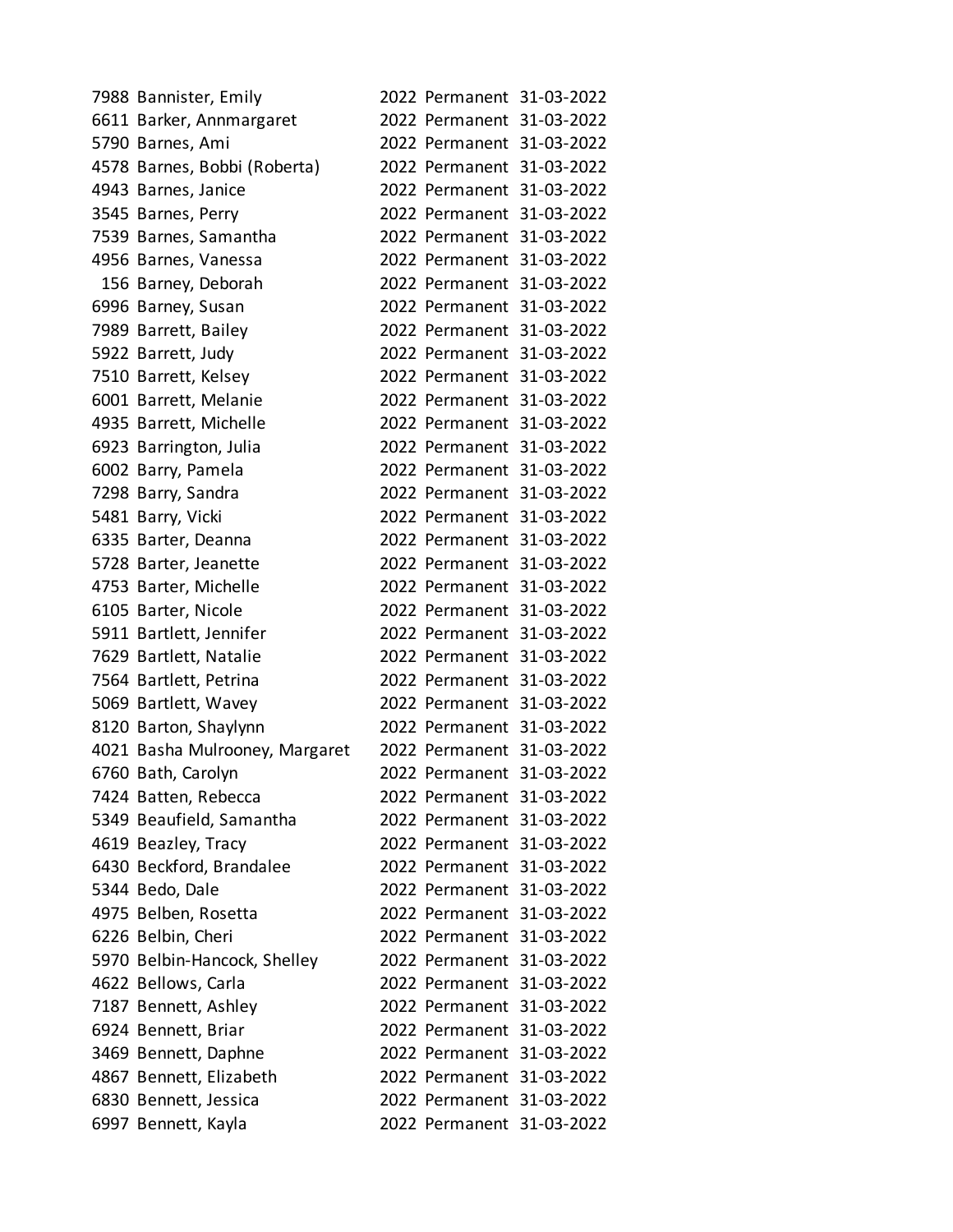| 5990 Bennett, Kelly            |  | 2022 Permanent 31-03-2022 |
|--------------------------------|--|---------------------------|
| 6870 Bennett, Kendra           |  | 2022 Permanent 31-03-2022 |
| 5040 Bennett, Rachel           |  | 2022 Permanent 31-03-2022 |
| 4908 Bennett, Sylvia           |  | 2022 Permanent 31-03-2022 |
| 5893 Benoit, Holly             |  | 2022 Permanent 31-03-2022 |
| 5443 Benoit, Shelly            |  | 2022 Permanent 31-03-2022 |
| 4535 Benoite, Deborah          |  | 2022 Permanent 31-03-2022 |
| 8121 Benson, Ashley            |  | 2022 Permanent 31-03-2022 |
| 6137 Benteau, Lindsey          |  | 2022 Permanent 31-03-2022 |
| 7960 Benwah, Sumur-Rae         |  | 2022 Permanent 31-03-2022 |
| 8122 Bermudez, Clement         |  | 2022 Permanent 31-03-2022 |
| 6463 Bernard-Robinson, Belinda |  | 2022 Permanent 31-03-2022 |
| 6843 Bessey, Michelle          |  | 2022 Permanent 31-03-2022 |
| 5231 Bessey, Tanya             |  | 2022 Permanent 31-03-2022 |
| 5399 Best, Charlene            |  | 2022 Permanent 31-03-2022 |
| 8081 Best, Kayla               |  | 2022 Permanent 31-03-2022 |
| 7631 Best, Taylor              |  | 2022 Permanent 31-03-2022 |
| 6081 Beyere, Fidelia           |  | 2022 Permanent 31-03-2022 |
| 6111 Billard, Deborah          |  | 2022 Permanent 31-03-2022 |
| 7540 Billard, Haley            |  | 2022 Permanent 31-03-2022 |
| 5416 Billard, Melissa          |  | 2022 Permanent 31-03-2022 |
| 6225 Bingley, Angela           |  | 2022 Permanent 31-03-2022 |
| 5281 Bishop, Cheryl            |  | 2022 Permanent 31-03-2022 |
| 3813 Bishop, Dana              |  | 2022 Permanent 31-03-2022 |
| 4220 Bishop, Glen              |  | 2022 Permanent 31-03-2022 |
| 7632 Bishop, Melanie           |  | 2022 Permanent 31-03-2022 |
| 3281 Bishop, Pamela            |  | 2022 Permanent 31-03-2022 |
| 4556 Bishop, Roxanne           |  | 2022 Permanent 31-03-2022 |
| 3493 Bishop, Sherri            |  | 2022 Permanent 31-03-2022 |
| 7498 Blackmore, Amanda         |  | 2022 Permanent 31-03-2022 |
| 4892 Blackmore, April          |  | 2022 Permanent 31-03-2022 |
| 5004 Blackmore, Rhonda         |  | 2022 Permanent 31-03-2022 |
| 5704 Blackwood, Rhonda         |  | 2022 Permanent 31-03-2022 |
| 7755 Blais, Alayna             |  | 2022 Permanent 31-03-2022 |
| 5142 Blake, Alison             |  | 2022 Permanent 31-03-2022 |
| 5909 Blake, Brenda-Mae         |  | 2022 Permanent 31-03-2022 |
| 6905 Blake, Holly              |  | 2022 Permanent 31-03-2022 |
| 5071 Blake, Ina                |  | 2022 Permanent 31-03-2022 |
| 5989 Blake, Jennifer (Jill)    |  | 2022 Permanent 31-03-2022 |
| 6500 Blake, Pomella            |  | 2022 Permanent 31-03-2022 |
| 4777 Blanchard, Bonnie         |  | 2022 Permanent 31-03-2022 |
| 5423 Blanchard, Crystal        |  | 2022 Permanent 31-03-2022 |
| 3525 Blanchard, Lisa           |  | 2022 Permanent 31-03-2022 |
| 6109 Blanchard, Lisa           |  | 2022 Permanent 31-03-2022 |
| 6872 Blanchard, Maureen        |  | 2022 Permanent 31-03-2022 |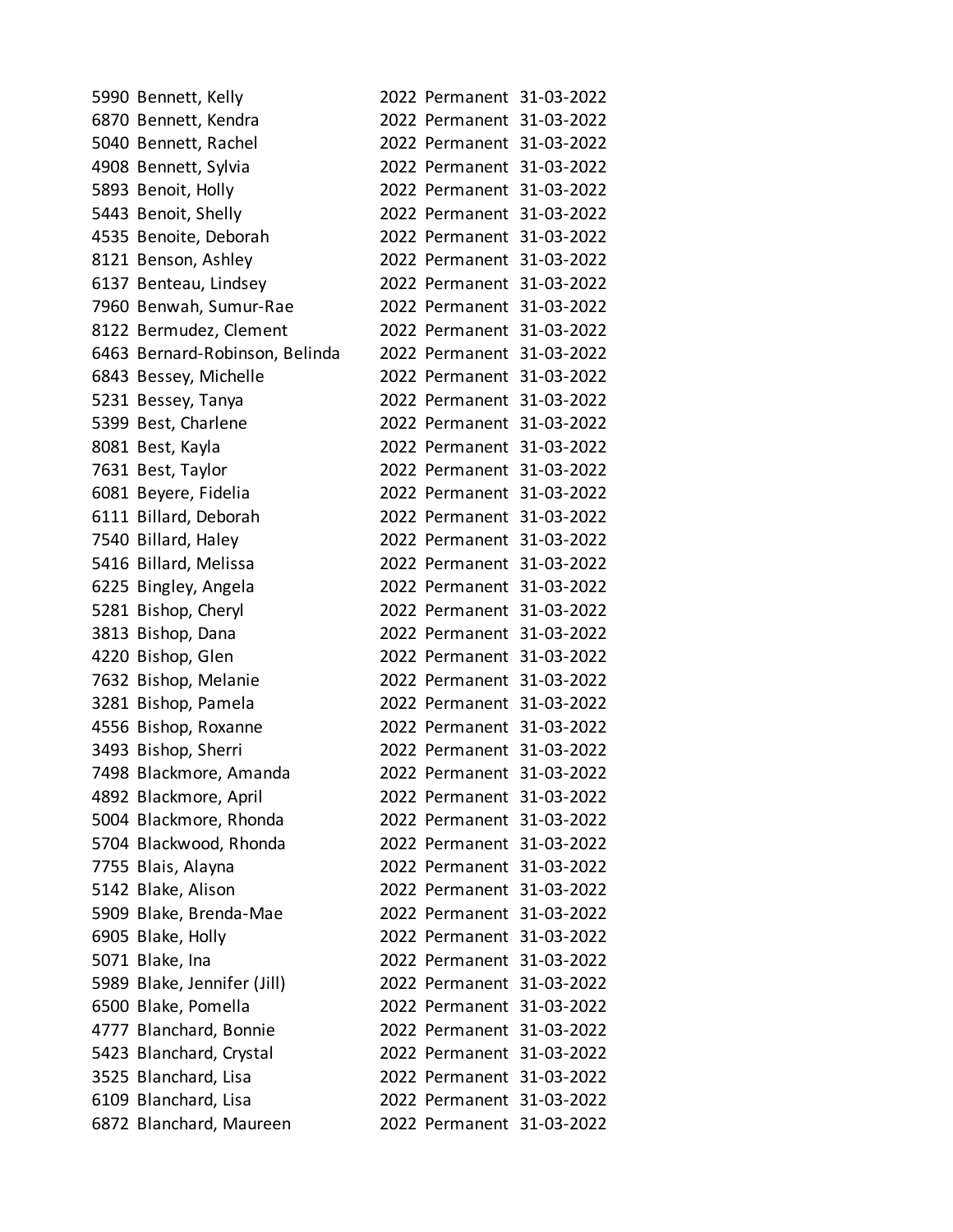| 5503 Blanchard, Tracy        |  | 2022 Permanent 31-03-2022 |
|------------------------------|--|---------------------------|
| 8059 Blanchard-Murrin, Paula |  | 2022 Permanent 31-03-2022 |
| 5468 Blundell, Jan           |  | 2022 Permanent 31-03-2022 |
| 6974 Blundon, Jeremy         |  | 2022 Permanent 31-03-2022 |
| 6147 Blundon, Marion         |  | 2022 Permanent 31-03-2022 |
| 4427 Boland, Corena          |  | 2022 Permanent 31-03-2022 |
| 4216 Boland, Joy             |  | 2022 Permanent 31-03-2022 |
| 7276 Bolt, Caitlin           |  | 2022 Permanent 31-03-2022 |
| 3970 Bonnell, Michelle       |  | 2022 Permanent 31-03-2022 |
| 7893 Bonnell, Nikita         |  | 2022 Permanent 31-03-2022 |
| 6851 Bonner, Ashley          |  | 2022 Permanent 31-03-2022 |
| 4751 Bonnington, Jennifer    |  | 2022 Permanent 31-03-2022 |
| 7371 Boone, Ashleigh         |  | 2022 Permanent 31-03-2022 |
| 5889 Boone, Cynthia          |  | 2022 Permanent 31-03-2022 |
| 3758 Boone, Kimberley        |  | 2022 Permanent 31-03-2022 |
| 4415 Bourgeois, Jennifer     |  | 2022 Permanent 31-03-2022 |
| 4414 Bourgeois, William      |  | 2022 Permanent 31-03-2022 |
| 6292 Bourne, Deborah         |  | 2022 Permanent 31-03-2022 |
| 5414 Bourne, Kathy           |  | 2022 Permanent 31-03-2022 |
| 5439 Bouzane, Laetitia       |  | 2022 Permanent 31-03-2022 |
| 7579 Bowering, Robyn         |  | 2022 Permanent 31-03-2022 |
| 6926 Bowering, Scott         |  | 2022 Permanent 31-03-2022 |
| 6743 Bowers, Nicole          |  | 2022 Permanent 31-03-2022 |
| 5611 Bowles, Nancy           |  | 2022 Permanent 31-03-2022 |
| 3858 Bown, Paula             |  | 2022 Permanent 31-03-2022 |
| 5361 Boyd, Amanda            |  | 2022 Permanent 31-03-2022 |
| 7364 Boyd, Karen             |  | 2022 Permanent 31-03-2022 |
| 5215 Boyde, Nadine           |  | 2022 Permanent 31-03-2022 |
| 6028 Boyles, Nicole          |  | 2022 Permanent 31-03-2022 |
| 7785 Brace, Darlene          |  | 2022 Permanent 31-03-2022 |
| 4616 Brace, Veronica         |  | 2022 Permanent 31-03-2022 |
| 6701 Bradbury Tobin, Lacey   |  | 2022 Permanent 31-03-2022 |
| 5170 Bradley, Janet          |  | 2022 Permanent 31-03-2022 |
| 7735 Brake, Brent            |  | 2022 Permanent 31-03-2022 |
| 6104 Brake, Connie           |  | 2022 Permanent 31-03-2022 |
| 5760 Brake, Garett           |  | 2022 Permanent 31-03-2022 |
| 8060 Brake, Janna            |  | 2022 Permanent 31-03-2022 |
| 5751 Brake, Melissa          |  | 2022 Permanent 31-03-2022 |
| 7008 Brake, Natasha          |  | 2022 Permanent 31-03-2022 |
| 6100 Brake, Sara             |  | 2022 Permanent 31-03-2022 |
| 6861 Brake, Stephanie        |  | 2022 Permanent 31-03-2022 |
| 635 Branton, Colleen         |  | 2022 Permanent 31-03-2022 |
| 4164 Branton, Kimberley      |  | 2022 Permanent 31-03-2022 |
| 6564 Breen, Dana             |  | 2022 Permanent 31-03-2022 |
| 8061 Brennan, Stephanie      |  | 2022 Permanent 31-03-2022 |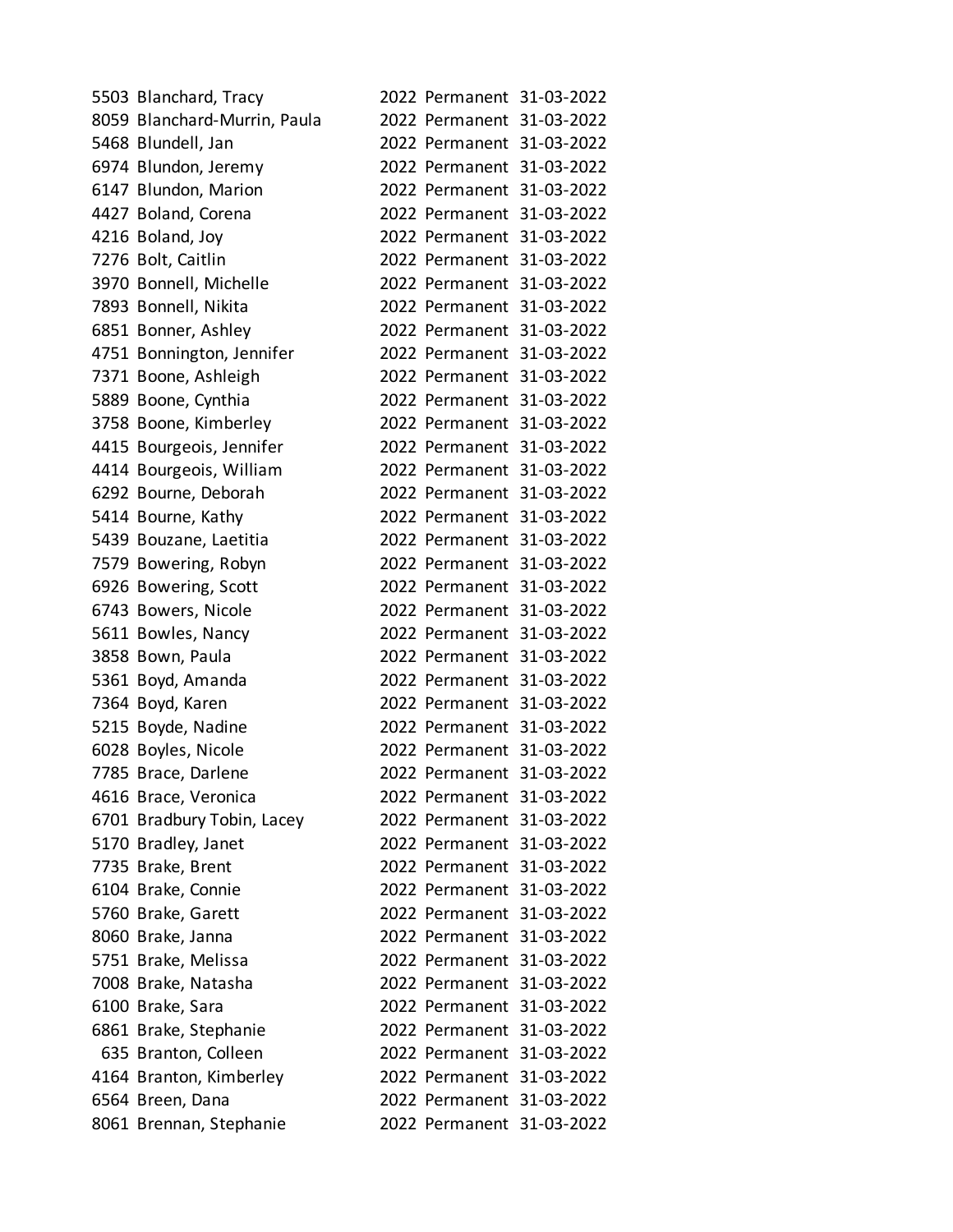| 6975 Brent, Sarah         |  | 2022 Permanent 31-03-2022 |
|---------------------------|--|---------------------------|
| 5698 Brentnall, Paula     |  | 2022 Permanent 31-03-2022 |
| 3799 Breon, Helena        |  | 2022 Permanent 31-03-2022 |
| 5759 Brett, Janet         |  | 2022 Permanent 31-03-2022 |
| 4736 Brett, Tanya         |  | 2022 Permanent 31-03-2022 |
| 7521 Brewer, Kaitlyn      |  | 2022 Permanent 31-03-2022 |
| 6277 Brewer, Kayla        |  | 2022 Permanent 31-03-2022 |
| 2344 Bridger, Irene       |  | 2022 Permanent 31-03-2022 |
| 6421 Bridle, Tammy        |  | 2022 Permanent 31-03-2022 |
| 5404 Brine, Melendy       |  | 2022 Permanent 31-03-2022 |
| 5106 Brinson, Anita       |  | 2022 Permanent 31-03-2022 |
| 6291 Brinson, Lori        |  | 2022 Permanent 31-03-2022 |
| 5262 Broaders, Cynthia    |  | 2022 Permanent 31-03-2022 |
| 3755 Broaders, Mary       |  | 2022 Permanent 31-03-2022 |
| 7581 Broderick, Danielle  |  | 2022 Permanent 31-03-2022 |
| 5513 Bromley, Kristen     |  | 2022 Permanent 31-03-2022 |
| 4772 Bromley, Lilian      |  | 2022 Permanent 31-03-2022 |
| 7736 Broomfield, Robin    |  | 2022 Permanent 31-03-2022 |
| 7756 Brophy, Brianna      |  | 2022 Permanent 31-03-2022 |
| 4430 Brophy, Desmond      |  | 2022 Permanent 31-03-2022 |
| 2716 Brothers, Jacqueline |  | 2022 Permanent 31-03-2022 |
| 4884 Brown, Darryl        |  | 2022 Permanent 31-03-2022 |
| 3699 Brown, Duke          |  | 2022 Permanent 31-03-2022 |
| 6857 Brown, Emily         |  | 2022 Permanent 31-03-2022 |
| 6264 Brown, Karlene       |  | 2022 Permanent 31-03-2022 |
| 4698 Brown, Kimberly      |  | 2022 Permanent 31-03-2022 |
| 8150 Brown, Kisha         |  | 2022 Permanent 31-03-2022 |
| 8093 Brown, Kristy        |  | 2022 Permanent 31-03-2022 |
| 2464 Brown-Allen, Barbara |  | 2022 Permanent 31-03-2022 |
| 4976 Browne, Andrea       |  | 2022 Permanent 31-03-2022 |
| 8062 Browner, Marissa     |  | 2022 Permanent 31-03-2022 |
| 6556 Brushett, Jacqueline |  | 2022 Permanent 31-03-2022 |
| 6692 Bryan, Cecilia       |  | 2022 Permanent 31-03-2022 |
| 7580 Buchholtz, Matthew   |  | 2022 Permanent 31-03-2022 |
| 4546 Buckle, Kay          |  | 2022 Permanent 31-03-2022 |
| 5531 Buckle, Tracy        |  | 2022 Permanent 31-03-2022 |
| 5244 Buckle, Trudy        |  | 2022 Permanent 31-03-2022 |
| 5364 Buckley, Lucretia    |  | 2022 Permanent 31-03-2022 |
| 7894 Budden, Jennifer     |  | 2022 Permanent 31-03-2022 |
| 5549 Budgell, Amy         |  | 2022 Permanent 31-03-2022 |
| 4784 Budgell, Gail        |  | 2022 Permanent 31-03-2022 |
| 6682 Buffett, Lillian     |  | 2022 Permanent 31-03-2022 |
| 4813 Bugden, Roxanne      |  | 2022 Permanent 31-03-2022 |
| 3774 Bullen, Caroline     |  | 2022 Permanent 31-03-2022 |
| 6977 Bungay, Kristen      |  | 2022 Permanent 31-03-2022 |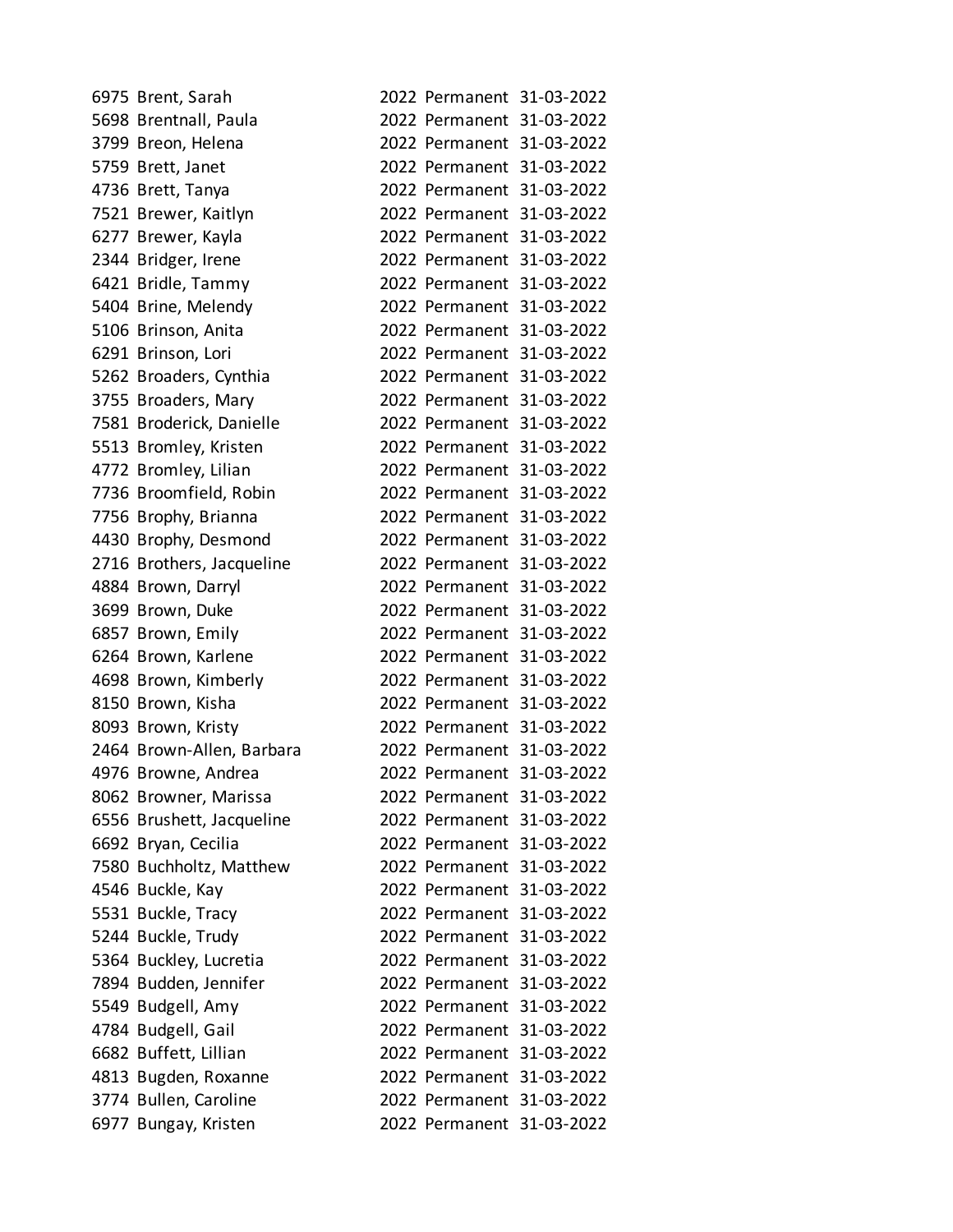| 2719 Bungay, Lucy        |  | 2022 Permanent 31-03-2022 |
|--------------------------|--|---------------------------|
| 7835 Bungay, Rebecca     |  | 2022 Permanent 31-03-2022 |
| 4150 Burden, Renee       |  | 2022 Permanent 31-03-2022 |
| 7895 Burge, Elizabeth    |  | 2022 Permanent 31-03-2022 |
| 5530 Burge, Heather      |  | 2022 Permanent 31-03-2022 |
| 5799 Burge, Mavis        |  | 2022 Permanent 31-03-2022 |
| 5665 Burke, Cheryl       |  | 2022 Permanent 31-03-2022 |
| 1870 Burke, Christine    |  | 2022 Permanent 31-03-2022 |
| 2028 Burke, Leona        |  | 2022 Permanent 31-03-2022 |
| 8123 Burke, Morgan       |  | 2022 Permanent 31-03-2022 |
| 7314 Burke-Earle, Angela |  | 2022 Permanent 31-03-2022 |
| 7866 Burry, Valerie      |  | 2022 Permanent 31-03-2022 |
| 6745 Bursey, Brittany    |  | 2022 Permanent 31-03-2022 |
| 7990 Bursey, Krista      |  | 2022 Permanent 31-03-2022 |
| 5429 Bursey, Melissa     |  | 2022 Permanent 31-03-2022 |
| 6653 Bursey, Miranda     |  | 2022 Permanent 31-03-2022 |
| 4589 Bursey, Pamela      |  | 2022 Permanent 31-03-2022 |
| 7190 Bursey, Stephanie   |  | 2022 Permanent 31-03-2022 |
| 5289 Bursey, W. Shawn    |  | 2022 Permanent 31-03-2022 |
| 6817 Burt, Cynthia       |  | 2022 Permanent 31-03-2022 |
| 7365 Burt, Jeanette      |  | 2022 Permanent 31-03-2022 |
| 3611 Burt, Jennifer      |  | 2022 Permanent 31-03-2022 |
| 6746 Burt, Lorie         |  | 2022 Permanent 31-03-2022 |
| 5994 Burton, Heather     |  | 2022 Permanent 31-03-2022 |
| 629 Burton, Helen        |  | 2022 Permanent 31-03-2022 |
| 6076 Burton, Nora        |  | 2022 Permanent 31-03-2022 |
| 6999 Burton, Ocean       |  | 2022 Permanent 31-03-2022 |
| 5956 Burton, Tina        |  | 2022 Permanent 31-03-2022 |
| 7499 Butland, Kerri      |  | 2022 Permanent 31-03-2022 |
| 7191 Butler, Ashley      |  | 2022 Permanent 31-03-2022 |
| 7192 Butler, Celina      |  | 2022 Permanent 31-03-2022 |
| 6282 Butler, Charlene    |  | 2022 Permanent 31-03-2022 |
| 7896 Butler, Holly       |  | 2022 Permanent 31-03-2022 |
| 7721 Butler, Jacob       |  | 2022 Permanent 31-03-2022 |
| 5912 Butler, Janice      |  | 2022 Permanent 31-03-2022 |
| 8124 Butler, Jessica     |  | 2022 Permanent 31-03-2022 |
| 5251 Butler, N. Charlene |  | 2022 Permanent 31-03-2022 |
| 3819 Butler, Rita        |  | 2022 Permanent 31-03-2022 |
| 6928 Butler, Sydnee      |  | 2022 Permanent 31-03-2022 |
| 5619 Butt, Amanda        |  | 2022 Permanent 31-03-2022 |
| 5000 Butt, Corey         |  | 2022 Permanent 31-03-2022 |
| 4805 Butt, Ingrid        |  | 2022 Permanent 31-03-2022 |
| 5605 Butt, Jacqueline    |  | 2022 Permanent 31-03-2022 |
| 7867 Butt, Jayde         |  | 2022 Permanent 31-03-2022 |
| 6317 Butt, Jessica       |  | 2022 Permanent 31-03-2022 |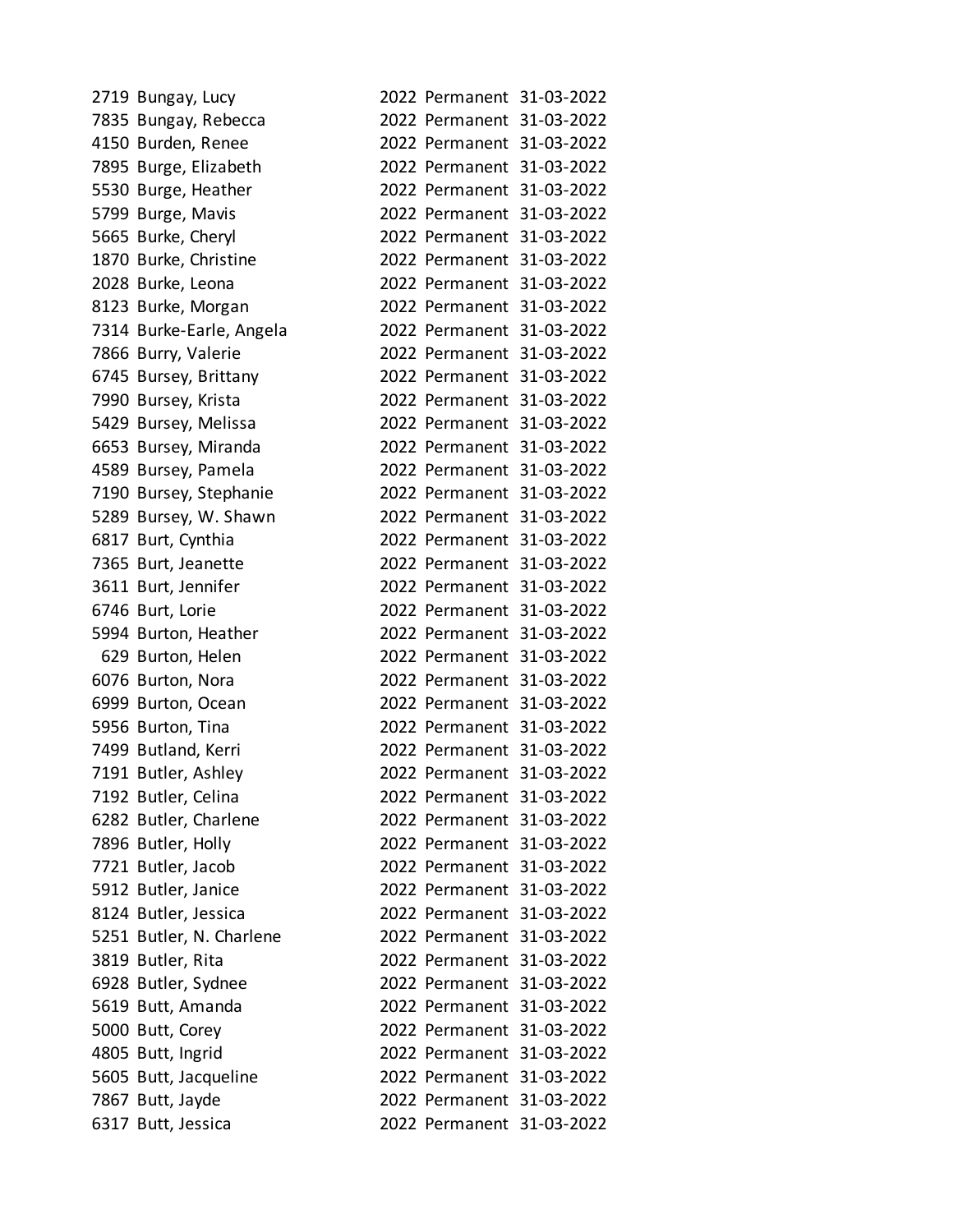| 7038 Butt, Justine               |  | 2022 Permanent 31-03-2022 |
|----------------------------------|--|---------------------------|
| 7699 Butt, Laken                 |  | 2022 Permanent 31-03-2022 |
| 7500 Butt, Matthew               |  | 2022 Permanent 31-03-2022 |
| 4127 Butt, Scott                 |  | 2022 Permanent 31-03-2022 |
| 6612 Butt, Tanya                 |  | 2022 Permanent 31-03-2022 |
| 7522 Button, Hannah              |  | 2022 Permanent 31-03-2022 |
| 6617 Button, Stacey              |  | 2022 Permanent 31-03-2022 |
| 3341 Byrne, Deborah              |  | 2022 Permanent 31-03-2022 |
| 6376 Byrne, Elaine               |  | 2022 Permanent 31-03-2022 |
| 7000 Byrne, Elaine               |  | 2022 Permanent 31-03-2022 |
| 5314 Byrne, Margaret             |  | 2022 Permanent 31-03-2022 |
| 4469 Byrne, Paul                 |  | 2022 Permanent 31-03-2022 |
| 6978 Byrne, Shauna               |  | 2022 Permanent 31-03-2022 |
| 6773 Cable, Katlyn               |  | 2022 Permanent 31-03-2022 |
| 6657 Cabot, Jodi                 |  | 2022 Permanent 31-03-2022 |
| 7194 Cabot, Kaitlyn              |  | 2022 Permanent 31-03-2022 |
| 7634 Cabot, Nicola               |  | 2022 Permanent 31-03-2022 |
| 7897 Cahill, Abigail             |  | 2022 Permanent 31-03-2022 |
| 6113 Caines, Jane                |  | 2022 Permanent 31-03-2022 |
| 436 Caines, Jane                 |  | 2022 Permanent 31-03-2022 |
| 8125 Cake, Brittney              |  | 2022 Permanent 31-03-2022 |
| 6257 Campbell, Kadian            |  | 2022 Permanent 31-03-2022 |
| 7246 Campbell, Melissa           |  | 2022 Permanent 31-03-2022 |
| 7635 Campbell, Renee             |  | 2022 Permanent 31-03-2022 |
| 6531 Campbell-Thomas, Racquel    |  | 2022 Permanent 31-03-2022 |
| 7825 Canillo, Brainard Sevfre    |  | 2022 Permanent 31-03-2022 |
| 7836 Canning, Brianna            |  | 2022 Permanent 31-03-2022 |
| 7366 Canning, Kristen            |  | 2022 Permanent 31-03-2022 |
| 5020 Canning, Sabrina            |  | 2022 Permanent 31-03-2022 |
| 7757 Canning, Valerie            |  | 2022 Permanent 31-03-2022 |
| 7991 Cantu, Noel                 |  | 2022 Permanent 31-03-2022 |
| 5024 Cantwell, Krista            |  | 2022 Permanent 31-03-2022 |
| 6980 Caravan, Jackalynn (Jackie) |  | 2022 Permanent 31-03-2022 |
| 8126 Careen, Angelea             |  | 2022 Permanent 31-03-2022 |
| 8127 Careen, Miranda             |  | 2022 Permanent 31-03-2022 |
| 6703 Careen, Nikita              |  | 2022 Permanent 31-03-2022 |
| 5437 Carew, Kevina               |  | 2022 Permanent 31-03-2022 |
| 8128 Carey, Jessica              |  | 2022 Permanent 31-03-2022 |
| 4764 Carlson, Christine          |  | 2022 Permanent 31-03-2022 |
| 5092 Carroll, Perry              |  | 2022 Permanent 31-03-2022 |
| 6351 Carroll, Scott              |  | 2022 Permanent 31-03-2022 |
| 6377 Carter, Chelsea             |  | 2022 Permanent 31-03-2022 |
| 4082 Carter, Donna               |  | 2022 Permanent 31-03-2022 |
| 8202 Cascagnette, Beverley       |  | 2022 Permanent 31-03-2022 |
| 7700 Case, Michaela              |  | 2022 Permanent 31-03-2022 |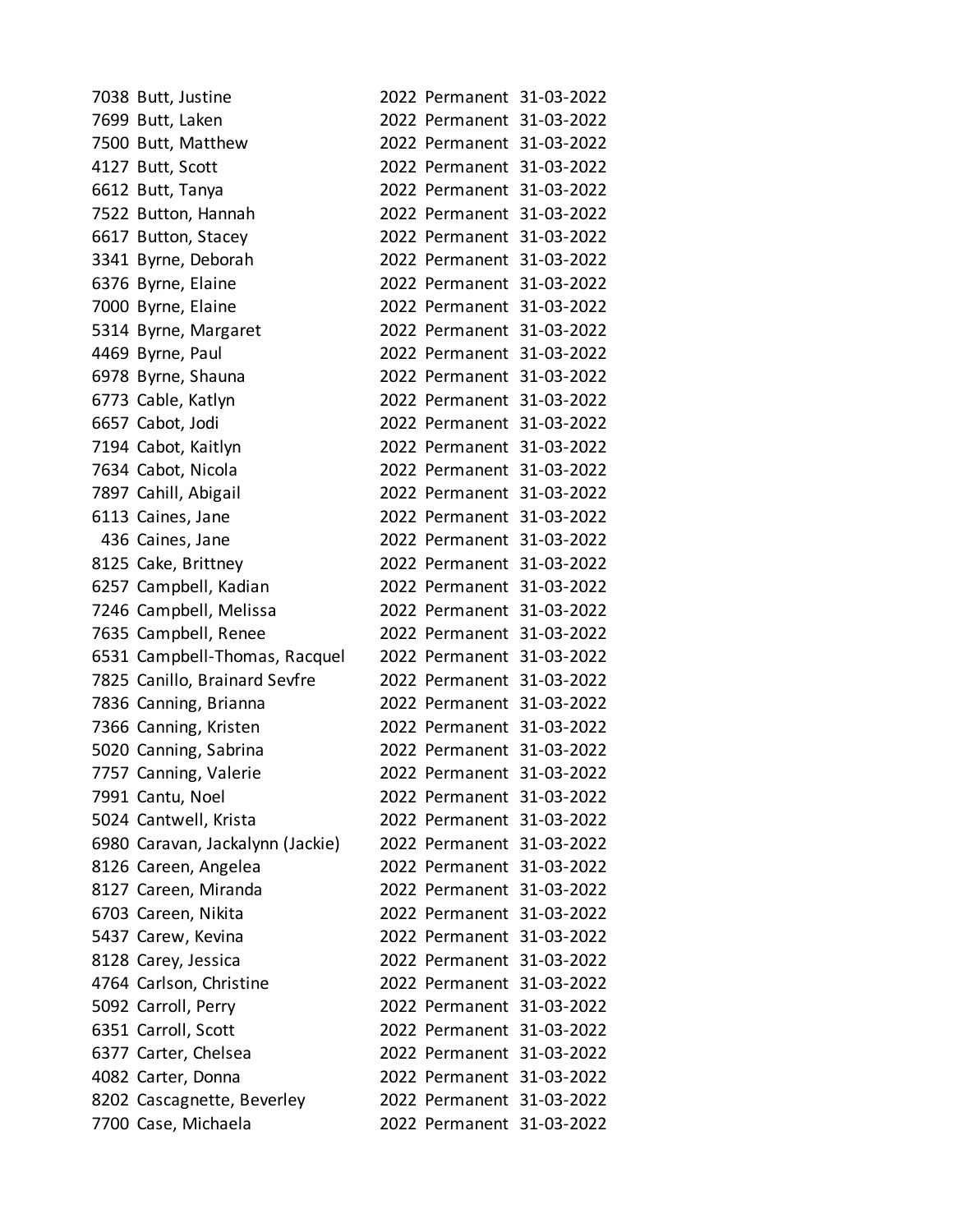| 6167 Casey, Penny             |                           | 2022 Permanent 31-03-2022 |
|-------------------------------|---------------------------|---------------------------|
| 4787 Cashin, Teresa           |                           | 2022 Permanent 31-03-2022 |
| 5961 Cassell, Dayna           |                           | 2022 Permanent 31-03-2022 |
| 8063 Cassell, Faith           |                           | 2022 Permanent 31-03-2022 |
| 5991 Cassell, Suzanne         |                           | 2022 Permanent 31-03-2022 |
| 5927 Cassell, Tania           |                           | 2022 Permanent 31-03-2022 |
| 6747 Cater, Melanie           |                           | 2022 Permanent 31-03-2022 |
| 7195 Cave, Lauren             |                           | 2022 Permanent 31-03-2022 |
| 7873 Cerdenola, Jeanette      |                           | 2022 Permanent 31-03-2022 |
| 7636 Chafe, Adam              |                           | 2022 Permanent 31-03-2022 |
| 6378 Chafe, Erica             |                           | 2022 Permanent 31-03-2022 |
| 5461 Chafe, Russell           |                           | 2022 Permanent 31-03-2022 |
| 8064 Chaffey, Jordan          |                           | 2022 Permanent 31-03-2022 |
| 7637 Chaffey, Kristyn         |                           | 2022 Permanent 31-03-2022 |
| 3228 Chaisson, Paula          |                           | 2022 Permanent 31-03-2022 |
| 8065 Chant, Crystal           |                           | 2022 Permanent 31-03-2022 |
| 7899 Chapman, Cassandra       |                           | 2022 Permanent 31-03-2022 |
| 6352 Chaulk, Kristie          |                           | 2022 Permanent 31-03-2022 |
| 4675 Chaytor, Tammy           |                           | 2022 Permanent 31-03-2022 |
| 3838 Chaytor, Valda           |                           | 2022 Permanent 31-03-2022 |
| 7900 Cheeseman, Hayley        |                           | 2022 Permanent 31-03-2022 |
| 5285 Chidley, Krista          |                           | 2022 Permanent 31-03-2022 |
| 8130 Chilaka, Alice           |                           | 2022 Permanent 31-03-2022 |
| 4913 Childs, Patti-Lou        |                           | 2022 Permanent 31-03-2022 |
| 5229 Chipman, Boyd            |                           | 2022 Permanent 31-03-2022 |
| 3161 Chipman, Carolyn         |                           | 2022 Permanent 31-03-2022 |
| 4936 Chow, Kimberley          |                           | 2022 Permanent 31-03-2022 |
| 5952 Christopher, Alicia      |                           | 2022 Permanent 31-03-2022 |
| 4410 Chubbs, Colleen          |                           | 2022 Permanent 31-03-2022 |
| 7541 Chubbs-O'Dell, Danika    |                           | 2022 Permanent 31-03-2022 |
| 5938 Churchill, Alison        | 2022 Permanent 31-03-2022 |                           |
| 7196 Churchill, Ashley        |                           | 2022 Permanent 31-03-2022 |
| 5082 Churchill, I. Kimberley  |                           | 2022 Permanent 31-03-2022 |
| 5972 Chynn-Anstey, Sharon     | 2022 Permanent 31-03-2022 |                           |
| 7608 Clark, Jody              |                           | 2022 Permanent 31-03-2022 |
| 7198 Clarke, Aylissha         |                           | 2022 Permanent 31-03-2022 |
| 7901 Clarke, Kaitlyn          |                           | 2022 Permanent 31-03-2022 |
| 8131 Clarke, Kiana            | 2022 Permanent 31-03-2022 |                           |
| 7278 Clarke, Kurtis           |                           | 2022 Permanent 31-03-2022 |
| 4519 Clarke, Lee              | 2022 Permanent 31-03-2022 |                           |
| 3906 Clarke, Loretta          |                           | 2022 Permanent 31-03-2022 |
| 6353 Clarke, Peggy            | 2022 Permanent 31-03-2022 |                           |
| 6004 Clarke, Sarah            |                           | 2022 Permanent 31-03-2022 |
| 7542 Clark-Holwell, Shannon   |                           | 2022 Permanent 31-03-2022 |
| 4391 Clements, James (Junior) |                           | 2022 Permanent 31-03-2022 |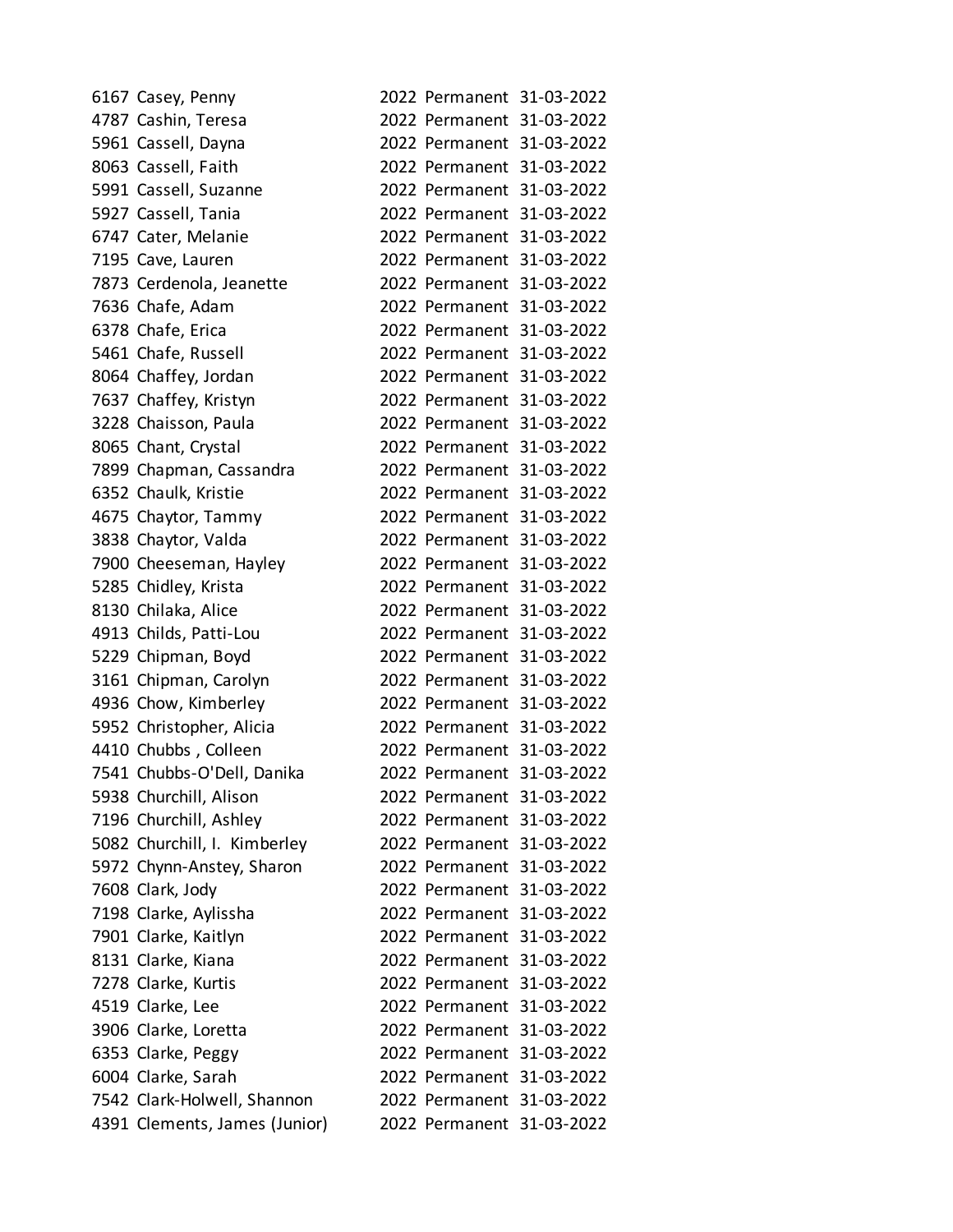| 4392 Clements, Richard  |                           | 2022 Permanent 31-03-2022 |
|-------------------------|---------------------------|---------------------------|
| 6380 Clowe, Chelsea     |                           | 2022 Permanent 31-03-2022 |
| 2277 Clowe, Teresa      |                           | 2022 Permanent 31-03-2022 |
| 6637 Cluney, Rolanda    |                           | 2022 Permanent 31-03-2022 |
| 3820 Coady, Paul        |                           | 2022 Permanent 31-03-2022 |
| 4732 Coates, Renee      |                           | 2022 Permanent 31-03-2022 |
| 7426 Cochrane, Alana    |                           | 2022 Permanent 31-03-2022 |
| 7701 Coffey, Amber      |                           | 2022 Permanent 31-03-2022 |
| 4656 Coish, Heather     |                           | 2022 Permanent 31-03-2022 |
| 4194 Colbourne, Carolyn |                           | 2022 Permanent 31-03-2022 |
| 7543 Colbourne, Cathy   |                           | 2022 Permanent 31-03-2022 |
| 6567 Colbourne, Holly   |                           | 2022 Permanent 31-03-2022 |
| 4085 Colbourne, Lisa    |                           | 2022 Permanent 31-03-2022 |
| 5286 Colbourne, Lisa    |                           | 2022 Permanent 31-03-2022 |
| 4858 Colbourne, Melissa |                           | 2022 Permanent 31-03-2022 |
| 6673 Colbourne, Tammy   |                           | 2022 Permanent 31-03-2022 |
| 6064 Cole, Connie       |                           | 2022 Permanent 31-03-2022 |
| 5758 Cole, Debbie       |                           | 2022 Permanent 31-03-2022 |
| 4462 Cole, Gabriel      |                           | 2022 Permanent 31-03-2022 |
| 6748 Cole, Kimberly     |                           | 2022 Permanent 31-03-2022 |
| 5015 Cole, Renee        |                           | 2022 Permanent 31-03-2022 |
| 8031 Coles, Makyla      |                           | 2022 Permanent 31-03-2022 |
| 5614 Coles, R. Jean     |                           | 2022 Permanent 31-03-2022 |
| 6816 Coles, Sherri      |                           | 2022 Permanent 31-03-2022 |
| 5352 Coles, Trinda      |                           | 2022 Permanent 31-03-2022 |
| 5655 Collier, Abraham   |                           | 2022 Permanent 31-03-2022 |
| 4889 Collier, Dana      |                           | 2022 Permanent 31-03-2022 |
| 2927 Collier, Loretta   |                           | 2022 Permanent 31-03-2022 |
| 5620 Collins, Amanda    |                           | 2022 Permanent 31-03-2022 |
| 6931 Collins, Brittany  |                           | 2022 Permanent 31-03-2022 |
| 8132 Collins, Emily     | 2022 Permanent 31-03-2022 |                           |
| 8133 Collins, Emily     |                           | 2022 Permanent 31-03-2022 |
| 4387 Collins, Glenda    |                           | 2022 Permanent 31-03-2022 |
| 7837 Collins, Hannah    | 2022 Permanent 31-03-2022 |                           |
| 7639 Collins, Jessica   |                           | 2022 Permanent 31-03-2022 |
| 5212 Collins, Josephine |                           | 2022 Permanent 31-03-2022 |
| 7838 Collins, Joshua    |                           | 2022 Permanent 31-03-2022 |
| 7903 Collins, Laura     | 2022 Permanent 31-03-2022 |                           |
| 8008 Collins, Leanna    |                           | 2022 Permanent 31-03-2022 |
| 8032 Collins, Lenore    | 2022 Permanent 31-03-2022 |                           |
| 5213 Collins, Nina      |                           | 2022 Permanent 31-03-2022 |
| 4028 Collins, Noella    | 2022 Permanent 31-03-2022 |                           |
| 4718 Collins, Sherrill  |                           | 2022 Permanent 31-03-2022 |
| 4533 Collins, Valerie   |                           | 2022 Permanent 31-03-2022 |
| 6336 Colson, Patricia   |                           | 2022 Permanent 31-03-2022 |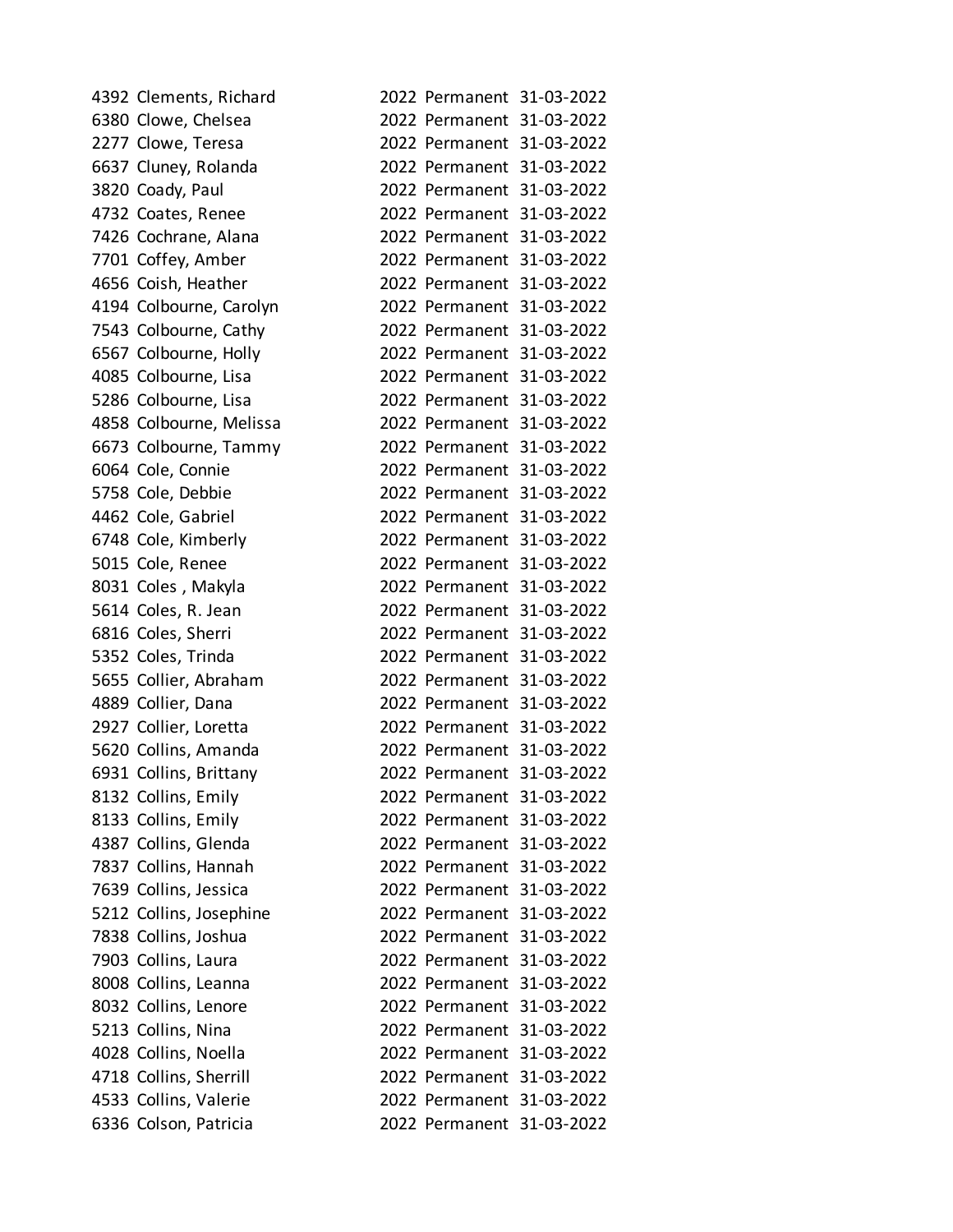| 5107 Combden, Charlene         |  | 2022 Permanent 31-03-2022 |
|--------------------------------|--|---------------------------|
| 7839 Combden, Nancy            |  | 2022 Permanent 31-03-2022 |
| 7904 Comerford, Kearsyn        |  | 2022 Permanent 31-03-2022 |
| 4607 Companion, Kathy          |  | 2022 Permanent 31-03-2022 |
| 3868 Compton, Irene            |  | 2022 Permanent 31-03-2022 |
| 7962 Compton, Melissa          |  | 2022 Permanent 31-03-2022 |
| 7641 Congdon, Roberta          |  | 2022 Permanent 31-03-2022 |
| 2026 Connolly, Barbara         |  | 2022 Permanent 31-03-2022 |
| 3354 Connolly, Deborah         |  | 2022 Permanent 31-03-2022 |
| 7642 Connolly, Jessie          |  | 2022 Permanent 31-03-2022 |
| 3083 Connolly, Joanne          |  | 2022 Permanent 31-03-2022 |
| 6338 Connolly, Pamela          |  | 2022 Permanent 31-03-2022 |
| 6039 Connors, Crystal          |  | 2022 Permanent 31-03-2022 |
| 6283 Connors, Kate             |  | 2022 Permanent 31-03-2022 |
| 7737 Connors, Lisa-Rokki       |  | 2022 Permanent 31-03-2022 |
| 5184 Connors, Tammy            |  | 2022 Permanent 31-03-2022 |
| 5676 Conran, Vanessa           |  | 2022 Permanent 31-03-2022 |
| 7643 Conway, Keisha            |  | 2022 Permanent 31-03-2022 |
| 5976 Cooke, Krista             |  | 2022 Permanent 31-03-2022 |
| 5464 Cooke, Loretta            |  | 2022 Permanent 31-03-2022 |
| 5920 Cooke, Suzanne            |  | 2022 Permanent 31-03-2022 |
| 6118 Coole, Elizabeth          |  | 2022 Permanent 31-03-2022 |
| 7819 Coombes, Julia            |  | 2022 Permanent 31-03-2022 |
| 4120 Coombs, Allan             |  | 2022 Permanent 31-03-2022 |
| 7787 Coombs, Chantelle         |  | 2022 Permanent 31-03-2022 |
| 8083 Coombs, Danielle          |  | 2022 Permanent 31-03-2022 |
| 6777 Coombs, Sarah             |  | 2022 Permanent 31-03-2022 |
| 7501 Coombs, Tracy             |  | 2022 Permanent 31-03-2022 |
| 8033 Coombs-Tatchell, Courtney |  | 2022 Permanent 31-03-2022 |
| 6181 Cooper, Charlene          |  | 2022 Permanent 31-03-2022 |
| 6618 Cooper, Sabrina           |  | 2022 Permanent 31-03-2022 |
| 5026 Cooper, Sharon            |  | 2022 Permanent 31-03-2022 |
| 3540 Corcoran, Janet           |  | 2022 Permanent 31-03-2022 |
| 6794 Corcoran, Krystle         |  | 2022 Permanent 31-03-2022 |
| 7905 Cormier, Alexandria       |  | 2022 Permanent 31-03-2022 |
| 6230 Cormier, Renee            |  | 2022 Permanent 31-03-2022 |
| 4497 Cornick, Carla            |  | 2022 Permanent 31-03-2022 |
| 7906 Cossar, Jessica           |  | 2022 Permanent 31-03-2022 |
| 7199 Costello, April           |  | 2022 Permanent 31-03-2022 |
| 7367 Costello, Gabrielle       |  | 2022 Permanent 31-03-2022 |
| 7200 Costello, Kaitlind        |  | 2022 Permanent 31-03-2022 |
| 4408 Costello, Lori            |  | 2022 Permanent 31-03-2022 |
| 5115 Costello, Tracy           |  | 2022 Permanent 31-03-2022 |
| 6270 Cotter, Carla             |  | 2022 Permanent 31-03-2022 |
| 7645 Cotter, Nathan            |  | 2022 Permanent 31-03-2022 |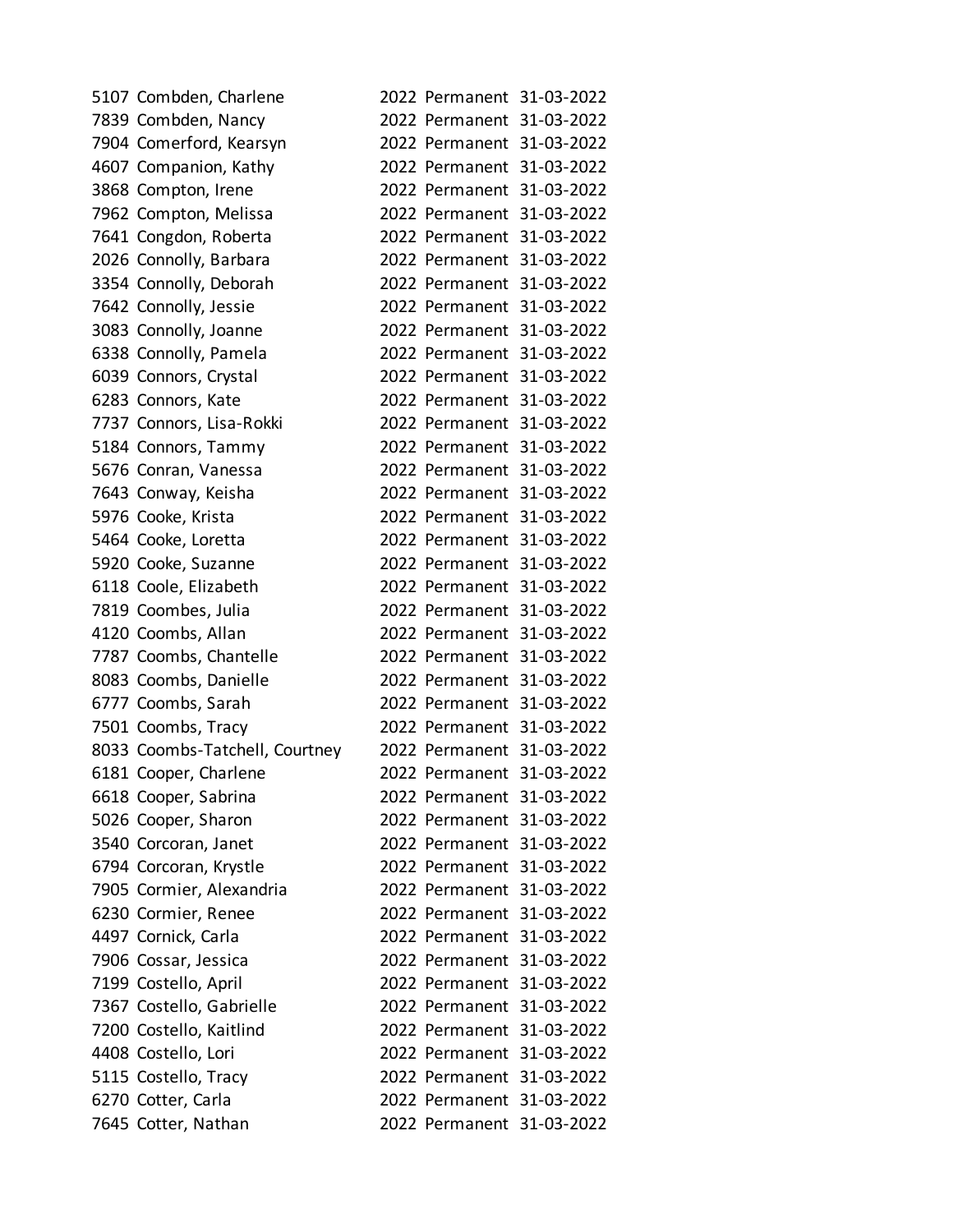| 7758 Cotton, Sabrina     |                           | 2022 Permanent 31-03-2022 |
|--------------------------|---------------------------|---------------------------|
| 4803 Courtney, Angela    |                           | 2022 Permanent 31-03-2022 |
| 1514 Courtney, Sharon    |                           | 2022 Permanent 31-03-2022 |
| 7907 Cousins, Jenna      |                           | 2022 Permanent 31-03-2022 |
| 7868 Coveyduck, Calee    |                           | 2022 Permanent 31-03-2022 |
| 5449 Cox, Angela         |                           | 2022 Permanent 31-03-2022 |
| 7013 Cox, Kayla          |                           | 2022 Permanent 31-03-2022 |
| 7963 Cox, Michelle       |                           | 2022 Permanent 31-03-2022 |
| 6140 Cox, Sheena         |                           | 2022 Permanent 31-03-2022 |
| 4225 Cox, Tammy          |                           | 2022 Permanent 31-03-2022 |
| 6568 Craggs, Katherine   |                           | 2022 Permanent 31-03-2022 |
| 4811 Craik, Tanya        |                           | 2022 Permanent 31-03-2022 |
| 7788 Cramm, Natalie      |                           | 2022 Permanent 31-03-2022 |
| 7300 Crane, Holly        |                           | 2022 Permanent 31-03-2022 |
| 6047 Crane, Karen        |                           | 2022 Permanent 31-03-2022 |
| 6930 Crane, Kayla        |                           | 2022 Permanent 31-03-2022 |
| 3806 Crane, Mark         |                           | 2022 Permanent 31-03-2022 |
| 4780 Crane, Marlene      |                           | 2022 Permanent 31-03-2022 |
| 4748 Crane, Wanda        |                           | 2022 Permanent 31-03-2022 |
| 7309 Crane, Warren       |                           | 2022 Permanent 31-03-2022 |
| 7503 Crawford, Amber     |                           | 2022 Permanent 31-03-2022 |
| 5588 Crawford, Shawna    |                           | 2022 Permanent 31-03-2022 |
| 6881 Crescini, Benjamina |                           | 2022 Permanent 31-03-2022 |
| 4443 Crewe, Barbara      |                           | 2022 Permanent 31-03-2022 |
| 5968 Crewe, Heather      |                           | 2022 Permanent 31-03-2022 |
| 5463 Critch, Amanda      |                           | 2022 Permanent 31-03-2022 |
| 7544 Critch, Ashley      |                           | 2022 Permanent 31-03-2022 |
| 6778 Critch, Brittany    |                           | 2022 Permanent 31-03-2022 |
| 7428 Critch, Cecillia    |                           | 2022 Permanent 31-03-2022 |
| 6541 Critch, Christa     |                           | 2022 Permanent 31-03-2022 |
| 6221 Critch, Danielle    |                           | 2022 Permanent 31-03-2022 |
| 7545 Critch, Melissa     |                           | 2022 Permanent 31-03-2022 |
| 3605 Critch, Sue         |                           | 2022 Permanent 31-03-2022 |
| 8094 Crocker, Kayla      | 2022 Permanent 31-03-2022 |                           |
| 6706 Croft, Stephanie    |                           | 2022 Permanent 31-03-2022 |
| 6570 Cronin, Shawn       |                           | 2022 Permanent 31-03-2022 |
| 7789 Cross, Lauren       |                           | 2022 Permanent 31-03-2022 |
| 7201 Crotty, Jessica     | 2022 Permanent 31-03-2022 |                           |
| 6241 Croucher, Vanessa   |                           | 2022 Permanent 31-03-2022 |
| 6293 Cull, Debbie        |                           | 2022 Permanent 31-03-2022 |
| 2048 Cull, M. Veronica   |                           | 2022 Permanent 31-03-2022 |
| 6354 Cull, Susan         | 2022 Permanent 31-03-2022 |                           |
| 5131 Cull, Tammy         |                           | 2022 Permanent 31-03-2022 |
| 7992 Cullimore, Amber    |                           | 2022 Permanent 31-03-2022 |
| 5663 Cumben, Amy         |                           | 2022 Permanent 31-03-2022 |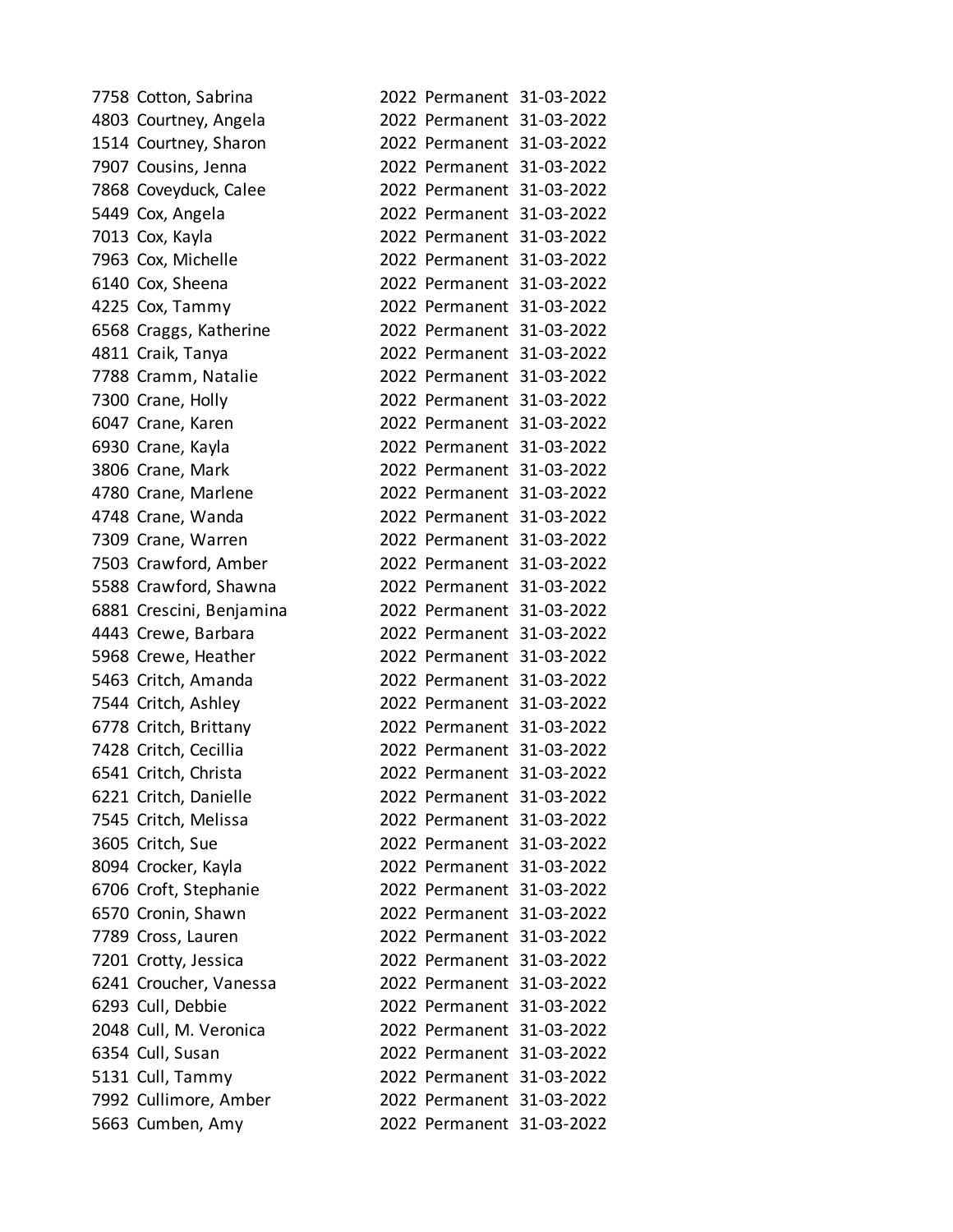| 8095 Cumby, Leanne          |  | 2022 Permanent 31-03-2022 |
|-----------------------------|--|---------------------------|
| 5269 Cumby, Norma           |  | 2022 Permanent 31-03-2022 |
| 5982 Cunard, Hannah Diane   |  | 2022 Permanent 31-03-2022 |
| 6651 Curlew, Betty          |  | 2022 Permanent 31-03-2022 |
| 8084 Curlew, Kyle           |  | 2022 Permanent 31-03-2022 |
| 5263 Curnew, Angela         |  | 2022 Permanent 31-03-2022 |
| 4747 Curnew, Nadine         |  | 2022 Permanent 31-03-2022 |
| 8134 Currie, Emma           |  | 2022 Permanent 31-03-2022 |
| 7908 Curtis, Makayla        |  | 2022 Permanent 31-03-2022 |
| 4599 Curtis, Rita           |  | 2022 Permanent 31-03-2022 |
| 5778 Cusack, Lori           |  | 2022 Permanent 31-03-2022 |
| 8016 Cutin, Michael         |  | 2022 Permanent 31-03-2022 |
| 5367 Cutler, Michelle       |  | 2022 Permanent 31-03-2022 |
| 8136 Dales, Cheezee         |  | 2022 Permanent 31-03-2022 |
| 8137 Dales, Herve           |  | 2022 Permanent 31-03-2022 |
| 4447 Dalley, Deidre         |  | 2022 Permanent 31-03-2022 |
| 5210 Dalley, Lorraine       |  | 2022 Permanent 31-03-2022 |
| 4154 Dalton, Colleen        |  | 2022 Permanent 31-03-2022 |
| 5395 Dalton, Kellianne      |  | 2022 Permanent 31-03-2022 |
| 3444 Dalton, Kimberley      |  | 2022 Permanent 31-03-2022 |
| 6707 Dalton, Natasha        |  | 2022 Permanent 31-03-2022 |
| 4327 Dalton, Tammy          |  | 2022 Permanent 31-03-2022 |
| 6506 Danhi, Tania           |  | 2022 Permanent 31-03-2022 |
| 4816 Dart, Iriesh           |  | 2022 Permanent 31-03-2022 |
| 7827 Davids, Julie          |  | 2022 Permanent 31-03-2022 |
| 7583 Davis, Brittany        |  | 2022 Permanent 31-03-2022 |
| 7738 Davis, Charlene        |  | 2022 Permanent 31-03-2022 |
| 7284 Davis, Karen           |  | 2022 Permanent 31-03-2022 |
| 3596 Davis, Lynnanne        |  | 2022 Permanent 31-03-2022 |
| 410 Davis, Patsy            |  | 2022 Permanent 31-03-2022 |
| 6490 Davis, Sandra-Lyn      |  | 2022 Permanent 31-03-2022 |
| 145 Davis, Una              |  | 2022 Permanent 31-03-2022 |
| 5097 Davis, Vivian          |  | 2022 Permanent 31-03-2022 |
| 8024 Davy, Jennifer         |  | 2022 Permanent 31-03-2022 |
| 137 Dawe, Albert            |  | 2022 Permanent 31-03-2022 |
| 6318 Dawe, Barbara          |  | 2022 Permanent 31-03-2022 |
| 4822 Dawe, Jillian          |  | 2022 Permanent 31-03-2022 |
| 2150 Dawe, Kimberley        |  | 2022 Permanent 31-03-2022 |
| 6901 Dawe, Lakyn            |  | 2022 Permanent 31-03-2022 |
| 5887 Dawe, S. Joanne        |  | 2022 Permanent 31-03-2022 |
| 4329 Dawe, Shelley          |  | 2022 Permanent 31-03-2022 |
| 8135 Day, Tiffany           |  | 2022 Permanent 31-03-2022 |
| 6919 De La Pena, Kim        |  | 2022 Permanent 31-03-2022 |
| 7821 De Las Alas, Salvacion |  | 2022 Permanent 31-03-2022 |
| 4681 Dean, Terry            |  | 2022 Permanent 31-03-2022 |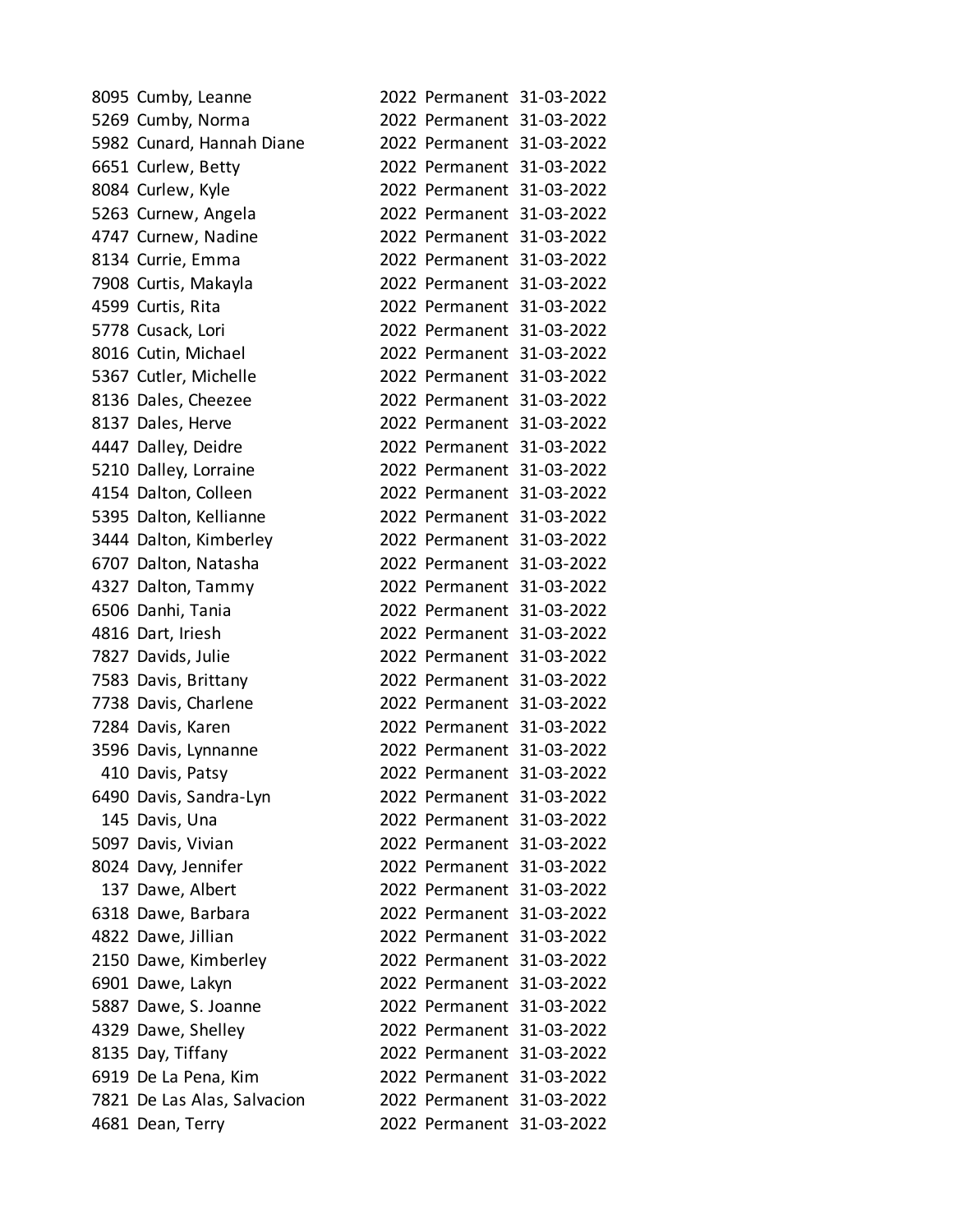| 5298 Decker, Connie            |  | 2022 Permanent 31-03-2022 |
|--------------------------------|--|---------------------------|
| 7546 Decker, Deborah           |  | 2022 Permanent 31-03-2022 |
| 5770 Decker, Melissa           |  | 2022 Permanent 31-03-2022 |
| 7993 Decker, Nancy             |  | 2022 Permanent 31-03-2022 |
| 7547 Decker, Olivia            |  | 2022 Permanent 31-03-2022 |
| 4080 Decker, Shelley           |  | 2022 Permanent 31-03-2022 |
| 5913 Deering, Janie            |  | 2022 Permanent 31-03-2022 |
| 7504 Deering, Leanne           |  | 2022 Permanent 31-03-2022 |
| 3067 DeGruchy, Cheryl          |  | 2022 Permanent 31-03-2022 |
| 8017 Dela Cruz, Dani Kristofer |  | 2022 Permanent 31-03-2022 |
| 5245 Delaney, Heather          |  | 2022 Permanent 31-03-2022 |
| 6708 Delaney, John             |  | 2022 Permanent 31-03-2022 |
| 6934 Delgado, Adelle Mae       |  | 2022 Permanent 31-03-2022 |
| 7760 Dempsey-Randell, Ashley   |  | 2022 Permanent 31-03-2022 |
| 8066 Dempster, Erin            |  | 2022 Permanent 31-03-2022 |
| 7392 DeTremaudan, Ashley       |  | 2022 Permanent 31-03-2022 |
| 8013 Devi, Sushama             |  | 2022 Permanent 31-03-2022 |
| 7761 Diamond, Victoria         |  | 2022 Permanent 31-03-2022 |
| 7202 Dillon, Laura             |  | 2022 Permanent 31-03-2022 |
| 5854 Dillon, Marlene           |  | 2022 Permanent 31-03-2022 |
| 8138 Dinn, Laura               |  | 2022 Permanent 31-03-2022 |
| 6709 Dixon, Brittani           |  | 2022 Permanent 31-03-2022 |
| 7584 Dixon, Melanie            |  | 2022 Permanent 31-03-2022 |
| 5144 Dobbin, Jodi-Lynn         |  | 2022 Permanent 31-03-2022 |
| 7429 Dobbin, Mitchell          |  | 2022 Permanent 31-03-2022 |
| 7646 Dobbin, Nicole            |  | 2022 Permanent 31-03-2022 |
| 8209 Dobson, Jerod             |  | 2022 Permanent 31-03-2022 |
| 6979 Dogar, Abida              |  | 2022 Permanent 31-03-2022 |
| 7430 Dolomont, Jordan          |  | 2022 Permanent 31-03-2022 |
| 7036 Dominie, Jenna            |  | 2022 Permanent 31-03-2022 |
| 7280 Dominie, Melanie          |  | 2022 Permanent 31-03-2022 |
| 4749 Donahue, Aiden            |  | 2022 Permanent 31-03-2022 |
| 7647 Donohue, Megan            |  | 2022 Permanent 31-03-2022 |
| 7648 Donovan, Amanda           |  | 2022 Permanent 31-03-2022 |
| 5632 Doody, Veronica           |  | 2022 Permanent 31-03-2022 |
| 6936 Dooley, Bradley           |  | 2022 Permanent 31-03-2022 |
| 7315 Doucette, Alexandra       |  | 2022 Permanent 31-03-2022 |
| 7909 Dowding-Perrett, Bryana   |  | 2022 Permanent 31-03-2022 |
| 6811 Downey, Jennifer          |  | 2022 Permanent 31-03-2022 |
| 6788 Downs, Laura-Lynn         |  | 2022 Permanent 31-03-2022 |
| 7910 Downton, Emily            |  | 2022 Permanent 31-03-2022 |
| 7023 Downton, Rebecca          |  | 2022 Permanent 31-03-2022 |
| 5918 Doyle, Donna              |  | 2022 Permanent 31-03-2022 |
| 8096 Doyle-Costello, Cheryl    |  | 2022 Permanent 31-03-2022 |
| 3010 Drake, Dana               |  | 2022 Permanent 31-03-2022 |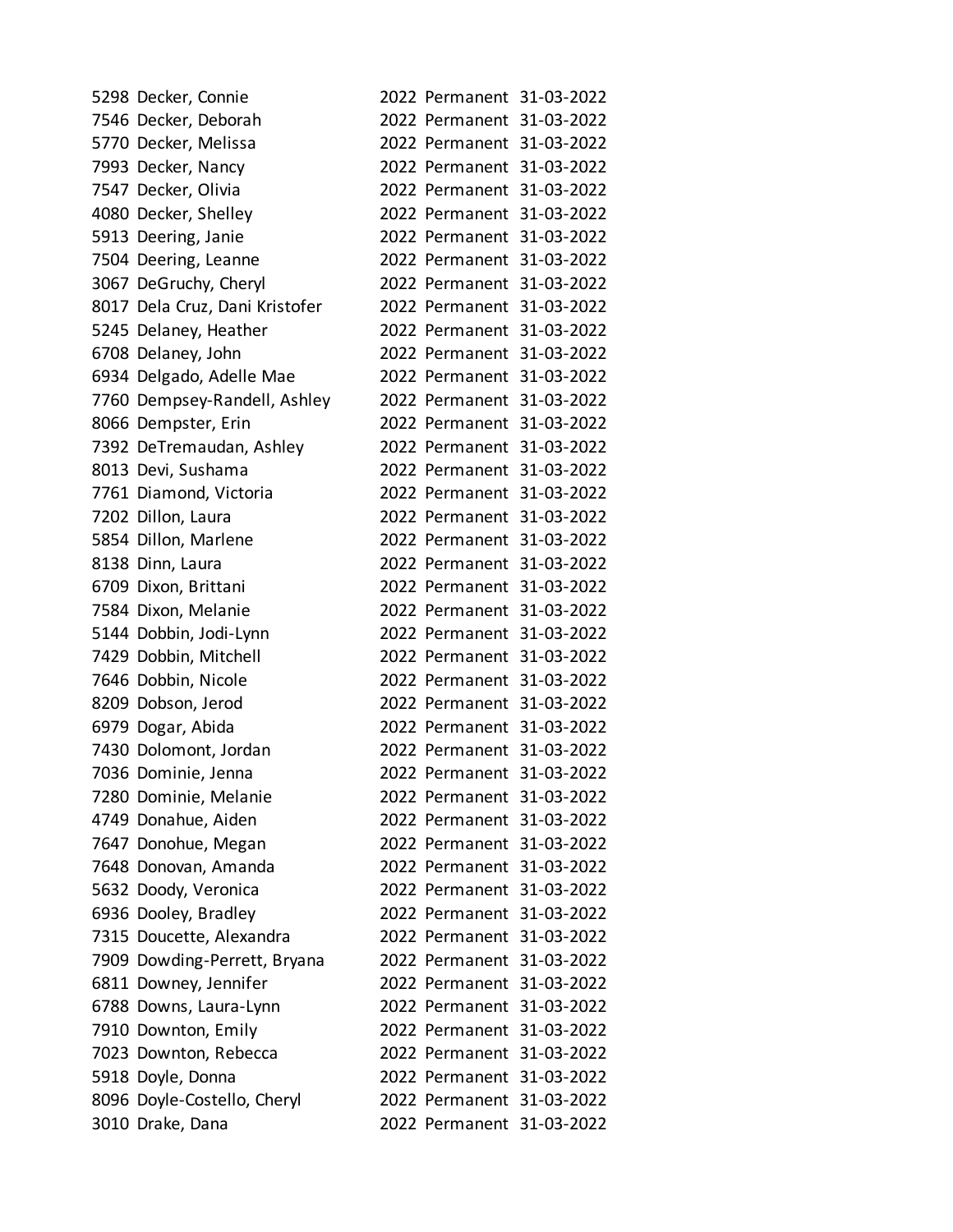| 6355 Dredge, Melanie      |  | 2022 Permanent 31-03-2022 |
|---------------------------|--|---------------------------|
| 8085 Dredge, Ralph        |  | 2022 Permanent 31-03-2022 |
| 6796 Driscoll, Kayla      |  | 2022 Permanent 31-03-2022 |
| 4987 Driscoll, Lenore     |  | 2022 Permanent 31-03-2022 |
| 7355 Driscoll, Michelle   |  | 2022 Permanent 31-03-2022 |
| 6694 Drodge, Jessica      |  | 2022 Permanent 31-03-2022 |
| 4050 Drover, Dale         |  | 2022 Permanent 31-03-2022 |
| 7869 Drover, Haley        |  | 2022 Permanent 31-03-2022 |
| 7791 Drover, Karis        |  | 2022 Permanent 31-03-2022 |
| 7301 Drover, Kelsey       |  | 2022 Permanent 31-03-2022 |
| 6937 Drover, Sarah        |  | 2022 Permanent 31-03-2022 |
| 3127 Drover, Sharon       |  | 2022 Permanent 31-03-2022 |
| 5308 Druken, Gregory      |  | 2022 Permanent 31-03-2022 |
| 4334 Duggan, Sharon       |  | 2022 Permanent 31-03-2022 |
| 7203 Duguid, Douglas      |  | 2022 Permanent 31-03-2022 |
| 3658 Duke, Wanda          |  | 2022 Permanent 31-03-2022 |
| 8097 Dunne, Clare         |  | 2022 Permanent 31-03-2022 |
| 4014 Dunne, Lisa          |  | 2022 Permanent 31-03-2022 |
| 7431 Dunne, Paul          |  | 2022 Permanent 31-03-2022 |
| 7204 Dunphy, David        |  | 2022 Permanent 31-03-2022 |
| 8139 Duque, Katrina       |  | 2022 Permanent 31-03-2022 |
| 6711 Durnford, Alicia     |  | 2022 Permanent 31-03-2022 |
| 6624 Durnford, Gabrielle  |  | 2022 Permanent 31-03-2022 |
| 6216 Durnford, Sheena     |  | 2022 Permanent 31-03-2022 |
| 6613 Durnford, Sheldon    |  | 2022 Permanent 31-03-2022 |
| 6749 Durnford, Tyson      |  | 2022 Permanent 31-03-2022 |
| 7649 Dururu, Regina       |  | 2022 Permanent 31-03-2022 |
| 3443 Dusseault, Millicent |  | 2022 Permanent 31-03-2022 |
| 6322 Dwyer, Barry         |  | 2022 Permanent 31-03-2022 |
| 7368 Dwyer, Becky         |  | 2022 Permanent 31-03-2022 |
| 6938 Dwyer, Brooke        |  | 2022 Permanent 31-03-2022 |
| 1547 Dwyer, Kathy         |  | 2022 Permanent 31-03-2022 |
| 7432 Dwyer, Robyn         |  | 2022 Permanent 31-03-2022 |
| 5444 Dyck, Michelle       |  | 2022 Permanent 31-03-2022 |
| 5983 Dyer, Kelly          |  | 2022 Permanent 31-03-2022 |
| 6385 Dyke, Katherine      |  | 2022 Permanent 31-03-2022 |
| 7858 Dyson, Angela        |  | 2022 Permanent 31-03-2022 |
| 5158 Dyson, Kelly         |  | 2022 Permanent 31-03-2022 |
| 8067 Earle, Brittany      |  | 2022 Permanent 31-03-2022 |
| 169 Earle, Celestine      |  | 2022 Permanent 31-03-2022 |
| 6356 Earle, Linda         |  | 2022 Permanent 31-03-2022 |
| 5862 Earle, Maxine        |  | 2022 Permanent 31-03-2022 |
| 6386 Earle, Michelle      |  | 2022 Permanent 31-03-2022 |
| 4090 Earle, Pamela        |  | 2022 Permanent 31-03-2022 |
| 2995 Earles, Mary         |  | 2022 Permanent 31-03-2022 |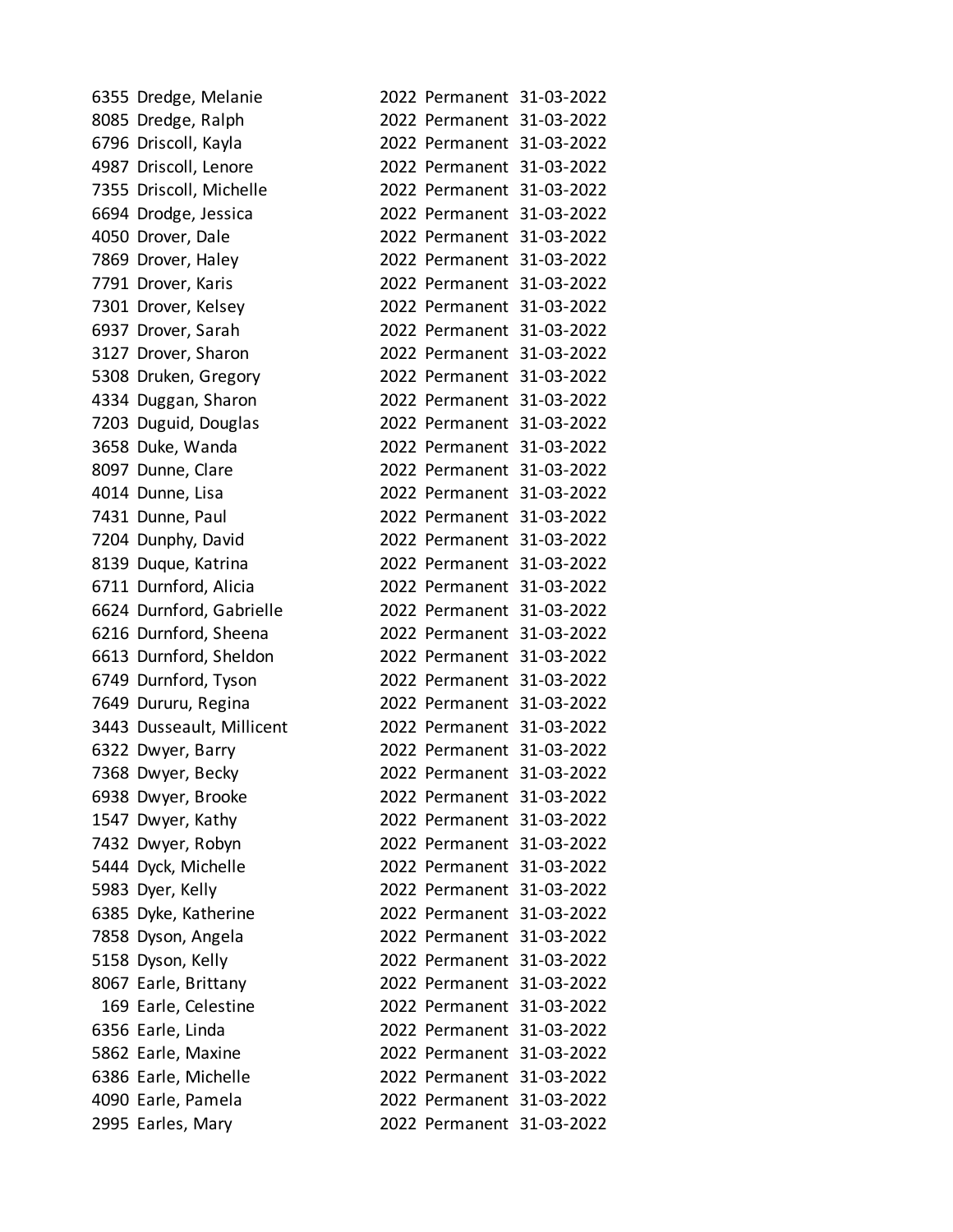| 5498 Earles, Theresa          |  | 2022 Permanent 31-03-2022 |
|-------------------------------|--|---------------------------|
| 6006 Eason, Wandalee          |  | 2022 Permanent 31-03-2022 |
| 3762 Eastman, Dale            |  | 2022 Permanent 31-03-2022 |
| 4876 Eastman, Roxanne         |  | 2022 Permanent 31-03-2022 |
| 7762 Eddison, Hilary          |  | 2022 Permanent 31-03-2022 |
| 7763 Eddison, Shantia         |  | 2022 Permanent 31-03-2022 |
| 6357 Eddison, Tammy           |  | 2022 Permanent 31-03-2022 |
| 4304 Edison, Cynthia          |  | 2022 Permanent 31-03-2022 |
| 7859 Edmonds, Roberta         |  | 2022 Permanent 31-03-2022 |
| 5049 Edmunds, Gail            |  | 2022 Permanent 31-03-2022 |
| 6867 Edmunds, Susan           |  | 2022 Permanent 31-03-2022 |
| 7205 Edwards, Andrea          |  | 2022 Permanent 31-03-2022 |
| 6941 Edwards, Chantel         |  | 2022 Permanent 31-03-2022 |
| 4817 Edwards, Dalphine        |  | 2022 Permanent 31-03-2022 |
| 7433 Edwards, Gillian         |  | 2022 Permanent 31-03-2022 |
| 3406 Edwards, Hazel           |  | 2022 Permanent 31-03-2022 |
| 3724 Eldridge, Pauline        |  | 2022 Permanent 31-03-2022 |
| 7032 Elliott, Christina       |  | 2022 Permanent 31-03-2022 |
| 4843 Elliott, Maxine          |  | 2022 Permanent 31-03-2022 |
| 4434 Elliott, Tara            |  | 2022 Permanent 31-03-2022 |
| 5260 Elliott, Trina           |  | 2022 Permanent 31-03-2022 |
| 6172 Ellis, Cathy             |  | 2022 Permanent 31-03-2022 |
| 4983 Ellsworth, Colleen       |  | 2022 Permanent 31-03-2022 |
| 6810 Ellsworth, Jenna         |  | 2022 Permanent 31-03-2022 |
| 3921 Ellsworth, Lee           |  | 2022 Permanent 31-03-2022 |
| 5568 Elms, Jamie              |  | 2022 Permanent 31-03-2022 |
| 7021 Elson, Alicia            |  | 2022 Permanent 31-03-2022 |
| 6638 Elson, Ashley            |  | 2022 Permanent 31-03-2022 |
| 7739 Elson, Cheryl            |  | 2022 Permanent 31-03-2022 |
| 5474 Emberley Peddle, Suzanne |  | 2022 Permanent 31-03-2022 |
| 8098 Emberley, Brittany       |  | 2022 Permanent 31-03-2022 |
| 5141 English, Jennifer        |  | 2022 Permanent 31-03-2022 |
| 8140 Ennis, Amelia            |  | 2022 Permanent 31-03-2022 |
| 3875 Ennis, Mary              |  | 2022 Permanent 31-03-2022 |
| 431 Etheridge, Sister Marie   |  | 2022 Permanent 31-03-2022 |
| 8141 Evans, Gillian           |  | 2022 Permanent 31-03-2022 |
| 4353 Eveleigh, Claudine       |  | 2022 Permanent 31-03-2022 |
| 3894 Evely, Glenda            |  | 2022 Permanent 31-03-2022 |
| 4331 Evely, Patsy             |  | 2022 Permanent 31-03-2022 |
| 8086 Everard, Kayla           |  | 2022 Permanent 31-03-2022 |
| 7764 Evoy, Ashley             |  | 2022 Permanent 31-03-2022 |
| 7871 Ezekiel, Joanne          |  | 2022 Permanent 31-03-2022 |
| 7434 Ezekiel-Opanwa, Chioma   |  | 2022 Permanent 31-03-2022 |
| 7652 Fabris, Feliciah         |  | 2022 Permanent 31-03-2022 |
| 7911 Fagan, Jessica           |  | 2022 Permanent 31-03-2022 |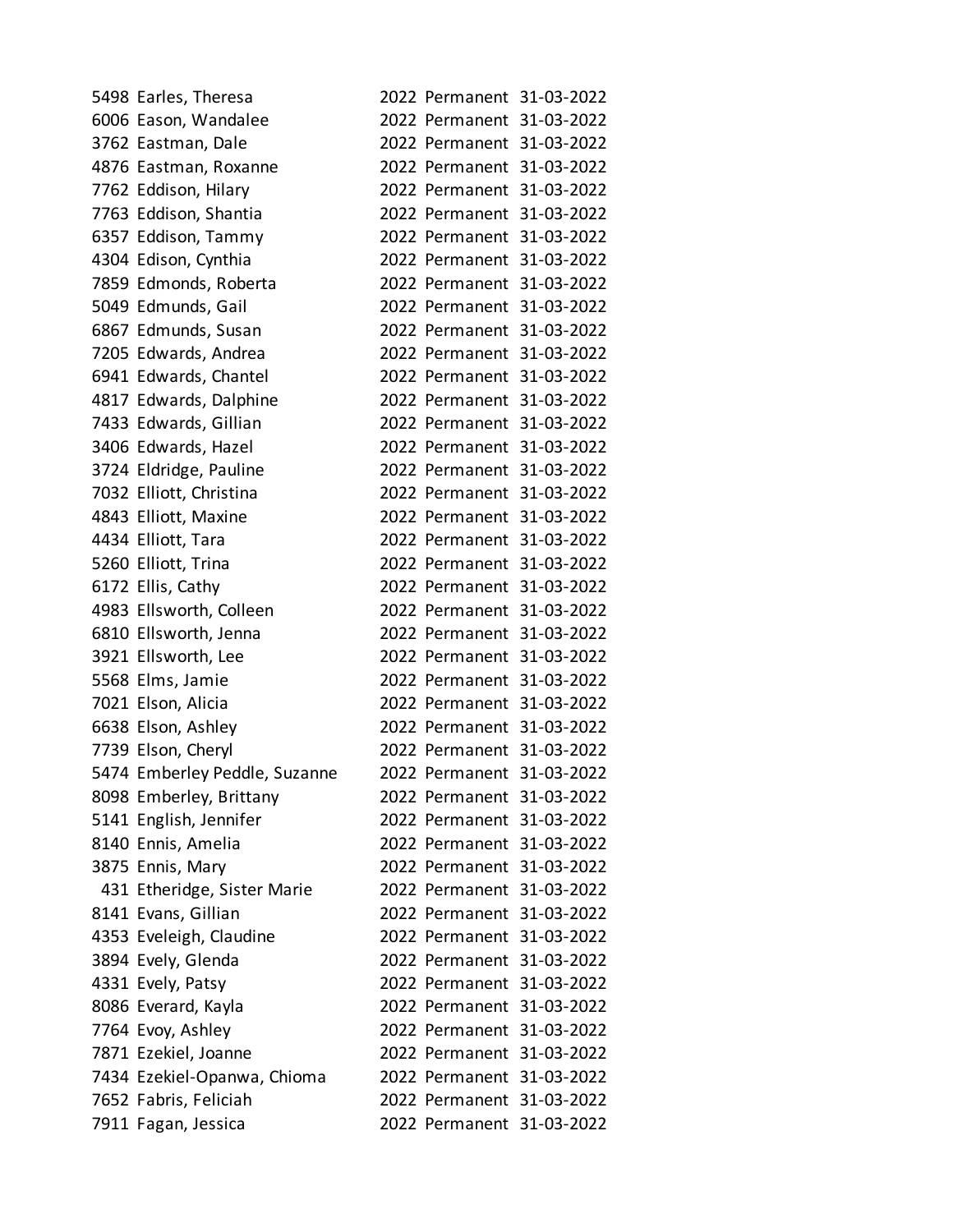| 5891 Fahey, Ashley         |  | 2022 Permanent 31-03-2022 |
|----------------------------|--|---------------------------|
| 6007 Fahey, Janice         |  | 2022 Permanent 31-03-2022 |
| 3795 Fallon, Annette       |  | 2022 Permanent 31-03-2022 |
| 5694 Fancey, Linda         |  | 2022 Permanent 31-03-2022 |
| 7872 Farrell, Jessica      |  | 2022 Permanent 31-03-2022 |
| 6340 Farrell, Candace      |  | 2022 Permanent 31-03-2022 |
| 5821 Farrell, L. Deanne    |  | 2022 Permanent 31-03-2022 |
| 7650 Fasakin, Oluwapelumi  |  | 2022 Permanent 31-03-2022 |
| 3911 Faulkner, Rowena      |  | 2022 Permanent 31-03-2022 |
| 6605 Feaver, Aimee         |  | 2022 Permanent 31-03-2022 |
| 6735 Feltham, Ashley       |  | 2022 Permanent 31-03-2022 |
| 7651 Fennelly, Rebecca     |  | 2022 Permanent 31-03-2022 |
| 6571 Fernandez, Flor       |  | 2022 Permanent 31-03-2022 |
| 7703 Fewer, Emily          |  | 2022 Permanent 31-03-2022 |
| 3866 Fiander, Valerie      |  | 2022 Permanent 31-03-2022 |
| 4962 Fifield, Deanne       |  | 2022 Permanent 31-03-2022 |
| 7585 Fifield, Jessica      |  | 2022 Permanent 31-03-2022 |
| 7966 Fifield, Nicole       |  | 2022 Permanent 31-03-2022 |
| 6059 Fifield, Peggy        |  | 2022 Permanent 31-03-2022 |
| 4672 Finlay, Colleen       |  | 2022 Permanent 31-03-2022 |
| 6209 Finlay, Marie         |  | 2022 Permanent 31-03-2022 |
| 8142 Finn, Catherine       |  | 2022 Permanent 31-03-2022 |
| 3918 Fisher, Laura         |  | 2022 Permanent 31-03-2022 |
| 710 Fisher, Paul           |  | 2022 Permanent 31-03-2022 |
| 5936 Fitzgerald, Ashley    |  | 2022 Permanent 31-03-2022 |
| 8099 Fitzgerald, Cody      |  | 2022 Permanent 31-03-2022 |
| 7765 Fitzgerald, Jason     |  | 2022 Permanent 31-03-2022 |
| 5320 Fitzgerald, Lori      |  | 2022 Permanent 31-03-2022 |
| 7653 Fitzgerald, Mitchell  |  | 2022 Permanent 31-03-2022 |
| 6138 Fitzpatrick, Sheena   |  | 2022 Permanent 31-03-2022 |
| 7722 Fizzard, Haley        |  | 2022 Permanent 31-03-2022 |
| 5058 Flannigan, Brian      |  | 2022 Permanent 31-03-2022 |
| 7654 Fleming, Connie       |  | 2022 Permanent 31-03-2022 |
| 5384 Fleming, Terri Lynn   |  | 2022 Permanent 31-03-2022 |
| 3069 Flight, Rodney        |  | 2022 Permanent 31-03-2022 |
| 5863 Flynn, Joyce          |  | 2022 Permanent 31-03-2022 |
| 6837 Flynn, Melva          |  | 2022 Permanent 31-03-2022 |
| 6790 Flynn-Borges, Phyllis |  | 2022 Permanent 31-03-2022 |
| 7206 Foley, Alexa          |  | 2022 Permanent 31-03-2022 |
| 5841 Foley, Brenda         |  | 2022 Permanent 31-03-2022 |
| 7319 Follett, Charmaine    |  | 2022 Permanent 31-03-2022 |
| 7207 Follett, Katie        |  | 2022 Permanent 31-03-2022 |
| 5535 Follett, Linda        |  | 2022 Permanent 31-03-2022 |
| 7912 Follett, Megan        |  | 2022 Permanent 31-03-2022 |
| 4459 Follett, Michelle     |  | 2022 Permanent 31-03-2022 |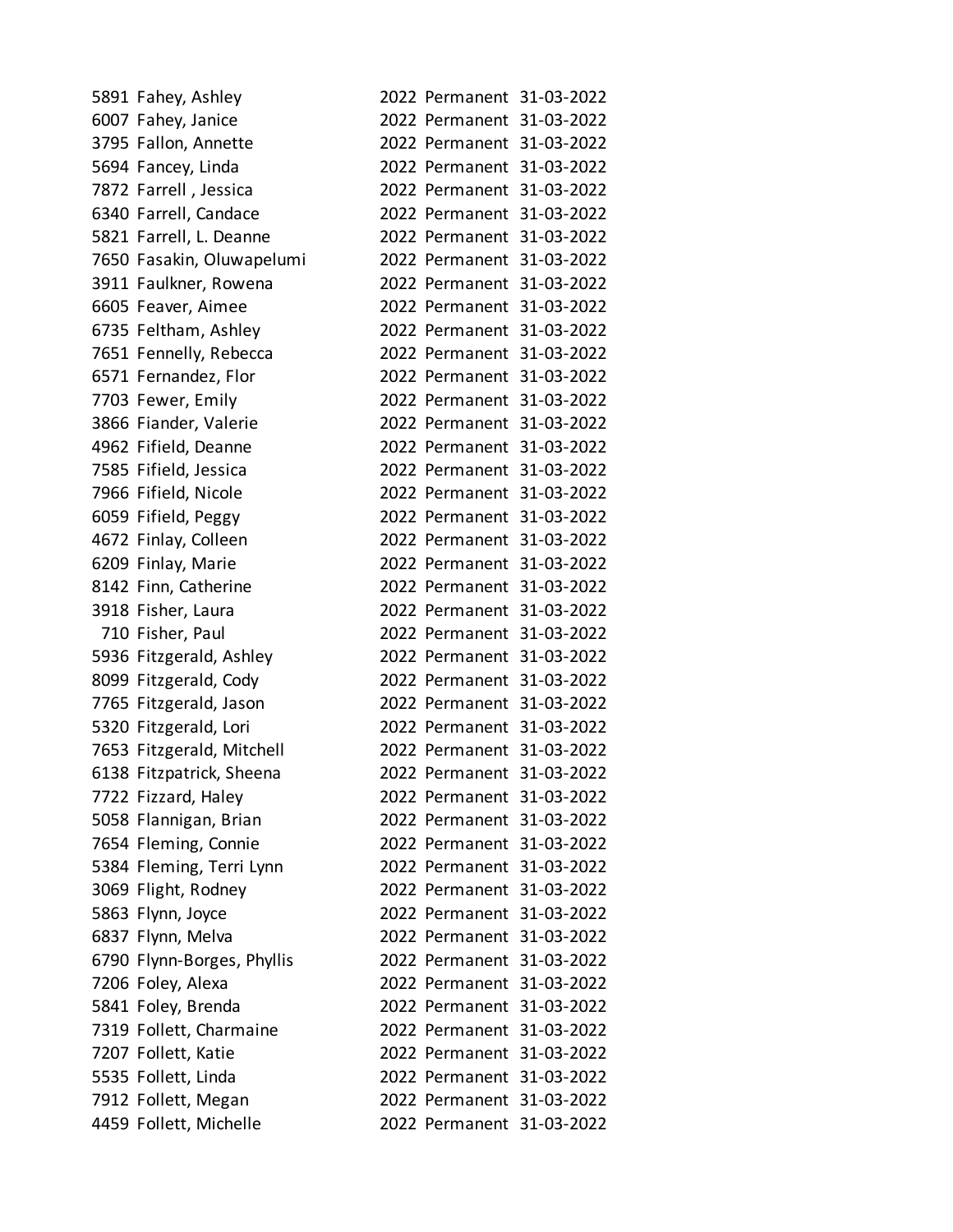| 4317 Foote, Denise          |  | 2022 Permanent 31-03-2022 |
|-----------------------------|--|---------------------------|
| 6561 Foote, Shantha         |  | 2022 Permanent 31-03-2022 |
| 5401 Ford, Angie            |  | 2022 Permanent 31-03-2022 |
| 4525 Ford, Gail             |  | 2022 Permanent 31-03-2022 |
| 7860 Ford, Margaret         |  | 2022 Permanent 31-03-2022 |
| 6572 Ford, Pamela           |  | 2022 Permanent 31-03-2022 |
| 6942 Ford, Sandi            |  | 2022 Permanent 31-03-2022 |
| 8068 Ford, Vanessa          |  | 2022 Permanent 31-03-2022 |
| 6643 Forsey, April          |  | 2022 Permanent 31-03-2022 |
| 5347 Foss, Lori             |  | 2022 Permanent 31-03-2022 |
| 4479 Foss, Marcia           |  | 2022 Permanent 31-03-2022 |
| 7793 Foster, Kelsea         |  | 2022 Permanent 31-03-2022 |
| 7506 Fowler, Bailey         |  | 2022 Permanent 31-03-2022 |
| 4476 Fowler, Coretta        |  | 2022 Permanent 31-03-2022 |
| 5793 Fowler, Elaine         |  | 2022 Permanent 31-03-2022 |
| 5483 Fowler, Marina         |  | 2022 Permanent 31-03-2022 |
| 6772 Fowler, Mary (Tracey)  |  | 2022 Permanent 31-03-2022 |
| 4966 Fowler, Pauline        |  | 2022 Permanent 31-03-2022 |
| 7208 Fowler, Stephanie      |  | 2022 Permanent 31-03-2022 |
| 5441 Frampton, Sherry       |  | 2022 Permanent 31-03-2022 |
| 5723 Francis, Valerie       |  | 2022 Permanent 31-03-2022 |
| 8019 Fraser, Sarah          |  | 2022 Permanent 31-03-2022 |
| 4834 Freake, Gerald         |  | 2022 Permanent 31-03-2022 |
| 5542 Freake, Wilhemina      |  | 2022 Permanent 31-03-2022 |
| 4888 French, Andrea Larissa |  | 2022 Permanent 31-03-2022 |
| 4613 French, Morenda        |  | 2022 Permanent 31-03-2022 |
| 7209 French, Sarah          |  | 2022 Permanent 31-03-2022 |
| 5258 Froude, Andrea         |  | 2022 Permanent 31-03-2022 |
| 7369 Froude, Heather        |  | 2022 Permanent 31-03-2022 |
| 5684 Fudge, Jane (Marie)    |  | 2022 Permanent 31-03-2022 |
| 7586 Fudge-Winsor, Cavelle  |  | 2022 Permanent 31-03-2022 |
| 5373 Furey, Paul            |  | 2022 Permanent 31-03-2022 |
| 7994 Furlong, Rhiannon      |  | 2022 Permanent 31-03-2022 |
| 6299 Gagne, Vicki           |  | 2022 Permanent 31-03-2022 |
| 4539 Gale, Kimberly         |  | 2022 Permanent 31-03-2022 |
| 7767 Gallant, Meghan        |  | 2022 Permanent 31-03-2022 |
| 6659 Gallant, Natasha       |  | 2022 Permanent 31-03-2022 |
| 6010 Galway, Lisa           |  | 2022 Permanent 31-03-2022 |
| 5287 Gambin, Lisa           |  | 2022 Permanent 31-03-2022 |
| 6943 Gardiner, Emily        |  | 2022 Permanent 31-03-2022 |
| 3182 Gaudon, Catherine      |  | 2022 Permanent 31-03-2022 |
| 6128 Gaudon, Crystal        |  | 2022 Permanent 31-03-2022 |
| 8179 Gaulton, Gina          |  | 2022 Permanent 31-03-2022 |
| 7958 Gavin, Tracey          |  | 2022 Permanent 31-03-2022 |
| 7967 Gavin, Vivian          |  | 2022 Permanent 31-03-2022 |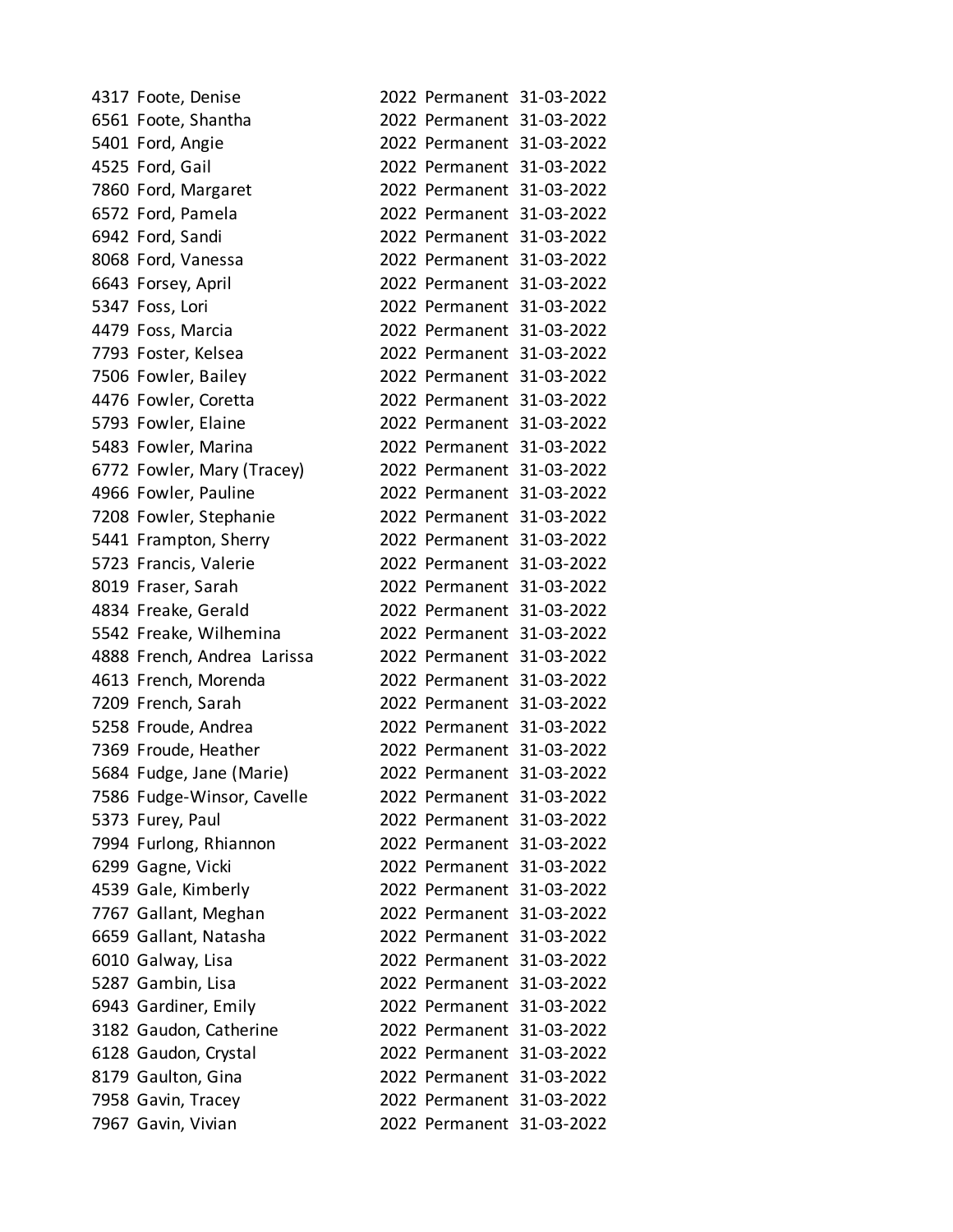| 6175 Gaye, Robyn         |                           | 2022 Permanent 31-03-2022 |
|--------------------------|---------------------------|---------------------------|
| 7655 Gear, Lisa          |                           | 2022 Permanent 31-03-2022 |
| 6358 Genge, Connie       |                           | 2022 Permanent 31-03-2022 |
| 6360 Genge, Virginia     |                           | 2022 Permanent 31-03-2022 |
| 8144 George, Erin        |                           | 2022 Permanent 31-03-2022 |
| 5360 George, Zondra      |                           | 2022 Permanent 31-03-2022 |
| 4448 Ghaney, Sheri       |                           | 2022 Permanent 31-03-2022 |
| 7003 Gibbons, Candice    |                           | 2022 Permanent 31-03-2022 |
| 7210 Gibbons, Sandra     |                           | 2022 Permanent 31-03-2022 |
| 8069 Gibbons, Tracy      |                           | 2022 Permanent 31-03-2022 |
| 5856 Gibbons, Wanda      |                           | 2022 Permanent 31-03-2022 |
| 7004 Gilbert, Jessica    |                           | 2022 Permanent 31-03-2022 |
| 7302 Gilbert, Lindsay    |                           | 2022 Permanent 31-03-2022 |
| 7656 Gill, Abby          |                           | 2022 Permanent 31-03-2022 |
| 7657 Gill, Brandon       |                           | 2022 Permanent 31-03-2022 |
| 5129 Gill, Joanne        |                           | 2022 Permanent 31-03-2022 |
| 7968 Gill, Rianna        |                           | 2022 Permanent 31-03-2022 |
| 3676 Gill, Sharon        |                           | 2022 Permanent 31-03-2022 |
| 4914 Gillam, Theresa     |                           | 2022 Permanent 31-03-2022 |
| 7370 Gillard, Cynthia    |                           | 2022 Permanent 31-03-2022 |
| 7382 Gillard, Nikita     |                           | 2022 Permanent 31-03-2022 |
| 3011 Gillard, Stephen    |                           | 2022 Permanent 31-03-2022 |
| 4731 Gillespie, Annette  |                           | 2022 Permanent 31-03-2022 |
| 3796 Gillespie, Linda    |                           | 2022 Permanent 31-03-2022 |
| 6072 Gilley, Pearl       |                           | 2022 Permanent 31-03-2022 |
| 5857 Gillingham, Jessica |                           | 2022 Permanent 31-03-2022 |
| 6736 Gillingham, Laura   |                           | 2022 Permanent 31-03-2022 |
| 3811 Gillingham, Renee   |                           | 2022 Permanent 31-03-2022 |
| 5695 Gillingham, Tina    |                           | 2022 Permanent 31-03-2022 |
| 4005 Gillingham, Trudy   |                           | 2022 Permanent 31-03-2022 |
| 5569 Gillis, Janine      | 2022 Permanent 31-03-2022 |                           |
| 4215 Gillis, Margaret    |                           | 2022 Permanent 31-03-2022 |
| 7969 Gillis, Shelley     |                           | 2022 Permanent 31-03-2022 |
| 5999 Gillis, Thomas      | 2022 Permanent 31-03-2022 |                           |
| 3327 Gillis, Victoria    | 2022 Permanent 31-03-2022 |                           |
| 5072 Glover, Jeff        | 2022 Permanent 31-03-2022 |                           |
| 5882 Glover, Julie       | 2022 Permanent 31-03-2022 |                           |
| 8034 Glover, Sabrina     | 2022 Permanent            | 31-03-2022                |
| 6212 Glynn, Megan        | 2022 Permanent 31-03-2022 |                           |
| 8145 Goldsworthy, Lauren | 2022 Permanent 31-03-2022 |                           |
| 8070 Goobie, Alexandra   | 2022 Permanent 31-03-2022 |                           |
| 7211 Goodwin, Kathryn    | 2022 Permanent 31-03-2022 |                           |
| 5564 Goodwin, Victoria   |                           | 2022 Permanent 31-03-2022 |
| 4007 Goodyear, Carol     |                           | 2022 Permanent 31-03-2022 |
| 7659 Goodyear, Jeanna    |                           | 2022 Permanent 31-03-2022 |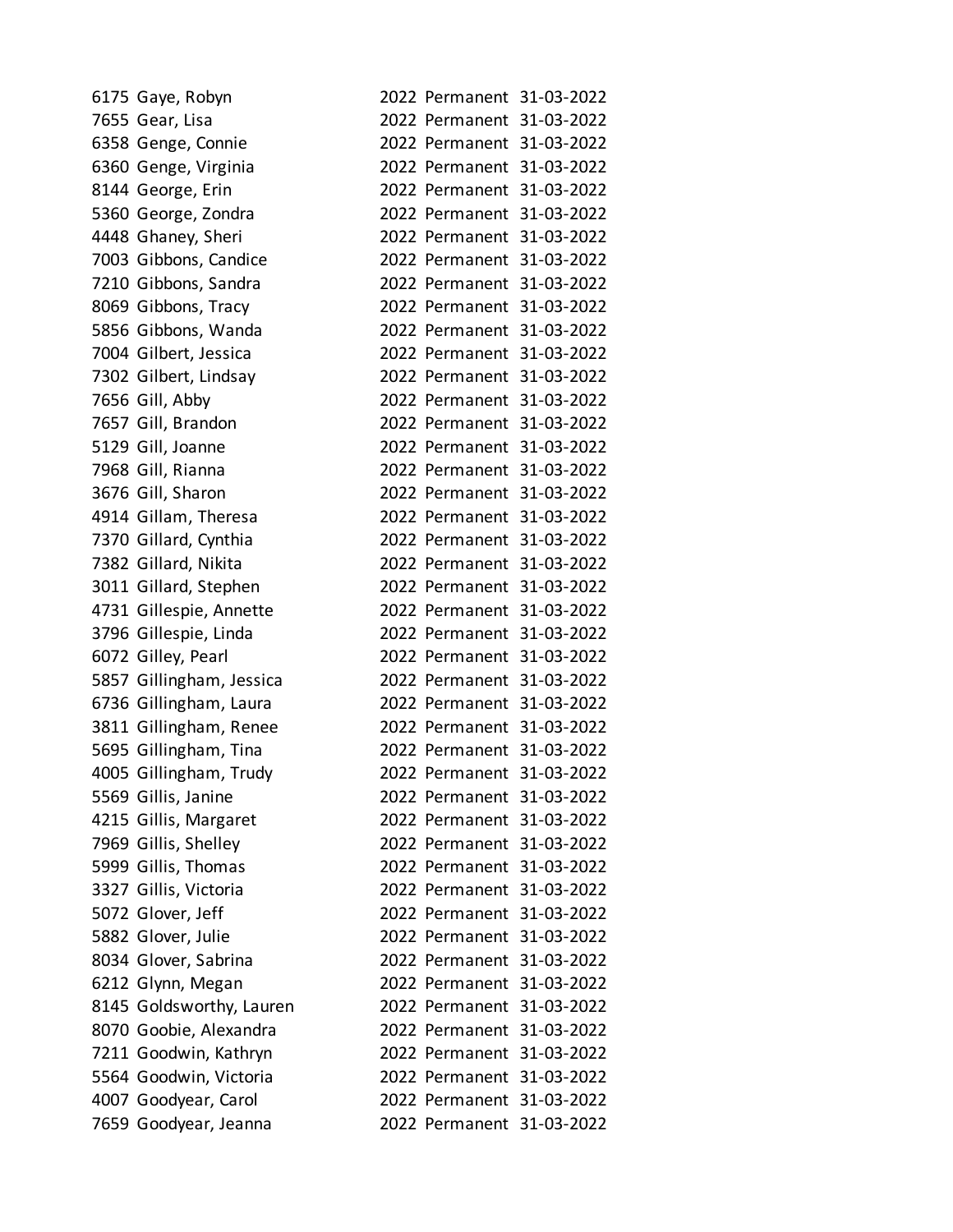| 7795 Goodyear, LesleyAnne |  | 2022 Permanent 31-03-2022 |
|---------------------------|--|---------------------------|
| 6921 Goodyear, Louise     |  | 2022 Permanent 31-03-2022 |
| 6716 Goosney, Ashley      |  | 2022 Permanent 31-03-2022 |
| 2651 Gosine, Patricia     |  | 2022 Permanent 31-03-2022 |
| 6614 Gosney, Sharon       |  | 2022 Permanent 31-03-2022 |
| 7212 Gosse, Brittany      |  | 2022 Permanent 31-03-2022 |
| 6196 Gosse, Jessica       |  | 2022 Permanent 31-03-2022 |
| 3402 Gosse, Linda         |  | 2022 Permanent 31-03-2022 |
| 6055 Gosse, Valerie       |  | 2022 Permanent 31-03-2022 |
| 2904 Goudie, Sherry       |  | 2022 Permanent 31-03-2022 |
| 7436 Gough, Ashley        |  | 2022 Permanent 31-03-2022 |
| 6246 Gough, Trudie        |  | 2022 Permanent 31-03-2022 |
| 5822 Gould, Kayla         |  | 2022 Permanent 31-03-2022 |
| 70 Graham, Deborah        |  | 2022 Permanent 31-03-2022 |
| 7660 Grandy, Desiree      |  | 2022 Permanent 31-03-2022 |
| 8022 Grandy, Sabrina      |  | 2022 Permanent 31-03-2022 |
| 1241 Grant, Dorothy       |  | 2022 Permanent 31-03-2022 |
| 7322 Granville, Janine    |  | 2022 Permanent 31-03-2022 |
| 7293 Granville, Leighanne |  | 2022 Permanent 31-03-2022 |
| 6983 Gray, Nancy          |  | 2022 Permanent 31-03-2022 |
| 5654 Gray, Rochelle       |  | 2022 Permanent 31-03-2022 |
| 4022 Greeley, Randolph    |  | 2022 Permanent 31-03-2022 |
| 5734 Green, Alma          |  | 2022 Permanent 31-03-2022 |
| 5916 Green, Ashley        |  | 2022 Permanent 31-03-2022 |
| 5800 Green, Candid        |  | 2022 Permanent 31-03-2022 |
| 4488 Green, Joanna        |  | 2022 Permanent 31-03-2022 |
| 6074 Green, Joanne        |  | 2022 Permanent 31-03-2022 |
| 8180 Green, Julie         |  | 2022 Permanent 31-03-2022 |
| 5582 Green, Karen         |  | 2022 Permanent 31-03-2022 |
| 6687 Green, Krista        |  | 2022 Permanent 31-03-2022 |
| 5194 Green, Lorilee       |  | 2022 Permanent 31-03-2022 |
| 8181 Green, Mandy         |  | 2022 Permanent 31-03-2022 |
| 7995 Green, Rebecca       |  | 2022 Permanent 31-03-2022 |
| 6713 Green, Samantha      |  | 2022 Permanent 31-03-2022 |
| 7213 Greenham, Megan      |  | 2022 Permanent 31-03-2022 |
| 8182 Greening, Madison    |  | 2022 Permanent 31-03-2022 |
| 6543 Gregory, Deanna      |  | 2022 Permanent 31-03-2022 |
| 7874 Griffin, Cherish     |  | 2022 Permanent 31-03-2022 |
| 5217 Griffin, Shelley     |  | 2022 Permanent 31-03-2022 |
| 7402 Griffiths, Tiffany   |  | 2022 Permanent 31-03-2022 |
| 7661 Groves, Amy          |  | 2022 Permanent 31-03-2022 |
| 6695 Groves, Shauna       |  | 2022 Permanent 31-03-2022 |
| 4628 Guiney, Sheila       |  | 2022 Permanent 31-03-2022 |
| 8071 Gullage, Holly       |  | 2022 Permanent 31-03-2022 |
| 8035 Gunn, Shelby         |  | 2022 Permanent 31-03-2022 |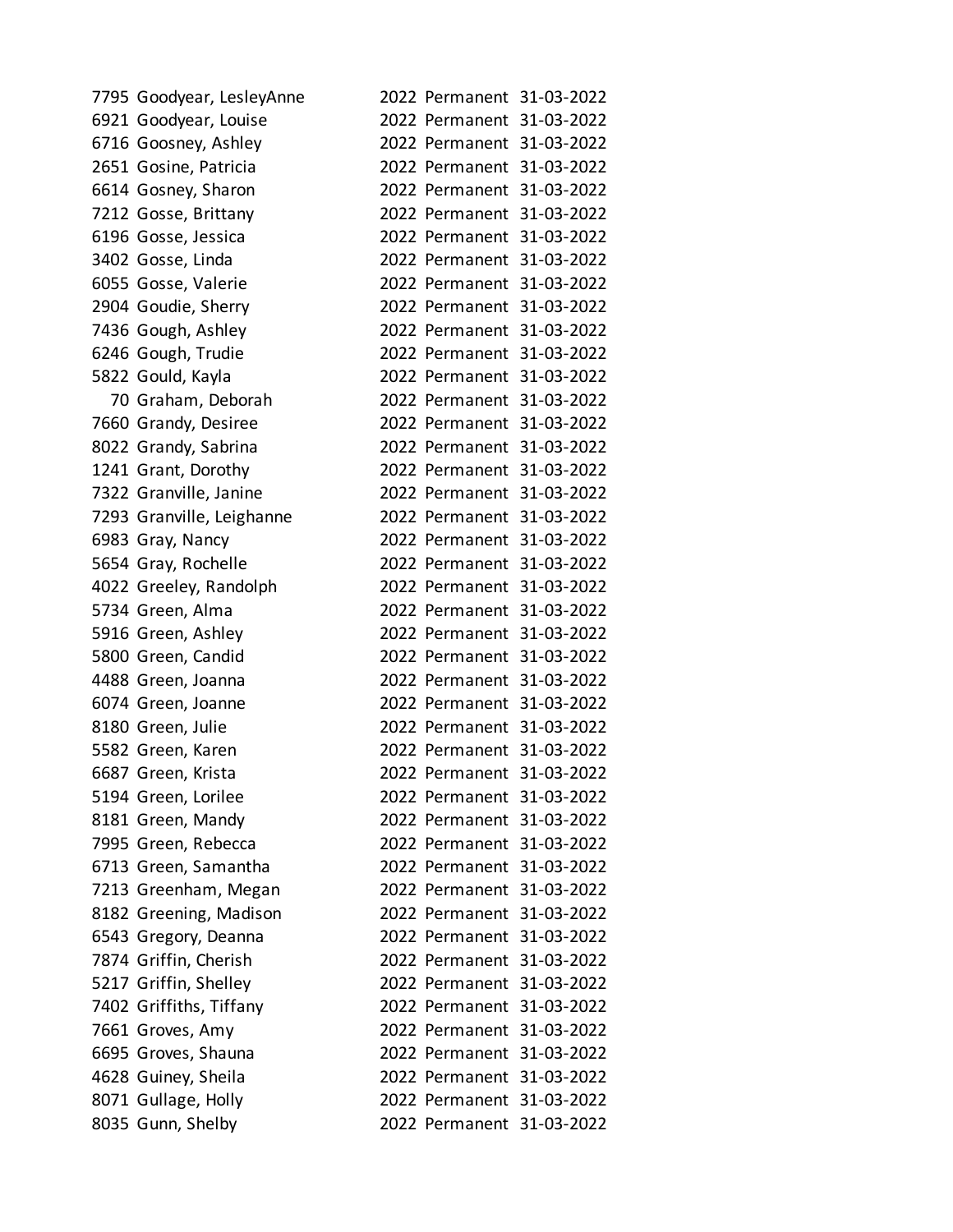| 6315 Gushue, Krystal      |                           | 2022 Permanent 31-03-2022 |
|---------------------------|---------------------------|---------------------------|
| 3759 Gushue, Louise       |                           | 2022 Permanent 31-03-2022 |
| 7913 Guy, Alison          |                           | 2022 Permanent 31-03-2022 |
| 6984 Guy, Roseanne        |                           | 2022 Permanent 31-03-2022 |
| 7796 Guy, Sheena          |                           | 2022 Permanent 31-03-2022 |
| 6390 Guy, Sherry          |                           | 2022 Permanent 31-03-2022 |
| 3971 Guy-Noonan, Alva     |                           | 2022 Permanent 31-03-2022 |
| 7996 Hackett, Alicia      |                           | 2022 Permanent 31-03-2022 |
| 5757 Hackett, Amanda      |                           | 2022 Permanent 31-03-2022 |
| 750 Hackett, Brenda       |                           | 2022 Permanent 31-03-2022 |
| 7770 Hackett, Gregory     |                           | 2022 Permanent 31-03-2022 |
| 6819 Haggett, Samantha    |                           | 2022 Permanent 31-03-2022 |
| 5108 Haggett, Shayne      |                           | 2022 Permanent 31-03-2022 |
| 7295 Haire, April         |                           | 2022 Permanent 31-03-2022 |
| 6914 Haldar, Sagarika     |                           | 2022 Permanent 31-03-2022 |
| 7214 Hale, Katherine      |                           | 2022 Permanent 31-03-2022 |
| 7662 Haley, Kelsey        |                           | 2022 Permanent 31-03-2022 |
| 5120 Haley, Leola         |                           | 2022 Permanent 31-03-2022 |
| 6391 Haley-Sharpe, Shawna |                           | 2022 Permanent 31-03-2022 |
| 6821 Hall, Monique        |                           | 2022 Permanent 31-03-2022 |
| 3153 Halleran, Lori       |                           | 2022 Permanent 31-03-2022 |
| 3655 Halliday, Bradley    |                           | 2022 Permanent 31-03-2022 |
| 6200 Hamilton, Darlene    |                           | 2022 Permanent 31-03-2022 |
| 7840 Hamlyn, Rhonda       |                           | 2022 Permanent 31-03-2022 |
| 5088 Hancock, Pennie      |                           | 2022 Permanent 31-03-2022 |
| 5405 Hancock, Rowena      |                           | 2022 Permanent 31-03-2022 |
| 4916 Hancock, Shelly      |                           | 2022 Permanent 31-03-2022 |
| 7723 Hancock, Stephen     |                           | 2022 Permanent 31-03-2022 |
| 5138 Hancock, Vicki       |                           | 2022 Permanent 31-03-2022 |
| 2943 Handrigan, Bernice   |                           | 2022 Permanent 31-03-2022 |
| 5892 Hanlon, Cassandra    | 2022 Permanent 31-03-2022 |                           |
| 7216 Hanlon, Samantha     |                           | 2022 Permanent 31-03-2022 |
| 7318 Hann, Bethaney       |                           | 2022 Permanent 31-03-2022 |
| 6235 Hann, Alicia         | 2022 Permanent 31-03-2022 |                           |
| 5028 Hann, Anthony        |                           | 2022 Permanent 31-03-2022 |
| 5812 Hann, Corey          |                           | 2022 Permanent 31-03-2022 |
| 3166 Hann, Denise         |                           | 2022 Permanent 31-03-2022 |
| 5896 Hann, Elizabeth      | 2022 Permanent 31-03-2022 |                           |
| 4542 Hann, Margo          |                           | 2022 Permanent 31-03-2022 |
| 5951 Hann, Sylvia         |                           | 2022 Permanent 31-03-2022 |
| 6295 Hannam, Danielle     |                           | 2022 Permanent 31-03-2022 |
| 7217 Hannon, Jennifer     | 2022 Permanent 31-03-2022 |                           |
| 7970 Hanrahan, Ashley     |                           | 2022 Permanent 31-03-2022 |
| 5151 Hanrahan, Patsy      |                           | 2022 Permanent 31-03-2022 |
| 7875 Hanrahan, Tamara     |                           | 2022 Permanent 31-03-2022 |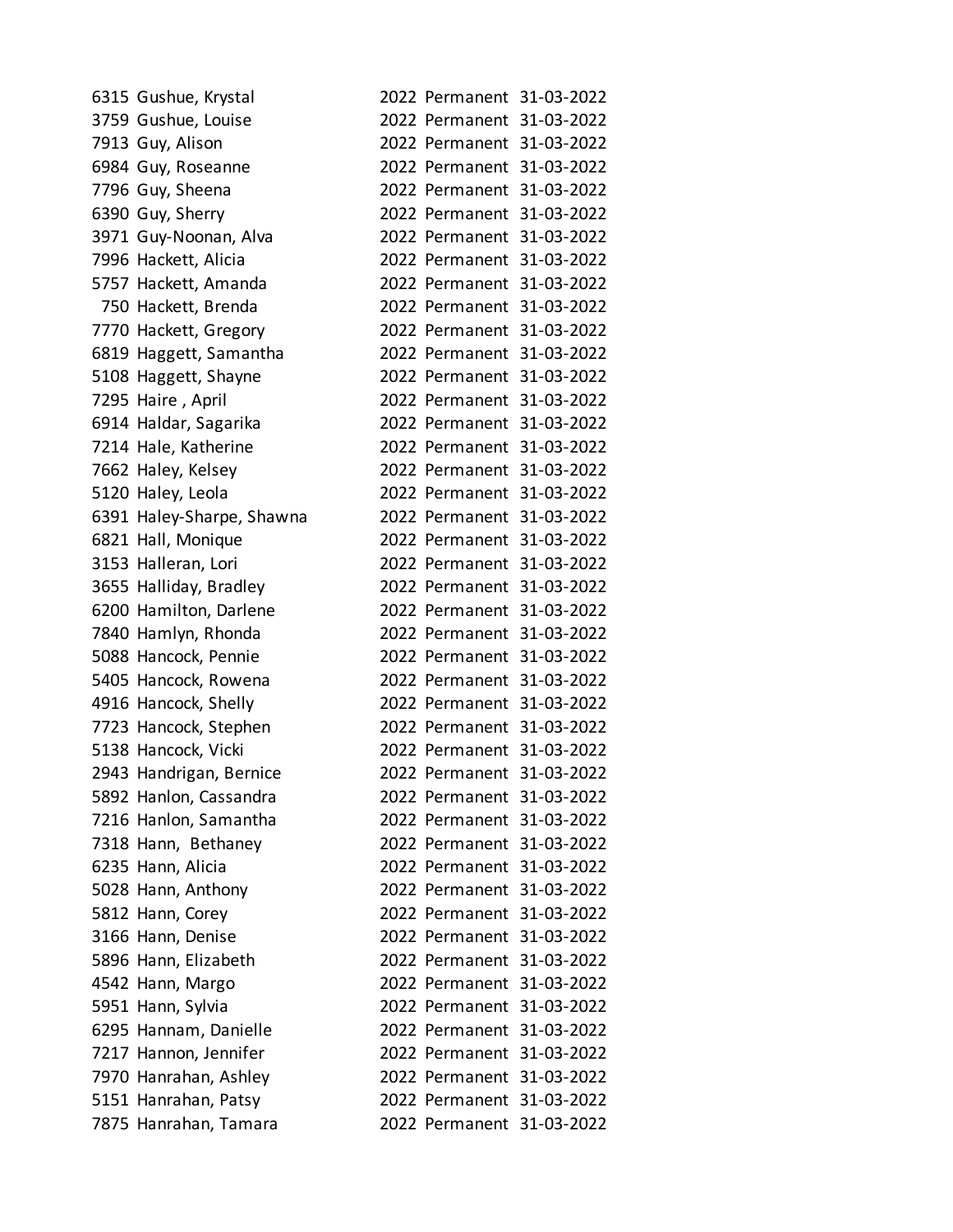| 6985 Hapgood, Lindsey         |  | 2022 Permanent 31-03-2022 |
|-------------------------------|--|---------------------------|
| 8146 Harasymiw, Courtney      |  | 2022 Permanent 31-03-2022 |
| 8147 Harding, Mykenzi         |  | 2022 Permanent 31-03-2022 |
| 6573 Hardy, Felicia           |  | 2022 Permanent 31-03-2022 |
| 7508 Hardy, Kayla             |  | 2022 Permanent 31-03-2022 |
| 5293 Hardy, Michelle          |  | 2022 Permanent 31-03-2022 |
| 6574 Hardy, Rustie            |  | 2022 Permanent 31-03-2022 |
| 5478 Harfitt, Michelle        |  | 2022 Permanent 31-03-2022 |
| 6795 Harnum, Deanne           |  | 2022 Permanent 31-03-2022 |
| 6272 Harnum, Marcia           |  | 2022 Permanent 31-03-2022 |
| 7292 Harnum, Shawna           |  | 2022 Permanent 31-03-2022 |
| 7281 Harris, Cathy            |  | 2022 Permanent 31-03-2022 |
| 6211 Harris, Courtland        |  | 2022 Permanent 31-03-2022 |
| 6986 Harris, Daniel           |  | 2022 Permanent 31-03-2022 |
| 5546 Harris, Krista           |  | 2022 Permanent 31-03-2022 |
| 5089 Harris, Nicole           |  | 2022 Permanent 31-03-2022 |
| 4860 Harris, Sharon           |  | 2022 Permanent 31-03-2022 |
| 7045 Harris-Edwards, Megan    |  | 2022 Permanent 31-03-2022 |
| 7914 Hart, Faith              |  | 2022 Permanent 31-03-2022 |
| 5627 Hart, Pamela             |  | 2022 Permanent 31-03-2022 |
| 4744 Hart, Shirley            |  | 2022 Permanent 31-03-2022 |
| 7915 Harte, Robyn             |  | 2022 Permanent 31-03-2022 |
| 6129 Hartery, Amy             |  | 2022 Permanent 31-03-2022 |
| 4155 Hartery, Cynthia         |  | 2022 Permanent 31-03-2022 |
| 5253 Harvey, Nicole           |  | 2022 Permanent 31-03-2022 |
| 7323 Hatcher, Tori            |  | 2022 Permanent 31-03-2022 |
| 7441 Hawco, Krystyn           |  | 2022 Permanent 31-03-2022 |
| 6946 Hawco, Laurie            |  | 2022 Permanent 31-03-2022 |
| 2502 Hawco, Sandra            |  | 2022 Permanent 31-03-2022 |
| 6248 Hawkins, Robin           |  | 2022 Permanent 31-03-2022 |
| 6512 Haye, Kadion             |  | 2022 Permanent 31-03-2022 |
| 4394 Hayman, Annette          |  | 2022 Permanent 31-03-2022 |
| 5987 Hayward, Denise          |  | 2022 Permanent 31-03-2022 |
| 4313 Hayward, Rod             |  | 2022 Permanent 31-03-2022 |
| 4323 Hayward, Susan           |  | 2022 Permanent 31-03-2022 |
| 7841 Head, Tara               |  | 2022 Permanent 31-03-2022 |
| 8036 Healey, Sherry-Lynn      |  | 2022 Permanent 31-03-2022 |
| 5713 Heath, Ashley            |  | 2022 Permanent 31-03-2022 |
| 7569 Hedderson, Sharmon       |  | 2022 Permanent 31-03-2022 |
| 5963 Hedderson, Vicki         |  | 2022 Permanent 31-03-2022 |
| 4422 Hedderson-Burton, Nadine |  | 2022 Permanent 31-03-2022 |
| 4300 Heffernan, Craig         |  | 2022 Permanent 31-03-2022 |
| 7876 Hefford, Tara            |  | 2022 Permanent 31-03-2022 |
| 4439 Hemeon, Grant            |  | 2022 Permanent 31-03-2022 |
| 6210 Hennebury, Laura-Lee     |  | 2022 Permanent 31-03-2022 |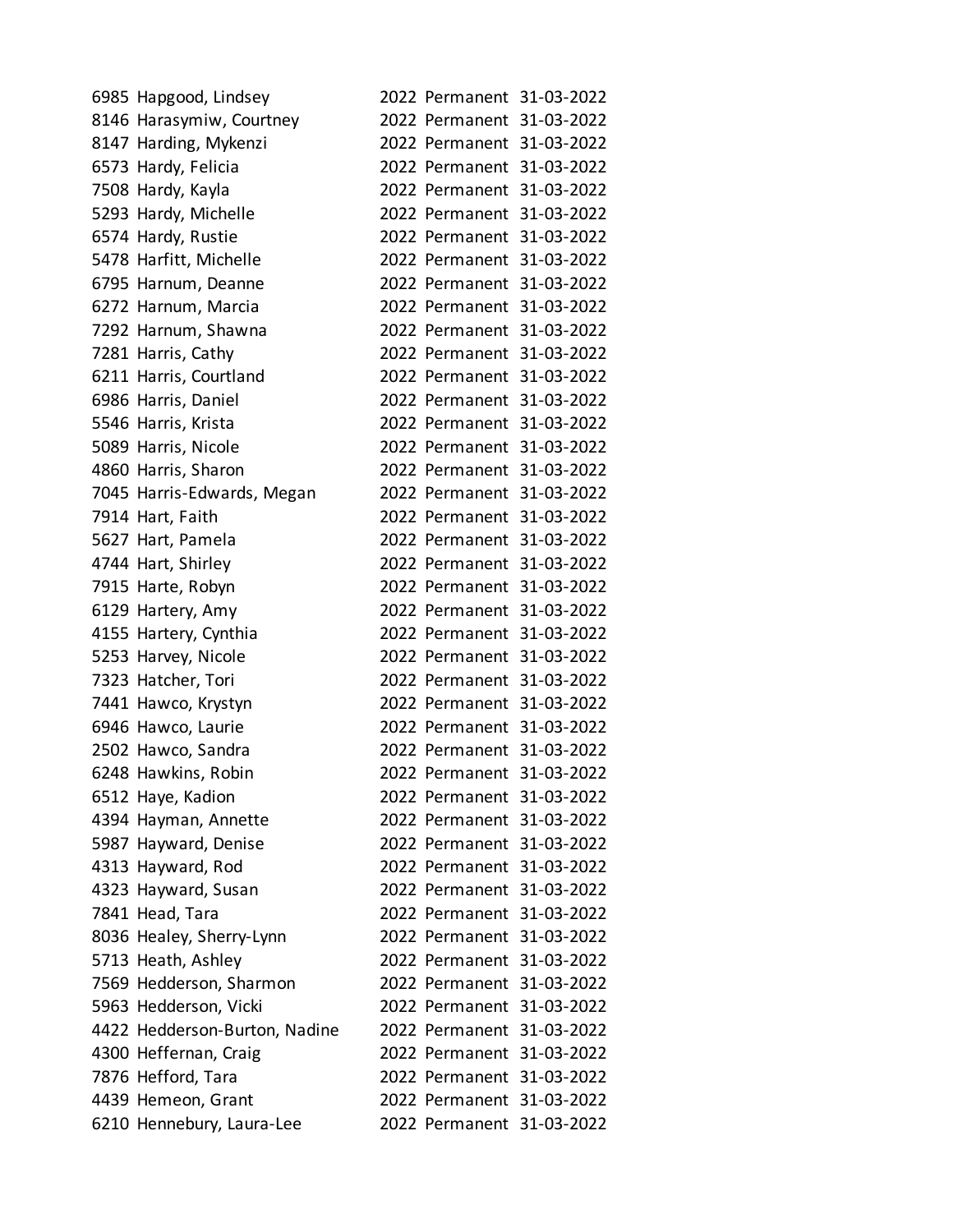| 5813 Hennessey, E. Claudine     |  | 2022 Permanent 31-03-2022 |
|---------------------------------|--|---------------------------|
| 4724 Hennifent, Kelly           |  | 2022 Permanent 31-03-2022 |
| 8193 Hernandez Bendo, Jonah Mae |  | 2022 Permanent 31-03-2022 |
| 7704 Hernandez, Celia           |  | 2022 Permanent 31-03-2022 |
| 5346 Herritt, Diane             |  | 2022 Permanent 31-03-2022 |
| 5363 Hewitt, Florence           |  | 2022 Permanent 31-03-2022 |
| 6392 Hewitt, Krista             |  | 2022 Permanent 31-03-2022 |
| 3874 Hewitt, Maureen            |  | 2022 Permanent 31-03-2022 |
| 7442 Hewitt, Sarah              |  | 2022 Permanent 31-03-2022 |
| 5791 Hewitt, Trudy              |  | 2022 Permanent 31-03-2022 |
| 3706 Hewlett, Carolyn           |  | 2022 Permanent 31-03-2022 |
| 3697 Hewlett, Joanne            |  | 2022 Permanent 31-03-2022 |
| 5109 Hewlett, Joelle            |  | 2022 Permanent 31-03-2022 |
| 4190 Hewlett, Kevin             |  | 2022 Permanent 31-03-2022 |
| 6424 Hewlett, Megan             |  | 2022 Permanent 31-03-2022 |
| 7443 Hibbs, Jamie               |  | 2022 Permanent 31-03-2022 |
| 6577 Hibbs, Jamie-Lee           |  | 2022 Permanent 31-03-2022 |
| 8037 Hibbs, Samantha-Jo         |  | 2022 Permanent 31-03-2022 |
| 7525 Hibbs, Sara                |  | 2022 Permanent 31-03-2022 |
| 4561 Hickey, Colleen            |  | 2022 Permanent 31-03-2022 |
| 3715 Hickey, Jill               |  | 2022 Permanent 31-03-2022 |
| 6174 Hickey, Kayla              |  | 2022 Permanent 31-03-2022 |
| 3653 Hickey, P. Eileen          |  | 2022 Permanent 31-03-2022 |
| 7445 Hickey, Paul               |  | 2022 Permanent 31-03-2022 |
| 4011 Hickey, Ronald             |  | 2022 Permanent 31-03-2022 |
| 7916 Hickey, Sara               |  | 2022 Permanent 31-03-2022 |
| 7997 Hicks, Andrew              |  | 2022 Permanent 31-03-2022 |
| 6649 Hicks, Doreen              |  | 2022 Permanent 31-03-2022 |
| 7398 Higdon, Christina          |  | 2022 Permanent 31-03-2022 |
| 1946 Higdon-Paul, Heather       |  | 2022 Permanent 31-03-2022 |
| 7842 Higgins, Krista            |  | 2022 Permanent 31-03-2022 |
| 6284 Hill, Stephanie            |  | 2022 Permanent 31-03-2022 |
| 5162 Hillegass, Danielle        |  | 2022 Permanent 31-03-2022 |
| 1441 Hillier, Barbara           |  | 2022 Permanent 31-03-2022 |
| 7568 Hillier, Cherie            |  | 2022 Permanent 31-03-2022 |
| 5567 Hillier, Debbie            |  | 2022 Permanent 31-03-2022 |
| 6361 Hillier, Della             |  | 2022 Permanent 31-03-2022 |
| 4114 Hillier, Margaret          |  | 2022 Permanent 31-03-2022 |
| 4206 Hillier, Sherry            |  | 2022 Permanent 31-03-2022 |
| 5661 Hinks, Lloyd               |  | 2022 Permanent 31-03-2022 |
| 5544 Hiscock, Amanda            |  | 2022 Permanent 31-03-2022 |
| 8148 Hiscock, Andrea            |  | 2022 Permanent 31-03-2022 |
| 6900 Hiscock, Charlotte         |  | 2022 Permanent 31-03-2022 |
| 4389 Hiscock, Donna             |  | 2022 Permanent 31-03-2022 |
| 7282 Hiscock, Jasmine           |  | 2022 Permanent 31-03-2022 |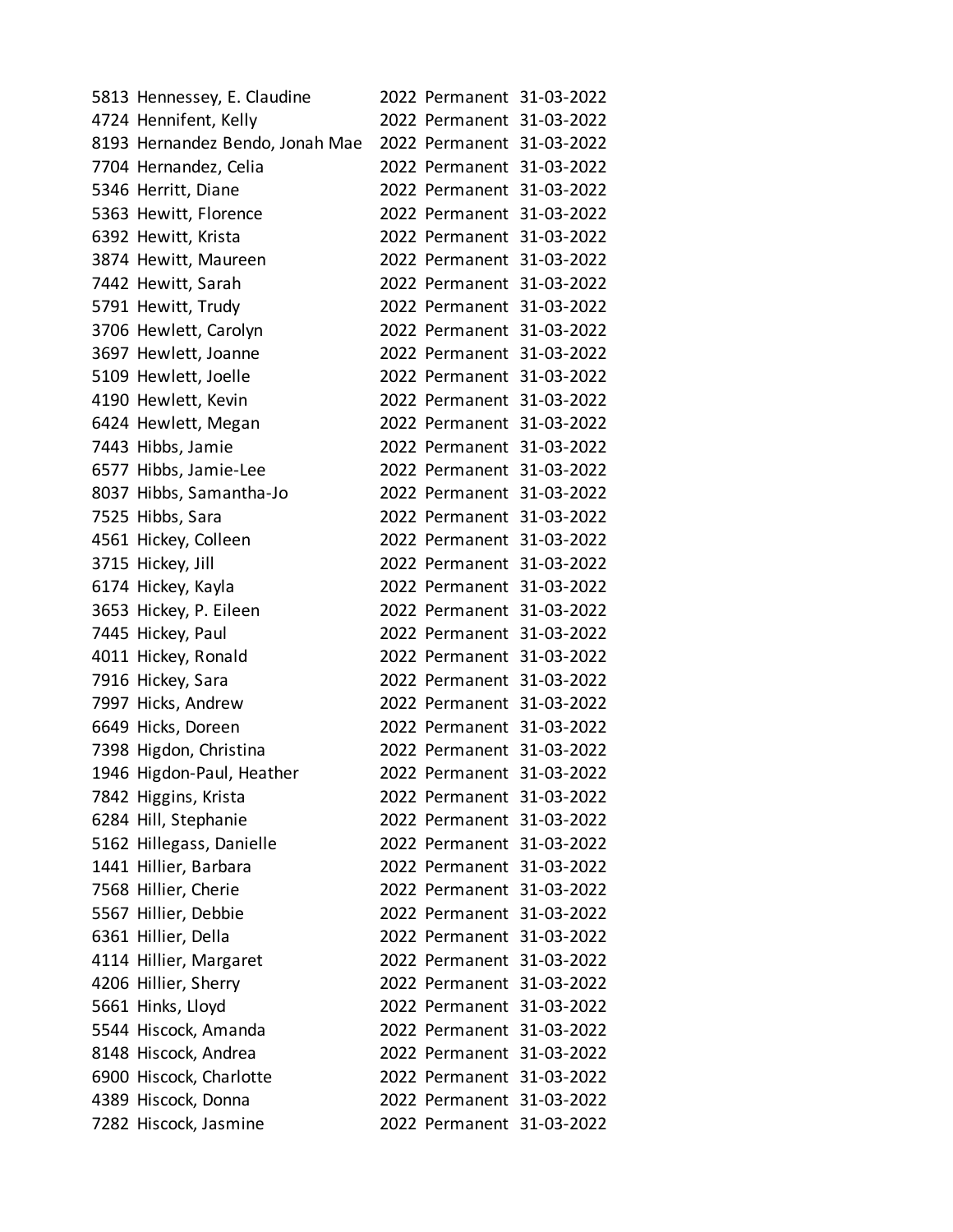| 4577 Hiscock, Lori         |                           | 2022 Permanent 31-03-2022 |
|----------------------------|---------------------------|---------------------------|
| 7816 Hiscock, Natalie      |                           | 2022 Permanent 31-03-2022 |
| 6751 Hiscock, Paula Doreen |                           | 2022 Permanent 31-03-2022 |
| 3897 Hiscock, Robin        |                           | 2022 Permanent 31-03-2022 |
| 7587 Hobbs, Cindy          |                           | 2022 Permanent 31-03-2022 |
| 8183 Hobbs, Kelsey         |                           | 2022 Permanent 31-03-2022 |
| 6650 Hobbs, Samantha       |                           | 2022 Permanent 31-03-2022 |
| 6652 Hodder, Angela        |                           | 2022 Permanent 31-03-2022 |
| 6550 Hodder, Barbara       |                           | 2022 Permanent 31-03-2022 |
| 7724 Hodder, Chad          |                           | 2022 Permanent 31-03-2022 |
| 2647 Hodder, Paul          |                           | 2022 Permanent 31-03-2022 |
| 7663 Hodder, Ryan          |                           | 2022 Permanent 31-03-2022 |
| 7444 Hodder, Sharon        |                           | 2022 Permanent 31-03-2022 |
| 6133 Hodge, Melita         |                           | 2022 Permanent 31-03-2022 |
| 6130 Hodge, Rosalie        |                           | 2022 Permanent 31-03-2022 |
| 6514 Hodges, Donna         |                           | 2022 Permanent 31-03-2022 |
| 3449 Hogan, Kimberly       |                           | 2022 Permanent 31-03-2022 |
| 4771 Hogarth, Angie        |                           | 2022 Permanent 31-03-2022 |
| 7324 Hollahan, Julie       |                           | 2022 Permanent 31-03-2022 |
| 4946 Hollett, Amy          |                           | 2022 Permanent 31-03-2022 |
| 8184 Hollett, Emily        |                           | 2022 Permanent 31-03-2022 |
| 6639 Hollett, Erica        |                           | 2022 Permanent 31-03-2022 |
| 6091 Holley, Beverly       |                           | 2022 Permanent 31-03-2022 |
| 8185 Holloway, Brittany    |                           | 2022 Permanent 31-03-2022 |
| 7998 Holloway, Sarah       |                           | 2022 Permanent 31-03-2022 |
| 5628 Holwell, Serena       |                           | 2022 Permanent 31-03-2022 |
| 6372 Hopkins, Kayla        |                           | 2022 Permanent 31-03-2022 |
| 7798 Hoskins, Dawn         |                           | 2022 Permanent 31-03-2022 |
| 7818 Hoskins, Jaymee       |                           | 2022 Permanent 31-03-2022 |
| 5418 Houlihan, Jessica     |                           | 2022 Permanent 31-03-2022 |
| 5925 House, Aimee          | 2022 Permanent 31-03-2022 |                           |
| 5641 House, Debrah         |                           | 2022 Permanent 31-03-2022 |
| 7399 Houston, Zachary      |                           | 2022 Permanent 31-03-2022 |
| 6714 Hoven, Brittany       | 2022 Permanent 31-03-2022 |                           |
| 7917 Howard, Princess      | 2022 Permanent 31-03-2022 |                           |
| 5419 Howe, Cherie          |                           | 2022 Permanent 31-03-2022 |
| 7505 Howell, Ashley        | 2022 Permanent 31-03-2022 |                           |
| 8100 Howell, Chelsey       | 2022 Permanent 31-03-2022 |                           |
| 5103 Howell, Shelly        | 2022 Permanent 31-03-2022 |                           |
| 5776 Howell, Trevor        | 2022 Permanent 31-03-2022 |                           |
| 2273 Howell-Critch, Brenda | 2022 Permanent 31-03-2022 |                           |
| 378 Howlett, Cathy         | 2022 Permanent 31-03-2022 |                           |
| 5378 Howlett, Marie        |                           | 2022 Permanent 31-03-2022 |
| 7616 Hubley, Shauna        |                           | 2022 Permanent 31-03-2022 |
| 7031 Hudson, Courtney      | 2022 Permanent 31-03-2022 |                           |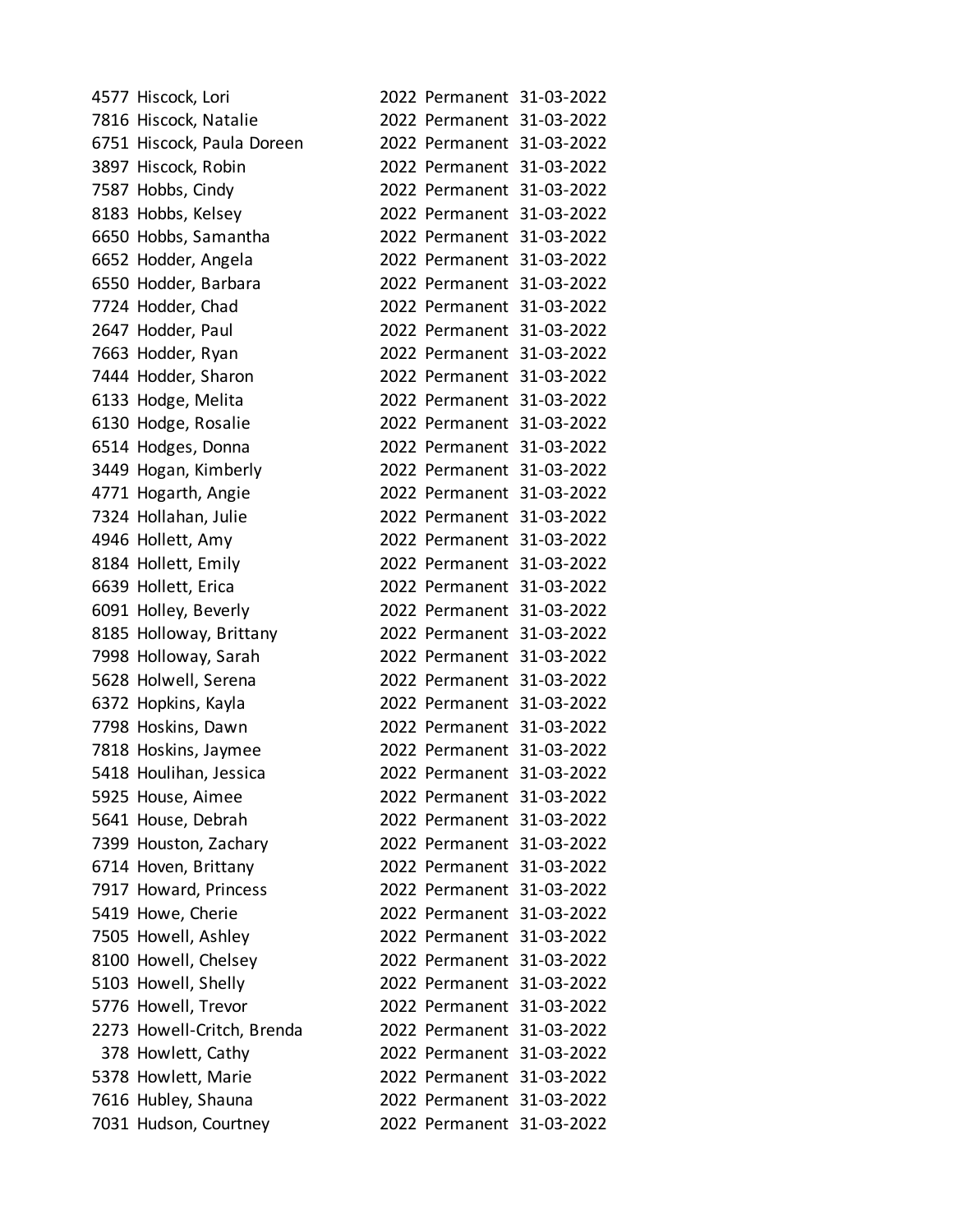| 8149 Hull, Colin            |  | 2022 Permanent 31-03-2022 |
|-----------------------------|--|---------------------------|
| 4857 Humphries, Kathy       |  | 2022 Permanent 31-03-2022 |
| 5001 Humphries, Lynette     |  | 2022 Permanent 31-03-2022 |
| 5997 Hunt, Bobbi            |  | 2022 Permanent 31-03-2022 |
| 5488 Hunt, Laura            |  | 2022 Permanent 31-03-2022 |
| 8038 Hunt, Maud             |  | 2022 Permanent 31-03-2022 |
| 5003 Hunt, Tanya            |  | 2022 Permanent 31-03-2022 |
| 7878 Hurley, Emily          |  | 2022 Permanent 31-03-2022 |
| 5903 Hurley, Jeanette       |  | 2022 Permanent 31-03-2022 |
| 5354 Hurley-LeDrew, Allison |  | 2022 Permanent 31-03-2022 |
| 3696 Hurley-Lockyer, Ada    |  | 2022 Permanent 31-03-2022 |
| 6793 Husk, Samantha         |  | 2022 Permanent 31-03-2022 |
| 6648 Hussey, Brenda         |  | 2022 Permanent 31-03-2022 |
| 4624 Hussey, Carol          |  | 2022 Permanent 31-03-2022 |
| 3223 Hussey, Deborah        |  | 2022 Permanent 31-03-2022 |
| 7390 Hussey, Jennifer       |  | 2022 Permanent 31-03-2022 |
| 7527 Hussey, Rhonda         |  | 2022 Permanent 31-03-2022 |
| 4065 Hussey, Veronica       |  | 2022 Permanent 31-03-2022 |
| 7006 Hutchings, Diana       |  | 2022 Permanent 31-03-2022 |
| 3550 Hutchings, Jacqueline  |  | 2022 Permanent 31-03-2022 |
| 3264 Hutchings, Tina        |  | 2022 Permanent 31-03-2022 |
| 7668 Hynes, Ashley          |  | 2022 Permanent 31-03-2022 |
| 7918 Hynes, Breanna         |  | 2022 Permanent 31-03-2022 |
| 7222 Hynes, Debra           |  | 2022 Permanent 31-03-2022 |
| 8072 Hynes, Emily           |  | 2022 Permanent 31-03-2022 |
| 5762 Hynes, Kayla           |  | 2022 Permanent 31-03-2022 |
| 7919 Hynes, Michael         |  | 2022 Permanent 31-03-2022 |
| 7665 Hynes, Nicolle         |  | 2022 Permanent 31-03-2022 |
| 6839 Hynes, Stephanie       |  | 2022 Permanent 31-03-2022 |
| 3831 Hynes, Stephanie       |  | 2022 Permanent 31-03-2022 |
| 7830 Ibale, Jungeen         |  | 2022 Permanent 31-03-2022 |
| 8151 Igaya, April           |  | 2022 Permanent 31-03-2022 |
| 7920 Igbokwe, Joan          |  | 2022 Permanent 31-03-2022 |
| 6579 Ingerman, Samantha     |  | 2022 Permanent 31-03-2022 |
| 6171 Ings, Lynnette         |  | 2022 Permanent 31-03-2022 |
| 4665 Inkpen, Karen          |  | 2022 Permanent 31-03-2022 |
| 8152 Ivany, Emily           |  | 2022 Permanent 31-03-2022 |
| 5771 Ivany, Melissa         |  | 2022 Permanent 31-03-2022 |
| 8101 Jackson, Jason         |  | 2022 Permanent 31-03-2022 |
| 4071 Jackson, Karen         |  | 2022 Permanent 31-03-2022 |
| 7879 Jackson, Sabrina       |  | 2022 Permanent 31-03-2022 |
| 4557 Jacobs, Debbie         |  | 2022 Permanent 31-03-2022 |
| 6789 Jacobs, Rebecca        |  | 2022 Permanent 31-03-2022 |
| 4603 Jacobs, Stephanie      |  | 2022 Permanent 31-03-2022 |
| 5280 Jacobs, Tania          |  | 2022 Permanent 31-03-2022 |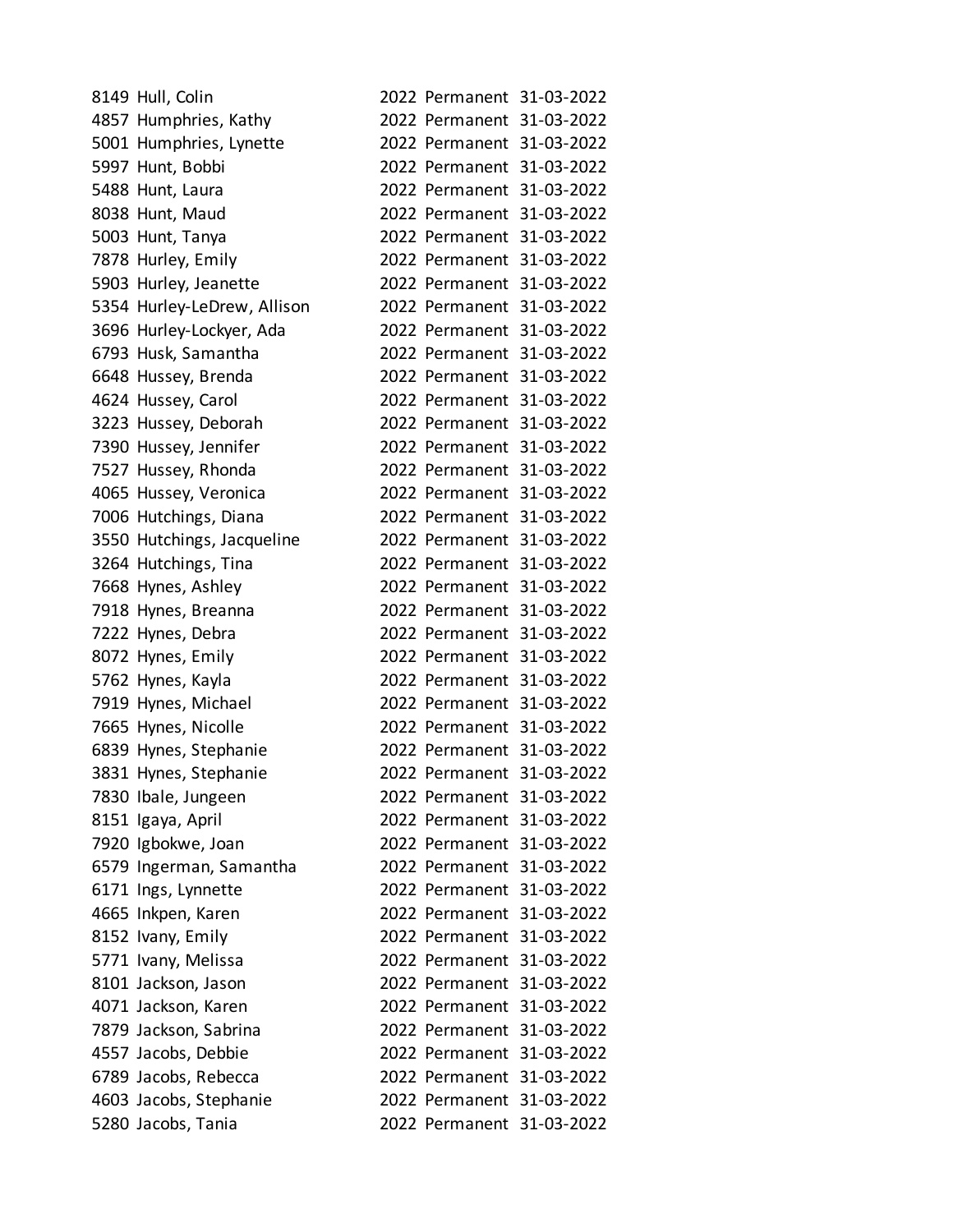| 429 Jacobs, Viola          |                           | 2022 Permanent 31-03-2022 |
|----------------------------|---------------------------|---------------------------|
| 7921 Jana, Keelia          |                           | 2022 Permanent 31-03-2022 |
| 6752 Janes, Christopher    |                           | 2022 Permanent 31-03-2022 |
| 5998 Janes, Deidre         |                           | 2022 Permanent 31-03-2022 |
| 4995 Janes, Gale           |                           | 2022 Permanent 31-03-2022 |
| 4176 Janes, June           |                           | 2022 Permanent 31-03-2022 |
| 7223 Janes, Laura          |                           | 2022 Permanent 31-03-2022 |
| 8102 Janes, Morgan         |                           | 2022 Permanent 31-03-2022 |
| 4981 Janes, Trina          |                           | 2022 Permanent 31-03-2022 |
| 7666 Jarvis, Brittany      |                           | 2022 Permanent 31-03-2022 |
| 4270 Jarvis, Dana          |                           | 2022 Permanent 31-03-2022 |
| 7863 Jayasinghe, Manoma    |                           | 2022 Permanent 31-03-2022 |
| 6452 Jean, Amanda          |                           | 2022 Permanent 31-03-2022 |
| 6296 Jeddore, April        |                           | 2022 Permanent 31-03-2022 |
| 3737 Jeddore, Elaine       |                           | 2022 Permanent 31-03-2022 |
| 2612 Jefferies, Wanda      |                           | 2022 Permanent 31-03-2022 |
| 4178 Jeffers, Fred         |                           | 2022 Permanent 31-03-2022 |
| 5208 Jenkins, Allister     |                           | 2022 Permanent 31-03-2022 |
| 6480 Jenkins, Claudette    |                           | 2022 Permanent 31-03-2022 |
| 6948 Jenkins, Elizabeth    |                           | 2022 Permanent 31-03-2022 |
| 7705 Jenkins, Madison      |                           | 2022 Permanent 31-03-2022 |
| 7294 Jenkins, Sabrina      |                           | 2022 Permanent 31-03-2022 |
| 4273 Jerrett, Bernadette   |                           | 2022 Permanent 31-03-2022 |
| 6565 Jerrett, Karen Nicole |                           | 2022 Permanent 31-03-2022 |
| 6536 Jerrett, Wendy        |                           | 2022 Permanent 31-03-2022 |
| 4446 John, Linda           |                           | 2022 Permanent 31-03-2022 |
| 7448 Johnson, Dawn         |                           | 2022 Permanent 31-03-2022 |
| 7922 Johnson, Dustin       |                           | 2022 Permanent 31-03-2022 |
| 6516 Johnson, Kerrian      |                           | 2022 Permanent 31-03-2022 |
| 6122 Johnson, Megan        |                           | 2022 Permanent 31-03-2022 |
| 6027 Johnson, Paula        |                           | 2022 Permanent 31-03-2022 |
| 4293 Johnson, Roger        |                           | 2022 Permanent 31-03-2022 |
| 6580 Johnson, Stephanie    |                           | 2022 Permanent 31-03-2022 |
| 5787 Jones Bishop, April   |                           | 2022 Permanent 31-03-2022 |
| 7224 Jones, Allyson        |                           | 2022 Permanent 31-03-2022 |
| 3078 Jones, Angela         |                           | 2022 Permanent 31-03-2022 |
| 5222 Jones, April          |                           | 2022 Permanent 31-03-2022 |
| 5947 Jones, Christa        |                           | 2022 Permanent 31-03-2022 |
| 3670 Jones, Glenda         |                           | 2022 Permanent 31-03-2022 |
| 4233 Jones, Jacqueline     |                           | 2022 Permanent 31-03-2022 |
| 5311 Jones, Kimberly       |                           | 2022 Permanent 31-03-2022 |
| 7058 Jose, Maricris        | 2022 Permanent 31-03-2022 |                           |
| 7611 Joson, Maria Belen    |                           | 2022 Permanent 31-03-2022 |
| 8015 Joy, Tincy            |                           | 2022 Permanent 31-03-2022 |
| 6806 Jung, Ildiko          |                           | 2022 Permanent 31-03-2022 |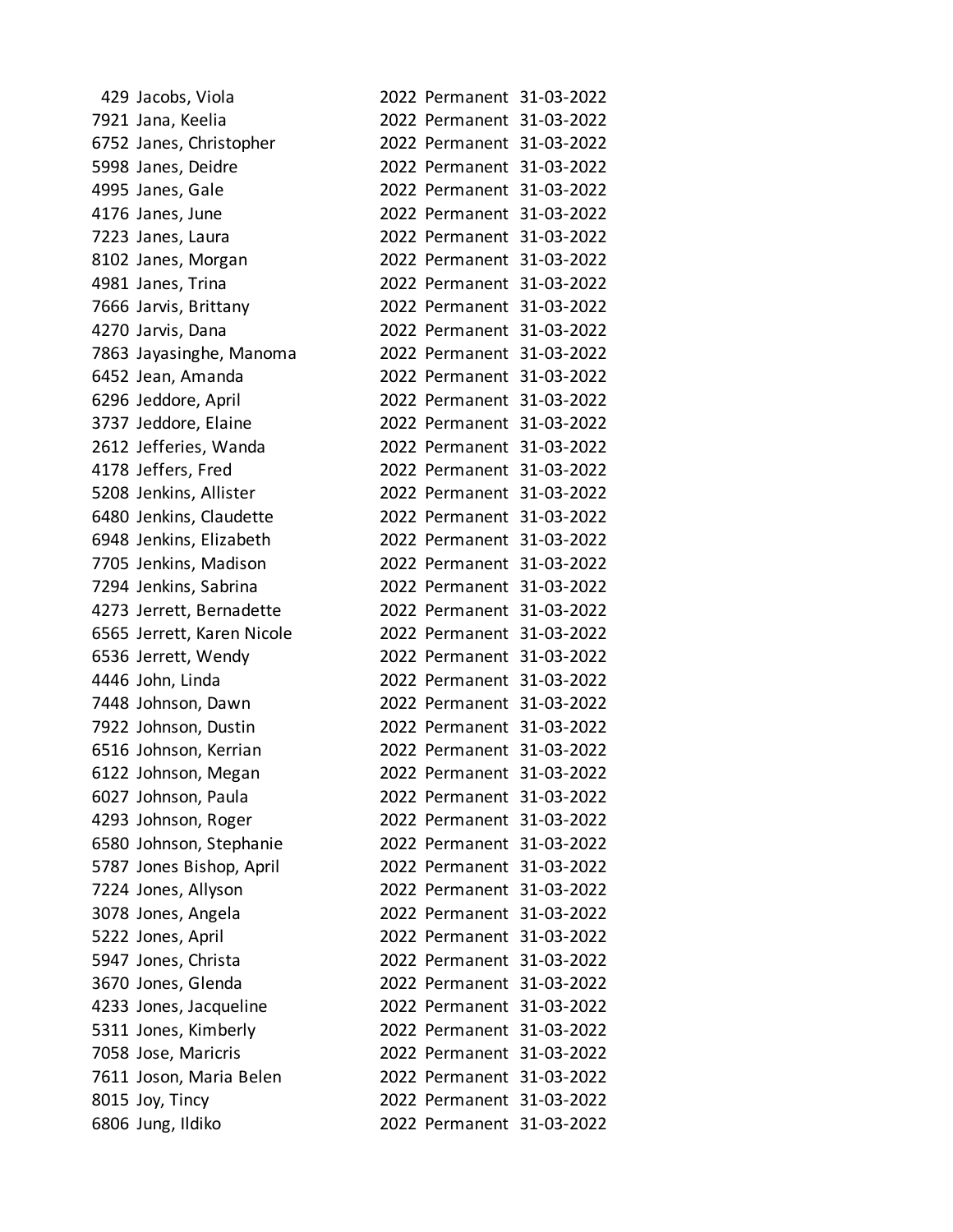| 7450 Kanthariya, Stivanson    |  | 2022 Permanent 31-03-2022 |
|-------------------------------|--|---------------------------|
| 7826 Kaur, Gurleen            |  | 2022 Permanent 31-03-2022 |
| 6876 Kaur, Tanjit             |  | 2022 Permanent 31-03-2022 |
| 5426 Kavanagh, Katherine      |  | 2022 Permanent 31-03-2022 |
| 4878 Kavanagh, Tara           |  | 2022 Permanent 31-03-2022 |
| 5935 Ke, Sivann               |  | 2022 Permanent 31-03-2022 |
| 6015 Kean, Joan               |  | 2022 Permanent 31-03-2022 |
| 3883 Kean, Lisa               |  | 2022 Permanent 31-03-2022 |
| 4991 Kean, Lori               |  | 2022 Permanent 31-03-2022 |
| 6208 Kean, Stephen            |  | 2022 Permanent 31-03-2022 |
| 5032 Kean, Trudy              |  | 2022 Permanent 31-03-2022 |
| 5086 Kean, Vicki              |  | 2022 Permanent 31-03-2022 |
| 4948 Kearley, Teresa          |  | 2022 Permanent 31-03-2022 |
| 6161 Kearsey, Amanda          |  | 2022 Permanent 31-03-2022 |
| 4203 Keats, Karen             |  | 2022 Permanent 31-03-2022 |
| 7799 Keats, Latisha           |  | 2022 Permanent 31-03-2022 |
| 7800 Keats, Madison           |  | 2022 Permanent 31-03-2022 |
| 5901 Keats, Terri-Lyn         |  | 2022 Permanent 31-03-2022 |
| 4455 Keats-Gillis, Helen      |  | 2022 Permanent 31-03-2022 |
| 7740 Keefe, Desmond           |  | 2022 Permanent 31-03-2022 |
| 6662 Keefe, Dominique         |  | 2022 Permanent 31-03-2022 |
| 4669 Keefe, Raymond           |  | 2022 Permanent 31-03-2022 |
| 5615 Keeping, Jodie           |  | 2022 Permanent 31-03-2022 |
| 8103 Keeping, Vanessa         |  | 2022 Permanent 31-03-2022 |
| 7451 Kehoe, Keshia            |  | 2022 Permanent 31-03-2022 |
| 6521 Kellier-Mitchell, Brenda |  | 2022 Permanent 31-03-2022 |
| 3908 Kelloway, Sharon         |  | 2022 Permanent 31-03-2022 |
| 5777 Kelloway, Theresa        |  | 2022 Permanent 31-03-2022 |
| 5440 Kelloway, Wanda          |  | 2022 Permanent 31-03-2022 |
| 7327 Kelly, Ricki-Lee         |  | 2022 Permanent 31-03-2022 |
| 6494 Kelly, Agelle            |  | 2022 Permanent 31-03-2022 |
| 3690 Kelly, Jackie            |  | 2022 Permanent 31-03-2022 |
| 7801 Kelly, James             |  | 2022 Permanent 31-03-2022 |
| 7325 Kelly, Sherry Lynn       |  | 2022 Permanent 31-03-2022 |
| 6082 Kelly, Wendy             |  | 2022 Permanent 31-03-2022 |
| 8023 Kendall, Belinda         |  | 2022 Permanent 31-03-2022 |
| 3184 Kendall, David           |  | 2022 Permanent 31-03-2022 |
| 7725 Kendall, Katelyn         |  | 2022 Permanent 31-03-2022 |
| 7326 Kendall, Toni            |  | 2022 Permanent 31-03-2022 |
| 330 Kennedy, Jacquelyn        |  | 2022 Permanent 31-03-2022 |
| 4838 Kennedy, Kay             |  | 2022 Permanent 31-03-2022 |
| 5783 Kennedy, Kerri           |  | 2022 Permanent 31-03-2022 |
| 6987 Kennedy, Samantha        |  | 2022 Permanent 31-03-2022 |
| 6008 Kenny, Joann             |  | 2022 Permanent 31-03-2022 |
| 7452 Kenny, Megan             |  | 2022 Permanent 31-03-2022 |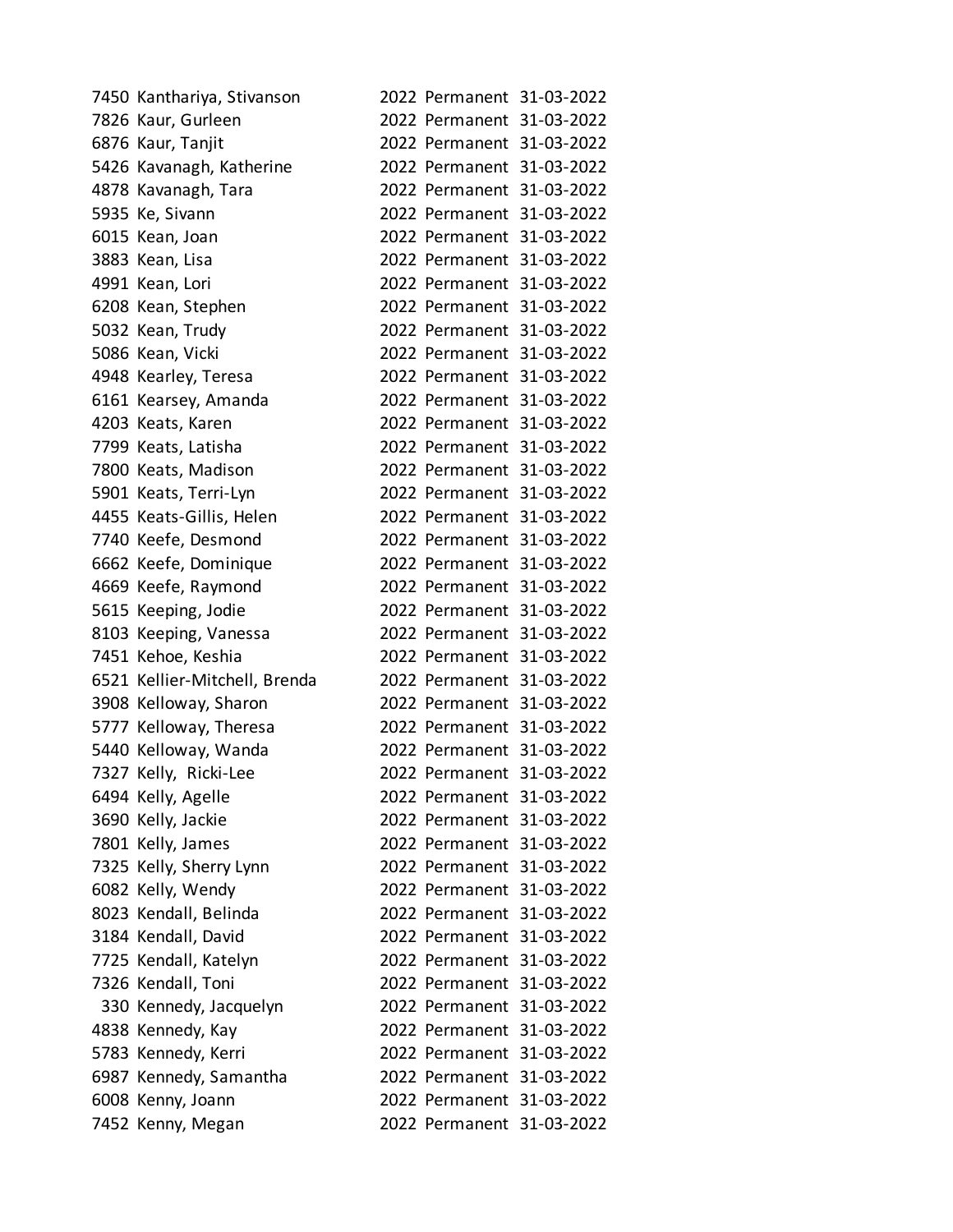| 5834 Kenny, Mellissa          | 2022 Permanent 31-03-2022 |
|-------------------------------|---------------------------|
| 5672 Kenny, Suzanne           | 2022 Permanent 31-03-2022 |
| 5174 Keough, Margaret         | 2022 Permanent 31-03-2022 |
| 7589 Keough, Nikola           | 2022 Permanent 31-03-2022 |
| 7971 Keough, Samantha         | 2022 Permanent 31-03-2022 |
| 6095 Keough, Tracey           | 2022 Permanent 31-03-2022 |
| 5669 Kerrivan, Sherry         | 2022 Permanent 31-03-2022 |
| 7923 Kettle, Katelyn          | 2022 Permanent 31-03-2022 |
| 6092 Kettle, Tanya            | 2022 Permanent 31-03-2022 |
| 4621 Kielley, Myrna-Lee       | 2022 Permanent 31-03-2022 |
| 7844 Kinden, Cassie           | 2022 Permanent 31-03-2022 |
| 5517 Kinden, Dale             | 2022 Permanent 31-03-2022 |
| 7706 King, Andrew             | 2022 Permanent 31-03-2022 |
| 8104 King, Caitlind           | 2022 Permanent 31-03-2022 |
| 6342 King, Cory               | 2022 Permanent 31-03-2022 |
| 6026 King, Elizabeth          | 2022 Permanent 31-03-2022 |
| 5612 King, Holly              | 2022 Permanent 31-03-2022 |
| 5305 King, Jennifer           | 2022 Permanent 31-03-2022 |
| 6395 King, Jody               | 2022 Permanent 31-03-2022 |
| 7225 King, Julie              | 2022 Permanent 31-03-2022 |
| 7552 King, Kelsey             | 2022 Permanent 31-03-2022 |
| 4234 King, Laurie             | 2022 Permanent 31-03-2022 |
| 7924 King, Melanie            | 2022 Permanent 31-03-2022 |
| 6988 King, Shanelle           | 2022 Permanent 31-03-2022 |
| 5683 King-Caines, Julia       | 2022 Permanent 31-03-2022 |
| 5079 Kirby, Roxanne           | 2022 Permanent 31-03-2022 |
| 8211 Kitchen, Michelle Alyson | 2022 Permanent 31-03-2022 |
| 6429 Kitchen, Sashana         | 2022 Permanent 31-03-2022 |
| 7771 Knight, Gary             | 2022 Permanent 31-03-2022 |
| 6206 Krishnan, Indra          | 2022 Permanent 31-03-2022 |
| 5599 LaFosse, Joann           | 2022 Permanent 31-03-2022 |
| 3087 LaFosse, Michelle        | 2022 Permanent 31-03-2022 |
| 5140 Laing, Vicki             | 2022 Permanent 31-03-2022 |
| 6400 Lake, Ashley             | 2022 Permanent 31-03-2022 |
| 3429 Lake, Darlene            | 2022 Permanent 31-03-2022 |
| 4804 Lake, Dena               | 2022 Permanent 31-03-2022 |
| 5495 Lake, Maria              | 2022 Permanent 31-03-2022 |
| 7670 Lake, Sara               | 2022 Permanent 31-03-2022 |
| 6362 Lake, Sheila             | 2022 Permanent 31-03-2022 |
| 5400 Lambe, Beverley          | 2022 Permanent 31-03-2022 |
| 7226 Lambert, Jennifer        | 2022 Permanent 31-03-2022 |
| 5417 Lambert, Jocelyn         | 2022 Permanent 31-03-2022 |
| 7999 Lambert, Taylor          | 2022 Permanent 31-03-2022 |
| 5645 Lane, Heather            | 2022 Permanent 31-03-2022 |
| 5933 Lane, Helen              | 2022 Permanent 31-03-2022 |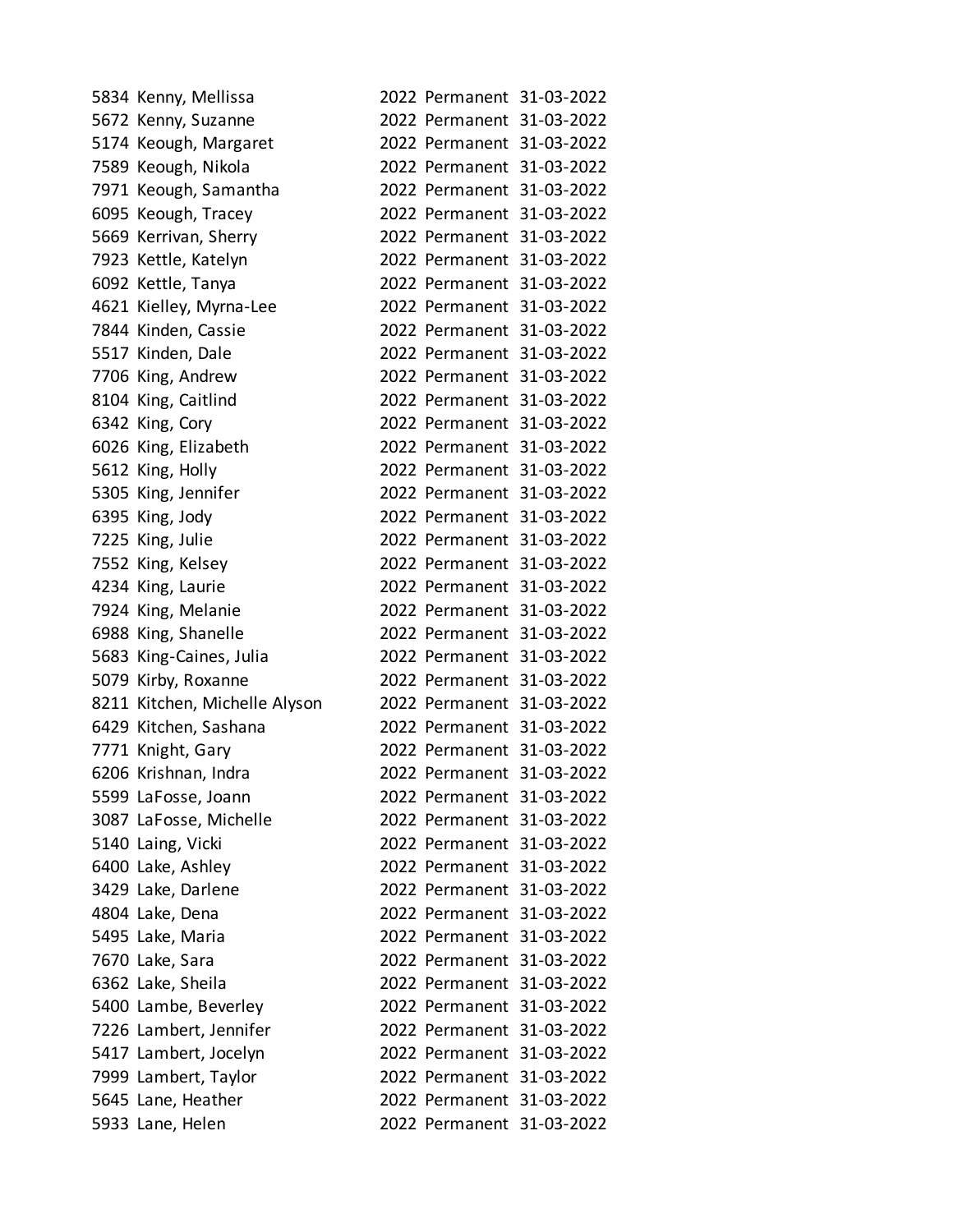| 2785 Langdon, Cynthia    |  | 2022 Permanent 31-03-2022 |
|--------------------------|--|---------------------------|
| 6917 Langdon, Victoria   |  | 2022 Permanent 31-03-2022 |
| 6396 Langmead, Lisa      |  | 2022 Permanent 31-03-2022 |
| 5511 Lannon, Ann Marie   |  | 2022 Permanent 31-03-2022 |
| 4496 Lannon, Kimberly    |  | 2022 Permanent 31-03-2022 |
| 546 Lanphear, Lori       |  | 2022 Permanent 31-03-2022 |
| 3773 Lawless, Michelle   |  | 2022 Permanent 31-03-2022 |
| 7671 Lawlor, Kaitlyn     |  | 2022 Permanent 31-03-2022 |
| 7803 Lawrence, Ashley    |  | 2022 Permanent 31-03-2022 |
| 7972 Lawrence, Brittany  |  | 2022 Permanent 31-03-2022 |
| 7741 Lawrence, Carlee    |  | 2022 Permanent 31-03-2022 |
| 8153 Lawrence, Haley     |  | 2022 Permanent 31-03-2022 |
| 5558 Layden, Terri       |  | 2022 Permanent 31-03-2022 |
| 7926 Lear, Sarah         |  | 2022 Permanent 31-03-2022 |
| 5209 Learning, C. Elaine |  | 2022 Permanent 31-03-2022 |
| 7773 LeBlanc, Jessika    |  | 2022 Permanent 31-03-2022 |
| 6073 LeBlanc, Natasha    |  | 2022 Permanent 31-03-2022 |
| 6610 LeBlanc, Stephanie  |  | 2022 Permanent 31-03-2022 |
| 7804 LeDrew, Jade        |  | 2022 Permanent 31-03-2022 |
| 2194 LeDrew, Marilyn     |  | 2022 Permanent 31-03-2022 |
| 7805 LeDrew, Opal        |  | 2022 Permanent 31-03-2022 |
| 6763 LeDrew, Rebecca Joy |  | 2022 Permanent 31-03-2022 |
| 8154 Lee, Arianna        |  | 2022 Permanent 31-03-2022 |
| 5164 Lee, Colleen        |  | 2022 Permanent 31-03-2022 |
| 6949 Lee, Misoon         |  | 2022 Permanent 31-03-2022 |
| 6110 Lee, Suzanne        |  | 2022 Permanent 31-03-2022 |
| 6438 Lee, Yolanda        |  | 2022 Permanent 31-03-2022 |
| 5223 Legge, Eric         |  | 2022 Permanent 31-03-2022 |
| 6834 Legge, Lynn         |  | 2022 Permanent 31-03-2022 |
| 8105 Legge, Megan        |  | 2022 Permanent 31-03-2022 |
| 8074 Legge, Sabrina      |  | 2022 Permanent 31-03-2022 |
| 7009 Leonard, Patrick    |  | 2022 Permanent 31-03-2022 |
| 6780 LeShane, Victoria   |  | 2022 Permanent 31-03-2022 |
| 7831 Letigio, John       |  | 2022 Permanent 31-03-2022 |
| 7228 Letto, Rebecca      |  | 2022 Permanent 31-03-2022 |
| 7229 Levandier, Evan     |  | 2022 Permanent 31-03-2022 |
| 7928 Lewis, Janna        |  | 2022 Permanent 31-03-2022 |
| 5237 Lewis, Jennifer     |  | 2022 Permanent 31-03-2022 |
| 5792 Lewis, Karen        |  | 2022 Permanent 31-03-2022 |
| 6779 Lewis, Loriann      |  | 2022 Permanent 31-03-2022 |
| 7973 Lewis, Nicholas     |  | 2022 Permanent 31-03-2022 |
| 4075 Lewis, Sheila       |  | 2022 Permanent 31-03-2022 |
| 8155 Lewis, Staceyann    |  | 2022 Permanent 31-03-2022 |
| 5365 Lewis, Stephanie    |  | 2022 Permanent 31-03-2022 |
| 2906 Linehan, G. Lynette |  | 2022 Permanent 31-03-2022 |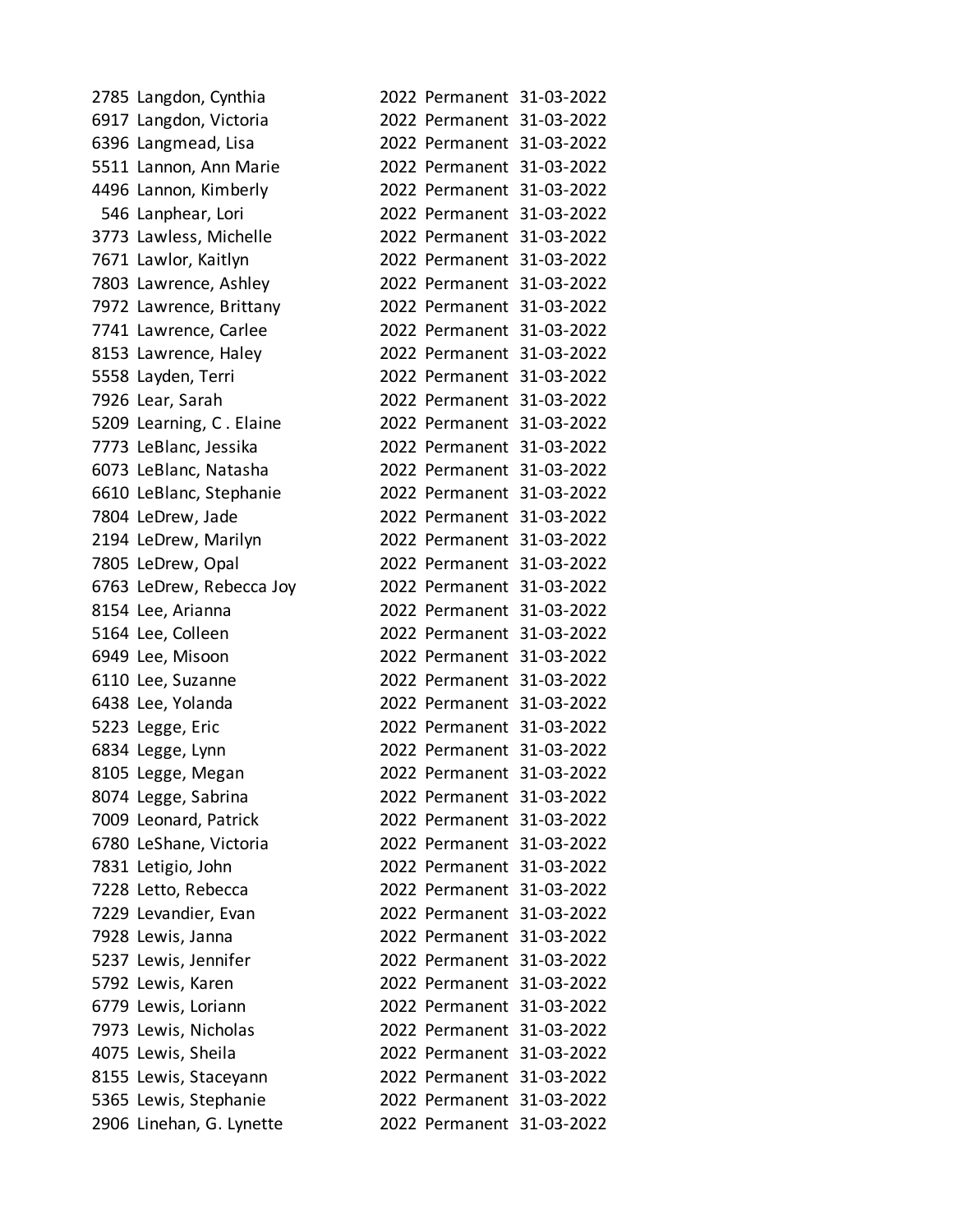| 5090 Linehan, Pamela        |  | 2022 Permanent 31-03-2022 |
|-----------------------------|--|---------------------------|
| 4543 Linstead, Paula        |  | 2022 Permanent 31-03-2022 |
| 4594 Little, Kimberly       |  | 2022 Permanent 31-03-2022 |
| 6231 Little, Valerie        |  | 2022 Permanent 31-03-2022 |
| 6413 Locke, Jillian         |  | 2022 Permanent 31-03-2022 |
| 4512 Lockyer, Cory          |  | 2022 Permanent 31-03-2022 |
| 5680 Lockyer, Teresa        |  | 2022 Permanent 31-03-2022 |
| 5868 Loder Hedderson, Patsy |  | 2022 Permanent 31-03-2022 |
| 7672 Loder, Adam            |  | 2022 Permanent 31-03-2022 |
| 8075 Loder, Amy             |  | 2022 Permanent 31-03-2022 |
| 4856 Loder, Christopher     |  | 2022 Permanent 31-03-2022 |
| 7929 Loder, Courtney        |  | 2022 Permanent 31-03-2022 |
| 41 Loder, Cynthia           |  | 2022 Permanent 31-03-2022 |
| 3810 Loder, Denise          |  | 2022 Permanent 31-03-2022 |
| 3416 Loder, Sherry          |  | 2022 Permanent 31-03-2022 |
| 4538 Loder, Sue Ann         |  | 2022 Permanent 31-03-2022 |
| 8025 Long, Taneal           |  | 2022 Permanent 31-03-2022 |
| 6124 Louvelle, Vanessa      |  | 2022 Permanent 31-03-2022 |
| 8039 Loveless, Emily        |  | 2022 Permanent 31-03-2022 |
| 5964 Lovell, Courtney       |  | 2022 Permanent 31-03-2022 |
| 5424 Lovell, Pamela         |  | 2022 Permanent 31-03-2022 |
| 6098 Loveridge, Lenore      |  | 2022 Permanent 31-03-2022 |
| 5457 Lowe, Brian            |  | 2022 Permanent 31-03-2022 |
| 6016 Lowe, Melissa          |  | 2022 Permanent 31-03-2022 |
| 3150 Lucas, Lynn            |  | 2022 Permanent 31-03-2022 |
| 5977 Lucas, Meghan          |  | 2022 Permanent 31-03-2022 |
| 3725 Lundrigan, Dana        |  | 2022 Permanent 31-03-2022 |
| 6787 Lundrigan, Kaitlin     |  | 2022 Permanent 31-03-2022 |
| 23 Lundrigan, Nancy         |  | 2022 Permanent 31-03-2022 |
| 6136 Lundrigan, Robyn       |  | 2022 Permanent 31-03-2022 |
| 7328 Lush, Lynee            |  | 2022 Permanent 31-03-2022 |
| 7373 Lush, Tracy            |  | 2022 Permanent 31-03-2022 |
| 5104 Lushman, Ginger        |  | 2022 Permanent 31-03-2022 |
| 4920 Lushman, Trudy         |  | 2022 Permanent 31-03-2022 |
| 4565 Luther, Linda          |  | 2022 Permanent 31-03-2022 |
| 5207 Lyall, Loriann         |  | 2022 Permanent 31-03-2022 |
| 8076 Lyberg, Alexandra      |  | 2022 Permanent 31-03-2022 |
| 3361 Lynch, Karen           |  | 2022 Permanent 31-03-2022 |
| 5527 MacArthur, Andrea      |  | 2022 Permanent 31-03-2022 |
| 7034 MacDonald, Elizabeth   |  | 2022 Permanent 31-03-2022 |
| 8156 MacInnis, Jenna        |  | 2022 Permanent 31-03-2022 |
| 6785 MacIntosh, Brittany    |  | 2022 Permanent 31-03-2022 |
| 5945 MacIsaac, Carla        |  | 2022 Permanent 31-03-2022 |
| 2315 MacIsaac, Cynthia      |  | 2022 Permanent 31-03-2022 |
| 6176 MacIsaac, Janine       |  | 2022 Permanent 31-03-2022 |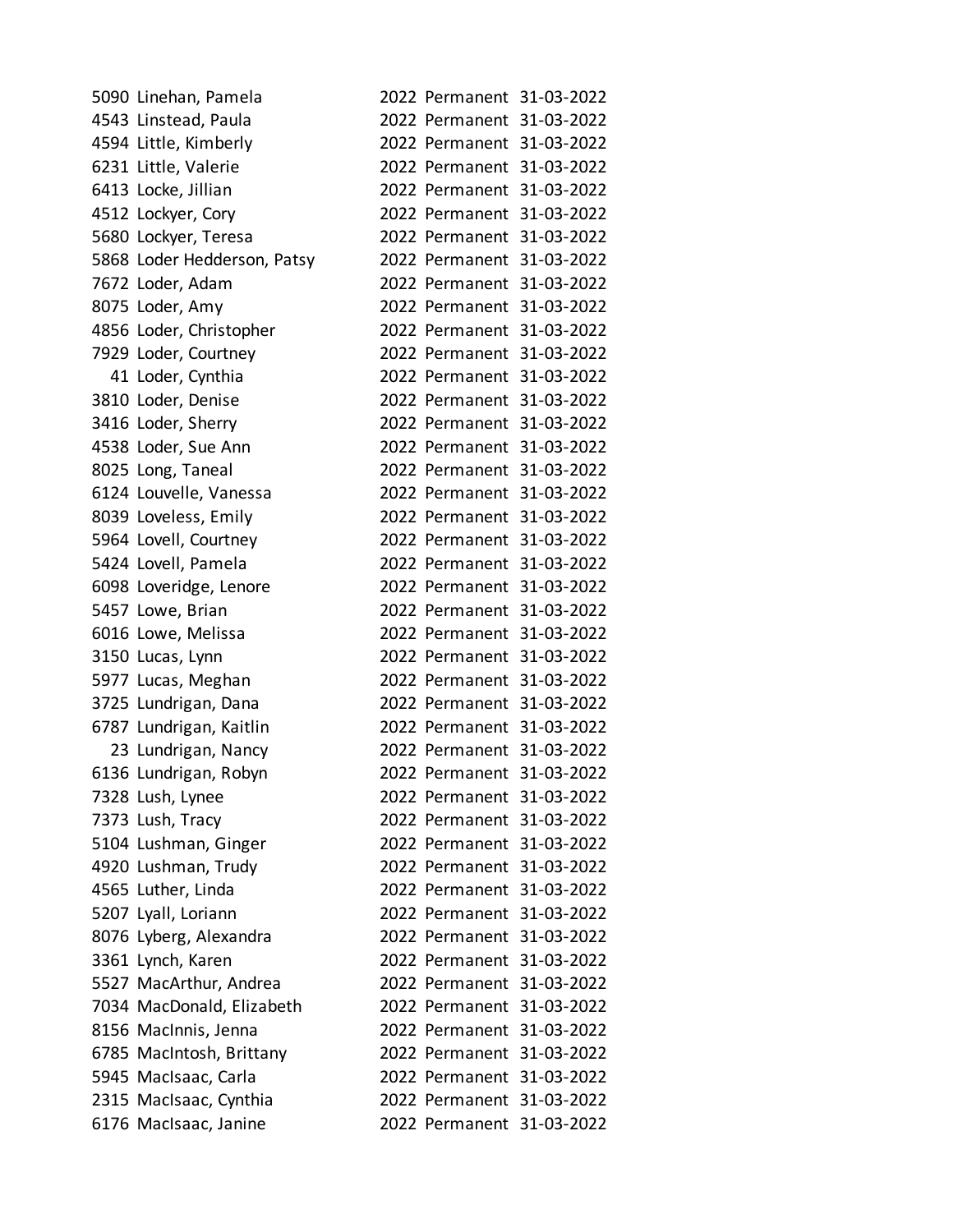| 7806 MacKenzie, Arly       |  | 2022 Permanent 31-03-2022 |
|----------------------------|--|---------------------------|
| 8000 Mackey, Morgan        |  | 2022 Permanent 31-03-2022 |
| 6343 MacKinnon, Shannon    |  | 2022 Permanent 31-03-2022 |
| 4894 MacNeil, Darlene      |  | 2022 Permanent 31-03-2022 |
| 8157 MacNeil, Pamela       |  | 2022 Permanent 31-03-2022 |
| 7528 Maddox, April         |  | 2022 Permanent 31-03-2022 |
| 5316 Maddox, Vanessa       |  | 2022 Permanent 31-03-2022 |
| 4861 Madore, Nicole        |  | 2022 Permanent 31-03-2022 |
| 3968 Mahoney, Glen         |  | 2022 Permanent 31-03-2022 |
| 6097 Mahoney, Roxane       |  | 2022 Permanent 31-03-2022 |
| 5832 Major, Michelle       |  | 2022 Permanent 31-03-2022 |
| 4741 Major-Candow, Tammie  |  | 2022 Permanent 31-03-2022 |
| 8158 Mallard, Bradley      |  | 2022 Permanent 31-03-2022 |
| 3678 Maloney, Buffy        |  | 2022 Permanent 31-03-2022 |
| 6126 Maloney, Joey         |  | 2022 Permanent 31-03-2022 |
| 8159 Maloney, Kerrilynn    |  | 2022 Permanent 31-03-2022 |
| 6204 Mandville, Maureen    |  | 2022 Permanent 31-03-2022 |
| 7230 Manning, Christine    |  | 2022 Permanent 31-03-2022 |
| 7930 March, Brittany       |  | 2022 Permanent 31-03-2022 |
| 7051 March, Carl           |  | 2022 Permanent 31-03-2022 |
| 4612 March, Gillian        |  | 2022 Permanent 31-03-2022 |
| 6753 March, Michelle       |  | 2022 Permanent 31-03-2022 |
| 7774 Marche, Kristen       |  | 2022 Permanent 31-03-2022 |
| 5493 Marsh, Vanessa        |  | 2022 Permanent 31-03-2022 |
| 7931 Marshall, Glenda      |  | 2022 Permanent 31-03-2022 |
| 4758 Marshall, Paula       |  | 2022 Permanent 31-03-2022 |
| 7509 Marshall, Taylor      |  | 2022 Permanent 31-03-2022 |
| 2996 Marsh-Carew, Arleen   |  | 2022 Permanent 31-03-2022 |
| 6584 Martin, Janet         |  | 2022 Permanent 31-03-2022 |
| 7454 Martin, Kennedy       |  | 2022 Permanent 31-03-2022 |
| 5010 Martin, Pamela        |  | 2022 Permanent 31-03-2022 |
| 5996 Martin, Pamela        |  | 2022 Permanent 31-03-2022 |
| 7591 Martin, Samantha      |  | 2022 Permanent 31-03-2022 |
| 1202 Masters, Phyllis      |  | 2022 Permanent 31-03-2022 |
| 8190 Mathew, Maya          |  | 2022 Permanent 31-03-2022 |
| 7455 Mathew, Shiju         |  | 2022 Permanent 31-03-2022 |
| 5895 Matthews, Cathy       |  | 2022 Permanent 31-03-2022 |
| 6157 Matthews, Christopher |  | 2022 Permanent 31-03-2022 |
| 5590 Matthews, Lillian     |  | 2022 Permanent 31-03-2022 |
| 6278 Matthews, Melanie     |  | 2022 Permanent 31-03-2022 |
| 5283 Mavin, Tina           |  | 2022 Permanent 31-03-2022 |
| 7880 May, Nicole           |  | 2022 Permanent 31-03-2022 |
| 6744 May, Paula            |  | 2022 Permanent 31-03-2022 |
| 6163 Maynard, Vicki        |  | 2022 Permanent 31-03-2022 |
| 8010 Mbama, Chioma         |  | 2022 Permanent 31-03-2022 |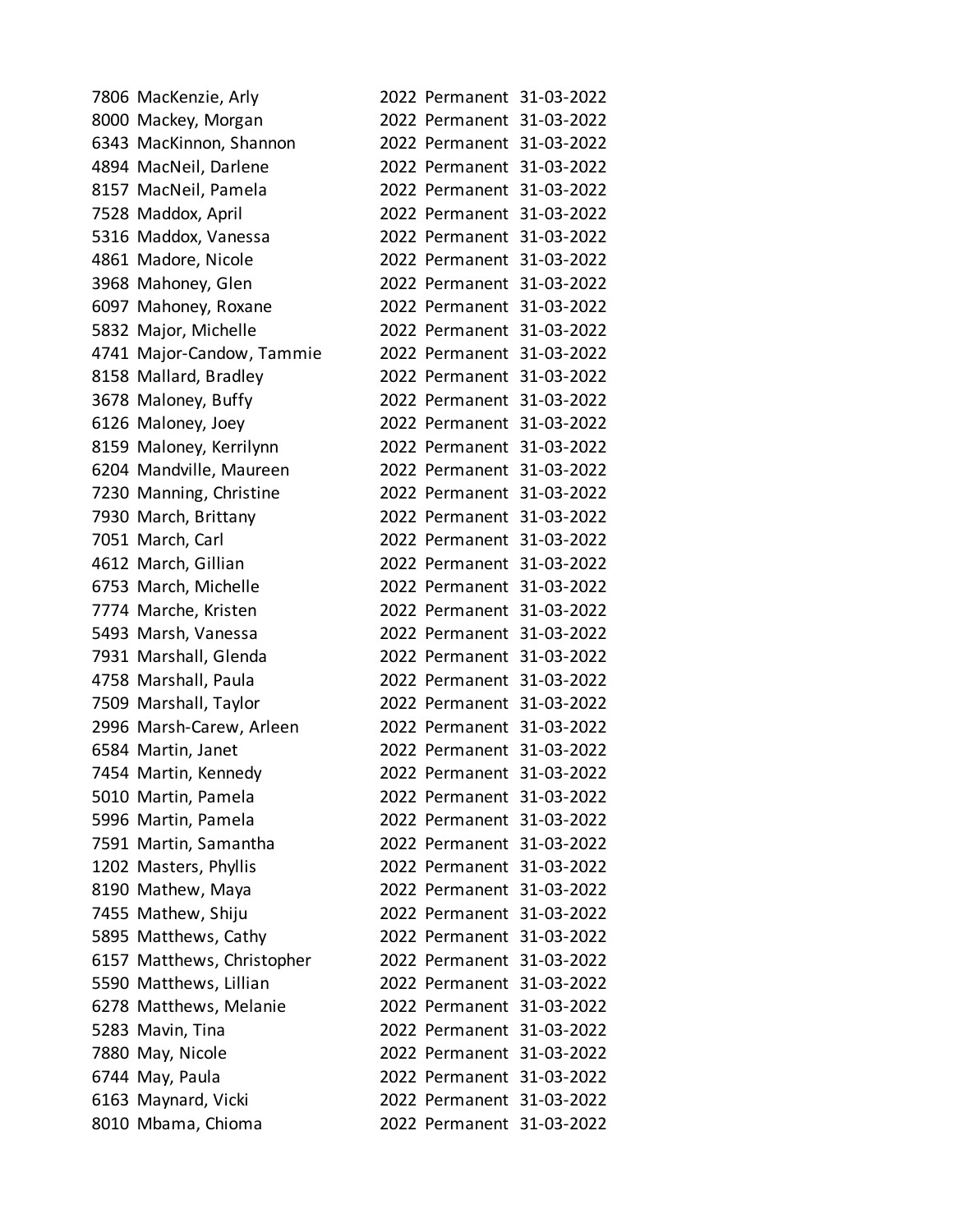| 4544 McCann, Anita       |                           | 2022 Permanent 31-03-2022 |
|--------------------------|---------------------------|---------------------------|
| 4562 McCarthy, Denese    |                           | 2022 Permanent 31-03-2022 |
| 3951 McCarthy, Eileen    |                           | 2022 Permanent 31-03-2022 |
| 7675 McCarthy, Emma      |                           | 2022 Permanent 31-03-2022 |
| 6364 McCarthy, Patricia  |                           | 2022 Permanent 31-03-2022 |
| 5804 McCarthy, Sharon    |                           | 2022 Permanent 31-03-2022 |
| 6117 McConnell, Janine   |                           | 2022 Permanent 31-03-2022 |
| 4492 McCue, Martha       |                           | 2022 Permanent 31-03-2022 |
| 6878 McDonald, Angela    |                           | 2022 Permanent 31-03-2022 |
| 5580 McDonald, Lori      |                           | 2022 Permanent 31-03-2022 |
| 3533 McDonald, Susan     |                           | 2022 Permanent 31-03-2022 |
| 5781 McEvoy, Sandra      |                           | 2022 Permanent 31-03-2022 |
| 3882 McFatridge, Lorie   |                           | 2022 Permanent 31-03-2022 |
| 7742 McGee, Allan        |                           | 2022 Permanent 31-03-2022 |
| 4676 McGrath, Andrina    |                           | 2022 Permanent 31-03-2022 |
| 4893 McGrath, John       | 2022 Permanent 31-03-2022 |                           |
| 5668 McGrath, Joselynn   |                           | 2022 Permanent 31-03-2022 |
| 5577 McGrath, Sandra     |                           | 2022 Permanent 31-03-2022 |
| 7231 McGrath, Taylor     |                           | 2022 Permanent 31-03-2022 |
| 5667 McGrath, Trista     | 2022 Permanent 31-03-2022 |                           |
| 6717 McIsaac, Deidre     |                           | 2022 Permanent 31-03-2022 |
| 5465 McIsaac, Glenn      |                           | 2022 Permanent 31-03-2022 |
| 7743 McKay, Pauline      |                           | 2022 Permanent 31-03-2022 |
| 7329 McKinnon, Candice   | 2022 Permanent 31-03-2022 |                           |
| 8077 McLean, Corinn      |                           | 2022 Permanent 31-03-2022 |
| 5870 McLean, Laurie      |                           | 2022 Permanent 31-03-2022 |
| 7044 McLean, Megan       |                           | 2022 Permanent 31-03-2022 |
| 7571 McLean, Morgan      |                           | 2022 Permanent 31-03-2022 |
| 5214 McLean, Shirley     |                           | 2022 Permanent 31-03-2022 |
| 2879 McNiven, Adele      |                           | 2022 Permanent 31-03-2022 |
| 7807 McPhee, Dillon      | 2022 Permanent 31-03-2022 |                           |
| 6629 McPhee, Samantha    | 2022 Permanent 31-03-2022 |                           |
| 6523 McQuick, Sherice    |                           | 2022 Permanent 31-03-2022 |
| 6134 Meade, Jacqueline   | 2022 Permanent 31-03-2022 |                           |
| 3807 Mercer, Craig       | 2022 Permanent 31-03-2022 |                           |
| 5075 Mercer, Dale        | 2022 Permanent 31-03-2022 |                           |
| 6170 Mercer, Gilbert     | 2022 Permanent 31-03-2022 |                           |
| 5607 Mercer, Jamie       | 2022 Permanent 31-03-2022 |                           |
| 3045 Mercer, Joanne      | 2022 Permanent 31-03-2022 |                           |
| 6013 Mercer, Jolene      | 2022 Permanent 31-03-2022 |                           |
| 5995 Mercer, Melissa     | 2022 Permanent 31-03-2022 |                           |
| 6164 Mercer, Shane       | 2022 Permanent 31-03-2022 |                           |
| 6086 Merrigan, Judith    | 2022 Permanent 31-03-2022 |                           |
| 8028 Metcalfe, Bethany   |                           | 2022 Permanent 31-03-2022 |
| 8194 Meyou, Vivian Bengu |                           | 2022 Permanent 31-03-2022 |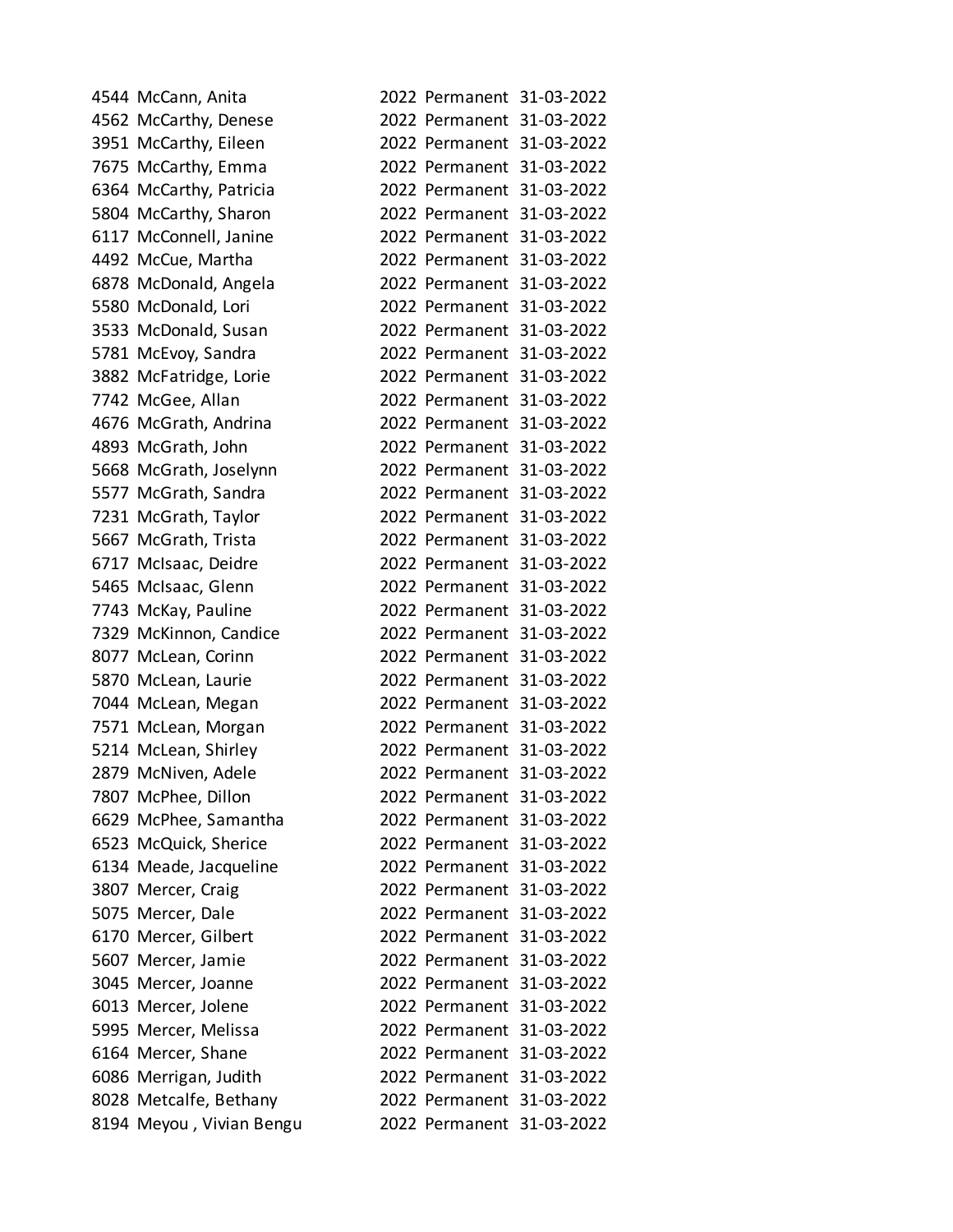| 7025 Michelin, Amanda      |                           | 2022 Permanent 31-03-2022 |
|----------------------------|---------------------------|---------------------------|
| 7359 Michelin, Becky-Leigh |                           | 2022 Permanent 31-03-2022 |
| 6079 Michelin, Jodie       |                           | 2022 Permanent 31-03-2022 |
| 6965 Michelin, Rosalie     |                           | 2022 Permanent 31-03-2022 |
| 7744 Michelin, Stephanie   |                           | 2022 Permanent 31-03-2022 |
| 4990 Michielsen, Lisa      |                           | 2022 Permanent 31-03-2022 |
| 6348 Mickey, Melissa       |                           | 2022 Permanent 31-03-2022 |
| 5341 Miles, Amanda         |                           | 2022 Permanent 31-03-2022 |
| 4994 Miller, Angela        |                           | 2022 Permanent 31-03-2022 |
| 3770 Miller, Beverly       |                           | 2022 Permanent 31-03-2022 |
| 5386 Miller, Candace       |                           | 2022 Permanent 31-03-2022 |
| 5473 Miller, Dale          |                           | 2022 Permanent 31-03-2022 |
| 5476 Miller, Jill          |                           | 2022 Permanent 31-03-2022 |
| 7708 Miller, Megan         |                           | 2022 Permanent 31-03-2022 |
| 8187 Miller, Sarah         |                           | 2022 Permanent 31-03-2022 |
| 5300 Miller, Treena        |                           | 2022 Permanent 31-03-2022 |
| 7232 Miller, Victoria      |                           | 2022 Permanent 31-03-2022 |
| 4551 Miller, W. J. Todd    |                           | 2022 Permanent 31-03-2022 |
| 7974 Milley, Heather       |                           | 2022 Permanent 31-03-2022 |
| 6646 Mills, Candace        |                           | 2022 Permanent 31-03-2022 |
| 7592 Mills, Olivia         |                           | 2022 Permanent 31-03-2022 |
| 6168 Mills, Patricia       |                           | 2022 Permanent 31-03-2022 |
| 4947 Mills, Paul           |                           | 2022 Permanent 31-03-2022 |
| 5112 Minnett, Pamela       |                           | 2022 Permanent 31-03-2022 |
| 6640 Mitchell, Jill        |                           | 2022 Permanent 31-03-2022 |
| 6813 Mitchell, Kayla       |                           | 2022 Permanent 31-03-2022 |
| 6485 Mitchell, Kerrese     |                           | 2022 Permanent 31-03-2022 |
| 5597 Mitchell, Lesley      |                           | 2022 Permanent 31-03-2022 |
| 5411 Mitchell, Paula       |                           | 2022 Permanent 31-03-2022 |
| 7593 Moehl, Katja          |                           | 2022 Permanent 31-03-2022 |
| 5389 Molloy, Pamela        |                           | 2022 Permanent 31-03-2022 |
| 5406 Molloy-Hoskins, Candy |                           | 2022 Permanent 31-03-2022 |
| 7057 Molon, Rhine          |                           | 2022 Permanent 31-03-2022 |
| 5772 Monks, Renee          |                           | 2022 Permanent 31-03-2022 |
| 7026 Montague, Kara        |                           | 2022 Permanent 31-03-2022 |
| 7330 Montepeloso, Christa  |                           | 2022 Permanent 31-03-2022 |
| 5877 Moore, Holly          |                           | 2022 Permanent 31-03-2022 |
| 5157 Moore, Tina           | 2022 Permanent 31-03-2022 |                           |
| 4982 Moore, Tina           |                           | 2022 Permanent 31-03-2022 |
| 7010 Moore-Marche, Carla   |                           | 2022 Permanent 31-03-2022 |
| 6719 Moores, Ashley        |                           | 2022 Permanent 31-03-2022 |
| 7303 Moores, Jessica       | 2022 Permanent 31-03-2022 |                           |
| 6799 Moores, Mary Beth     |                           | 2022 Permanent 31-03-2022 |
| 6388 Moores, Nikkita       |                           | 2022 Permanent 31-03-2022 |
| 6973 Morgan, Abigail       |                           | 2022 Permanent 31-03-2022 |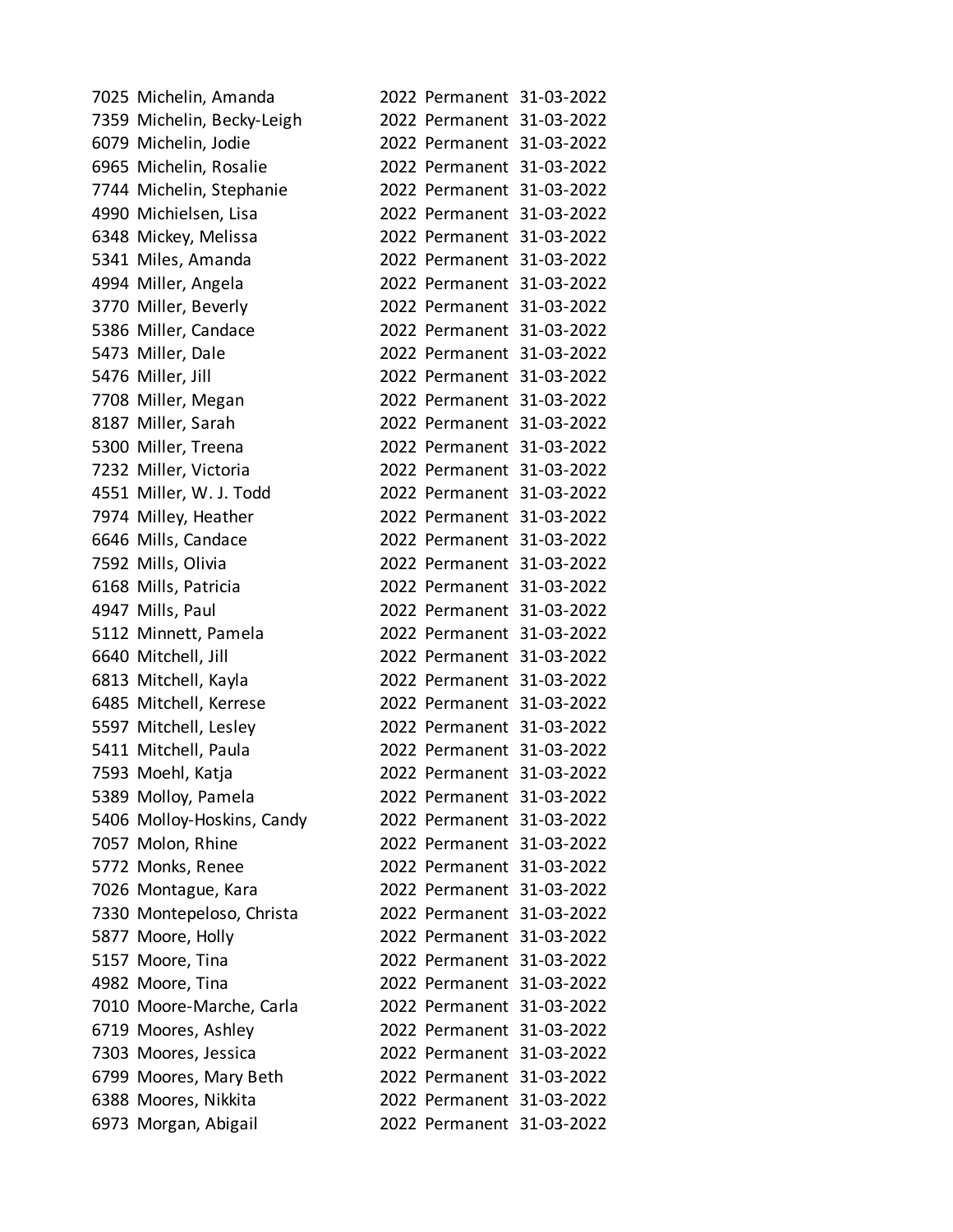| 6953 Morgan, Bobbi Jo        |  | 2022 Permanent 31-03-2022 |
|------------------------------|--|---------------------------|
| 5524 Morgan, Christopher     |  | 2022 Permanent 31-03-2022 |
| 3802 Morgan, Cynthia         |  | 2022 Permanent 31-03-2022 |
| 3914 Morgan, David           |  | 2022 Permanent 31-03-2022 |
| 5560 Morgan, Eileen          |  | 2022 Permanent 31-03-2022 |
| 494 Morgan, Jocelyn          |  | 2022 Permanent 31-03-2022 |
| 6720 Morgan, Kendra          |  | 2022 Permanent 31-03-2022 |
| 7809 Morgan, Kristy          |  | 2022 Permanent 31-03-2022 |
| 4528 Morgan, Paul            |  | 2022 Permanent 31-03-2022 |
| 4845 Morgan, Renee           |  | 2022 Permanent 31-03-2022 |
| 7290 Morgan, Shirley         |  | 2022 Permanent 31-03-2022 |
| 6731 Morgan, Wanda Lee       |  | 2022 Permanent 31-03-2022 |
| 5651 Morris, Anastasia       |  | 2022 Permanent 31-03-2022 |
| 7847 Morris, Holly           |  | 2022 Permanent 31-03-2022 |
| 4380 Morris, Jennifer        |  | 2022 Permanent 31-03-2022 |
| 4373 Morrissey, Colleen      |  | 2022 Permanent 31-03-2022 |
| 7358 Morrissey, Rebecca      |  | 2022 Permanent 31-03-2022 |
| 6910 Morse, Marley           |  | 2022 Permanent 31-03-2022 |
| 6327 Mosher, Jason           |  | 2022 Permanent 31-03-2022 |
| 5754 Mosher, Lynne           |  | 2022 Permanent 31-03-2022 |
| 7331 Moss, Angela            |  | 2022 Permanent 31-03-2022 |
| 5005 Moss, Chandra           |  | 2022 Permanent 31-03-2022 |
| 6620 Moss, James             |  | 2022 Permanent 31-03-2022 |
| 7035 Moss, Terri Lynn        |  | 2022 Permanent 31-03-2022 |
| 5691 Mouland, Kimberley      |  | 2022 Permanent 31-03-2022 |
| 7676 Mouland, Rebecca        |  | 2022 Permanent 31-03-2022 |
| 8160 Mouland-Suley, McKenzie |  | 2022 Permanent 31-03-2022 |
| 7529 Moulton, Brittany       |  | 2022 Permanent 31-03-2022 |
| 6621 Moyles, Alicia          |  | 2022 Permanent 31-03-2022 |
| 5124 Moyles, Kathryn (Peggy) |  | 2022 Permanent 31-03-2022 |
| 7709 Mugford, Madison        |  | 2022 Permanent 31-03-2022 |
| 8210 Mullenix, Joanie        |  | 2022 Permanent 31-03-2022 |
| 5094 Mullett, Sherry         |  | 2022 Permanent 31-03-2022 |
| 912 Mulley, Michelle         |  | 2022 Permanent 31-03-2022 |
| 6202 Mullins, Keith          |  | 2022 Permanent 31-03-2022 |
| 5740 Mullins, Stephanie      |  | 2022 Permanent 31-03-2022 |
| 5609 Munden, Marsha          |  | 2022 Permanent 31-03-2022 |
| 8026 Munyambu, Rosemary      |  | 2022 Permanent 31-03-2022 |
| 7235 Murphy, Brittany        |  | 2022 Permanent 31-03-2022 |
| 6587 Murphy, Erin            |  | 2022 Permanent 31-03-2022 |
| 7677 Murphy, Joshua          |  | 2022 Permanent 31-03-2022 |
| 7457 Murphy, Kendra          |  | 2022 Permanent 31-03-2022 |
| 5387 Murphy, Mary            |  | 2022 Permanent 31-03-2022 |
| 7934 Murphy, Natalie         |  | 2022 Permanent 31-03-2022 |
| 6242 Murphy, Shaina          |  | 2022 Permanent 31-03-2022 |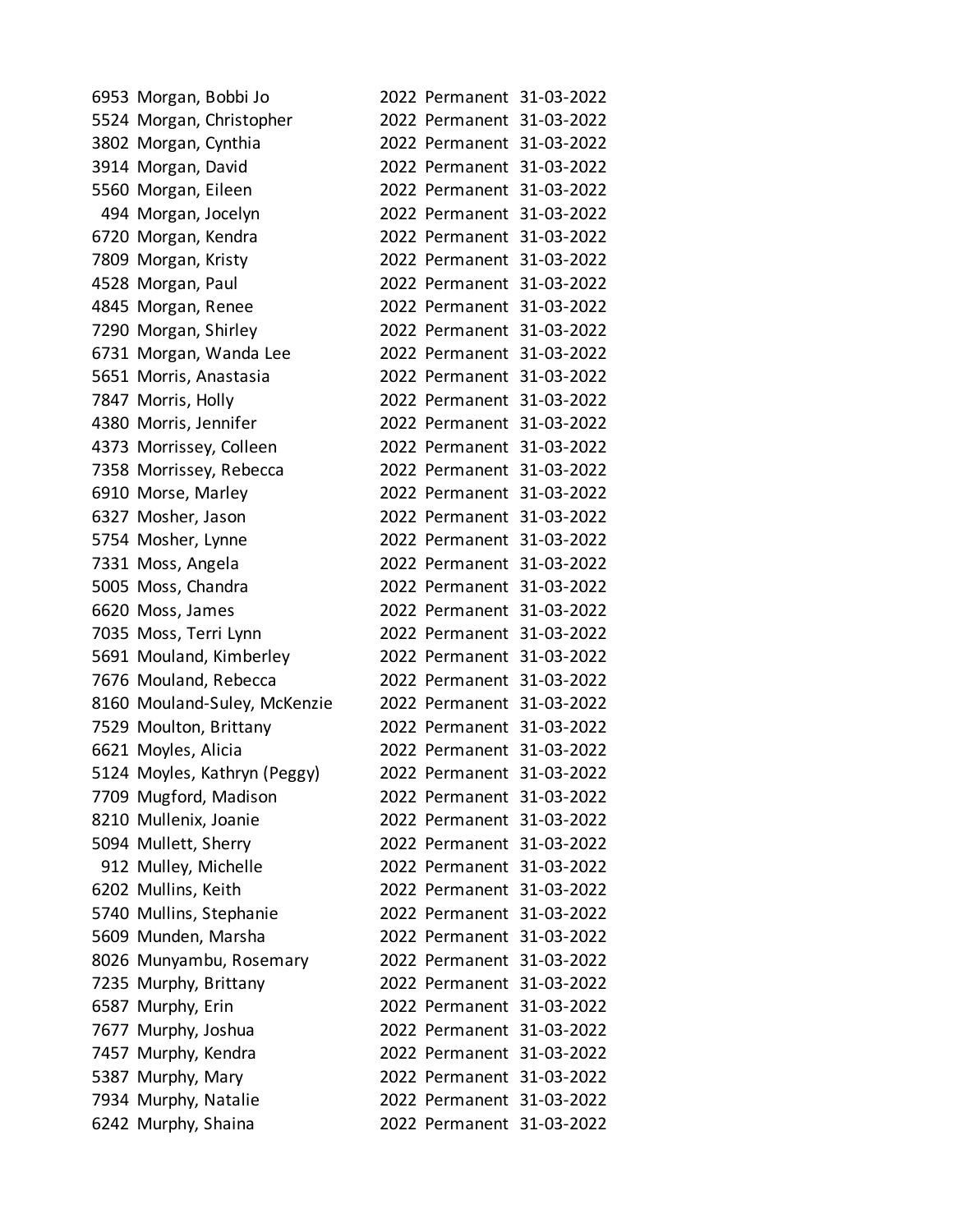| 7275 Murphy, Tammy           |  | 2022 Permanent 31-03-2022 |
|------------------------------|--|---------------------------|
| 2773 Murphy, Theresa (Terri) |  | 2022 Permanent 31-03-2022 |
| 5810 Murphy-Gosse, Kelly     |  | 2022 Permanent 31-03-2022 |
| 4083 Murray, Barry           |  | 2022 Permanent 31-03-2022 |
| 6852 Murray, Hope            |  | 2022 Permanent 31-03-2022 |
| 7458 Murray, Julie           |  | 2022 Permanent 31-03-2022 |
| 2994 Murrin, Barbara         |  | 2022 Permanent 31-03-2022 |
| 5033 Murrin-Hann, Lisa       |  | 2022 Permanent 31-03-2022 |
| 6201 Musseau, Lenette        |  | 2022 Permanent 31-03-2022 |
| 7935 Mutrey, Sarah           |  | 2022 Permanent 31-03-2022 |
| 6000 Myers, Beverly          |  | 2022 Permanent 31-03-2022 |
| 7572 Myers, Beverly Ann      |  | 2022 Permanent 31-03-2022 |
| 6436 Myles, Dana             |  | 2022 Permanent 31-03-2022 |
| 6020 Myles, Elaine           |  | 2022 Permanent 31-03-2022 |
| 6051 Nava, Monte Carlo       |  | 2022 Permanent 31-03-2022 |
| 8161 Neary, Charmaine        |  | 2022 Permanent 31-03-2022 |
| 3821 Nelson, Elizabeth       |  | 2022 Permanent 31-03-2022 |
| 7459 Neveu, Rachel           |  | 2022 Permanent 31-03-2022 |
| 7881 Newell, Ashley          |  | 2022 Permanent 31-03-2022 |
| 5526 Newman, Deanna          |  | 2022 Permanent 31-03-2022 |
| 5715 Newman, Jeremy          |  | 2022 Permanent 31-03-2022 |
| 3276 Newman, Judy            |  | 2022 Permanent 31-03-2022 |
| 5274 Newman, Kimberly        |  | 2022 Permanent 31-03-2022 |
| 5407 Newman, Paula           |  | 2022 Permanent 31-03-2022 |
| 5301 Newman, Tiffany         |  | 2022 Permanent 31-03-2022 |
| 7810 Nicholas, Courtney      |  | 2022 Permanent 31-03-2022 |
| 6190 Nicholas, Samantha      |  | 2022 Permanent 31-03-2022 |
| 7594 Nicholas, Sarah         |  | 2022 Permanent 31-03-2022 |
| 6524 Nicholas-Gordon, Carmen |  | 2022 Permanent 31-03-2022 |
| 6765 Nicolescu, Ana          |  | 2022 Permanent 31-03-2022 |
| 5959 Nippard, Susan          |  | 2022 Permanent 31-03-2022 |
| 8027 Njenga, Martin          |  | 2022 Permanent 31-03-2022 |
| 7678 Njoku, Lilian           |  | 2022 Permanent 31-03-2022 |
| 7975 Noble, Kera             |  | 2022 Permanent 31-03-2022 |
| 5708 Noble, Sheri-Lynn       |  | 2022 Permanent 31-03-2022 |
| 5355 Noble, Trina            |  | 2022 Permanent 31-03-2022 |
| 7811 Noel, Abagail           |  | 2022 Permanent 31-03-2022 |
| 5019 Noel, Marilyn           |  | 2022 Permanent 31-03-2022 |
| 3800 Noel, Paula             |  | 2022 Permanent 31-03-2022 |
| 6311 Noel, Tara              |  | 2022 Permanent 31-03-2022 |
| 4653 Noftall, Barbara        |  | 2022 Permanent 31-03-2022 |
| 6156 Noftall, Madlyn         |  | 2022 Permanent 31-03-2022 |
| 6954 Noftle, Jessica         |  | 2022 Permanent 31-03-2022 |
| 7461 Nolan, Kyle             |  | 2022 Permanent 31-03-2022 |
| 5815 Noonan, Wanda-Lee       |  | 2022 Permanent 31-03-2022 |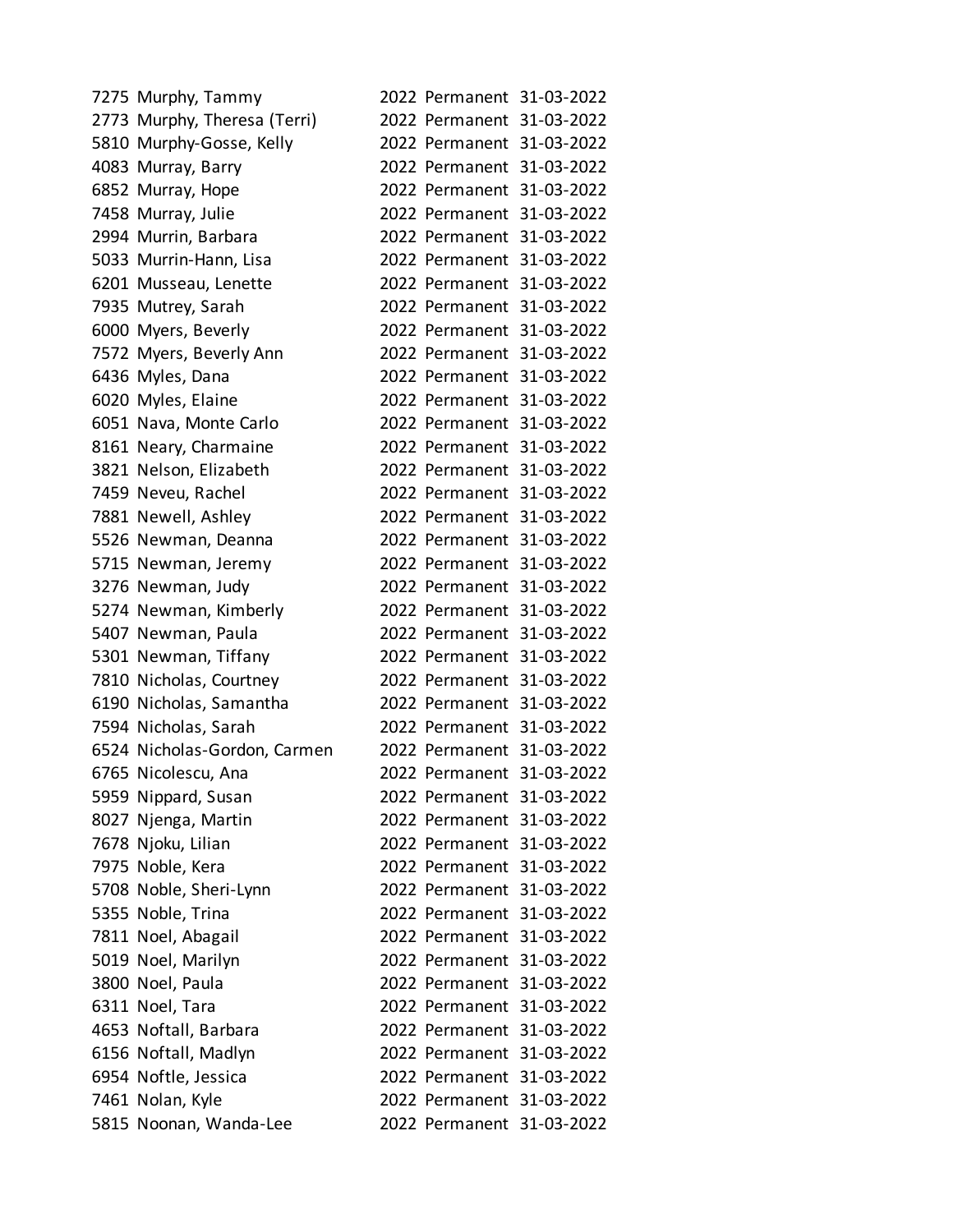| 7238 Norman, Brittany            |  | 2022 Permanent 31-03-2022 |
|----------------------------------|--|---------------------------|
| 6955 Norman, Carly               |  | 2022 Permanent 31-03-2022 |
| 8001 Norman, Corina              |  | 2022 Permanent 31-03-2022 |
| 7462 Norman, Dina                |  | 2022 Permanent 31-03-2022 |
| 3873 Norman, Frederick           |  | 2022 Permanent 31-03-2022 |
| 1427 Norman, Imelda              |  | 2022 Permanent 31-03-2022 |
| 5966 Norman, Jessica             |  | 2022 Permanent 31-03-2022 |
| 4135 Norman, Natalie             |  | 2022 Permanent 31-03-2022 |
| 7285 Norman, Scott               |  | 2022 Permanent 31-03-2022 |
| 6273 Norman, Shannier            |  | 2022 Permanent 31-03-2022 |
| 5046 Normore, Allison            |  | 2022 Permanent 31-03-2022 |
| 1685 Normore, Betty              |  | 2022 Permanent 31-03-2022 |
| 7463 Norris, Kimberley           |  | 2022 Permanent 31-03-2022 |
| 6401 Norris, Crystal             |  | 2022 Permanent 31-03-2022 |
| 5087 Northover, Trudy            |  | 2022 Permanent 31-03-2022 |
| 7710 Noseworthy, Cody            |  | 2022 Permanent 31-03-2022 |
| 4406 Noseworthy, E. Deon         |  | 2022 Permanent 31-03-2022 |
| 4738 Noseworthy, Edwin           |  | 2022 Permanent 31-03-2022 |
| 7511 Noseworthy, Hillary         |  | 2022 Permanent 31-03-2022 |
| 5647 Noseworthy, Jacqueline      |  | 2022 Permanent 31-03-2022 |
| 7554 Noseworthy, Jessica         |  | 2022 Permanent 31-03-2022 |
| 8106 Noseworthy, Kelly           |  | 2022 Permanent 31-03-2022 |
| 7239 Noseworthy, Meigan          |  | 2022 Permanent 31-03-2022 |
| 5888 Noseworthy, Melissa         |  | 2022 Permanent 31-03-2022 |
| 4376 Noseworthy, Minnie          |  | 2022 Permanent 31-03-2022 |
| 7304 Noseworthy, Nicole          |  | 2022 Permanent 31-03-2022 |
| 5753 Noseworthy, Nikita          |  | 2022 Permanent 31-03-2022 |
| 4796 Noseworthy, Trena           |  | 2022 Permanent 31-03-2022 |
| 5135 Oake, Cindy                 |  | 2022 Permanent 31-03-2022 |
| 6645 Oake, Janice                |  | 2022 Permanent 31-03-2022 |
| 6622 Oake, Sarah                 |  | 2022 Permanent 31-03-2022 |
| 7332 Oates, Cheryl               |  | 2022 Permanent 31-03-2022 |
| 4287 Oates, Trevor               |  | 2022 Permanent 31-03-2022 |
| 4873 O'Brien, Anthony            |  | 2022 Permanent 31-03-2022 |
| 6766 O'Brien, Ashley             |  | 2022 Permanent 31-03-2022 |
| 5883 O'Brien, Joanne             |  | 2022 Permanent 31-03-2022 |
| 7937 O'Brien, Olivia             |  | 2022 Permanent 31-03-2022 |
| 7977 O'Brien, Stephen            |  | 2022 Permanent 31-03-2022 |
| 6323 Ocana Gonzalez, Didier      |  | 2022 Permanent 31-03-2022 |
| 9 O'Driscoll, Agnes              |  | 2022 Permanent 31-03-2022 |
| 5454 Offrey, Sara Madge          |  | 2022 Permanent 31-03-2022 |
| 6823 O'Halligan, Rosella         |  | 2022 Permanent 31-03-2022 |
| 4795 O'Keefe, Constance (Connie) |  | 2022 Permanent 31-03-2022 |
| 5806 O'Keefe, Pamela             |  | 2022 Permanent 31-03-2022 |
| 8198 Olanrewaju, Temitayo        |  | 2022 Permanent 31-03-2022 |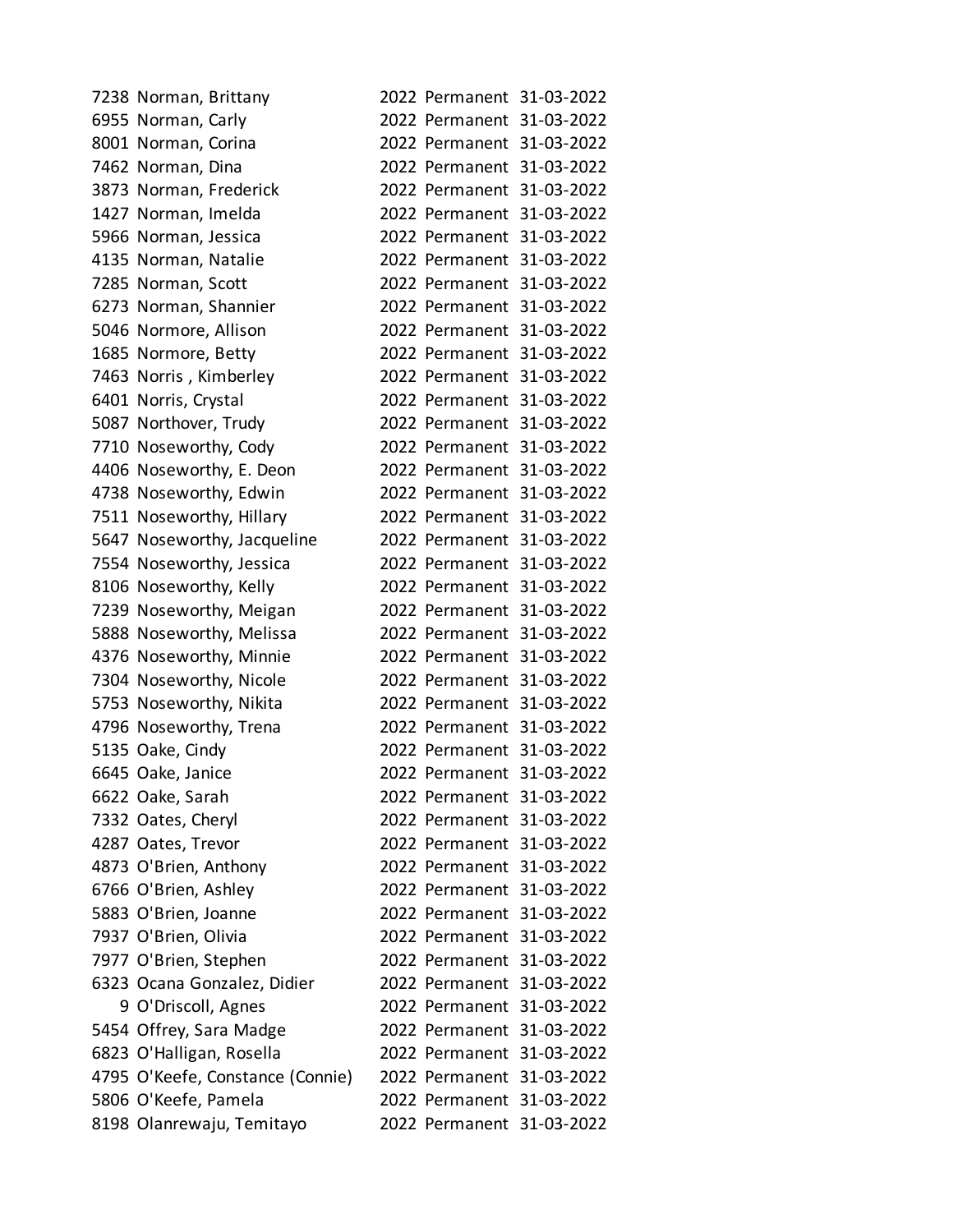| 6022 Oldford, Jessica      |  | 2022 Permanent 31-03-2022 |
|----------------------------|--|---------------------------|
| 6542 Oldford, Shari        |  | 2022 Permanent 31-03-2022 |
| 8041 Oldford, William      |  | 2022 Permanent 31-03-2022 |
| 7976 O'Leary, Brittany     |  | 2022 Permanent 31-03-2022 |
| 5979 Oliver, Crystal       |  | 2022 Permanent 31-03-2022 |
| 6199 Oliver, E. Jerome     |  | 2022 Permanent 31-03-2022 |
| 6403 Oliver, Janine        |  | 2022 Permanent 31-03-2022 |
| 5147 Oliver, Jolene        |  | 2022 Permanent 31-03-2022 |
| 7039 Oliver, Nicole        |  | 2022 Permanent 31-03-2022 |
| 7464 Oliver, Shania        |  | 2022 Permanent 31-03-2022 |
| 7465 Olorunsere, Esther    |  | 2022 Permanent 31-03-2022 |
| 7291 O'Neill, Ashley       |  | 2022 Permanent 31-03-2022 |
| 2620 O'Neill, M. Eileen    |  | 2022 Permanent 31-03-2022 |
| 6083 O'Quinn, Tyler        |  | 2022 Permanent 31-03-2022 |
| 6990 Oram, Holly           |  | 2022 Permanent 31-03-2022 |
| 5359 O'Reilly, Erin        |  | 2022 Permanent 31-03-2022 |
| 4750 Organ, Julia          |  | 2022 Permanent 31-03-2022 |
| 4938 Organ, Margaret       |  | 2022 Permanent 31-03-2022 |
| 3814 Organ, Yvonne         |  | 2022 Permanent 31-03-2022 |
| 6874 Ormeo, Deanna         |  | 2022 Permanent 31-03-2022 |
| 7412 Ormeo, Dirk Darren    |  | 2022 Permanent 31-03-2022 |
| 6021 O'Rourke, Ellierose   |  | 2022 Permanent 31-03-2022 |
| 6623 Osbourne, Stephanie   |  | 2022 Permanent 31-03-2022 |
| 7848 Osbourne, Taylor      |  | 2022 Permanent 31-03-2022 |
| 7938 Osei, Rita            |  | 2022 Permanent 31-03-2022 |
| 4212 Osmond, Alice         |  | 2022 Permanent 31-03-2022 |
| 6045 Osmond, Amanda        |  | 2022 Permanent 31-03-2022 |
| 7776 Osmond, April         |  | 2022 Permanent 31-03-2022 |
| 7555 Osmond, Corina        |  | 2022 Permanent 31-03-2022 |
| 5719 Osmond, Corinna       |  | 2022 Permanent 31-03-2022 |
| 4424 Osmond, Gail          |  | 2022 Permanent 31-03-2022 |
| 5520 Osmond, Tara          |  | 2022 Permanent 31-03-2022 |
| 2170 Osmond-Russell, Holly |  | 2022 Permanent 31-03-2022 |
| 1937 Ouellet, Deborah      |  | 2022 Permanent 31-03-2022 |
| 7466 Owasi, Eunice         |  | 2022 Permanent 31-03-2022 |
| 6754 Oxford, Bradley       |  | 2022 Permanent 31-03-2022 |
| 8042 Oxford, Rebecca       |  | 2022 Permanent 31-03-2022 |
| 8162 Oyewole, Joy          |  | 2022 Permanent 31-03-2022 |
| 7595 Paddock, Ashley       |  | 2022 Permanent 31-03-2022 |
| 7727 Paddock, BreAnne      |  | 2022 Permanent 31-03-2022 |
| 7829 Pandit, Alpabahen     |  | 2022 Permanent 31-03-2022 |
| 7849 Pardy, Jennifer       |  | 2022 Permanent 31-03-2022 |
| 6023 Pardy, Beverley       |  | 2022 Permanent 31-03-2022 |
| 8087 Pardy, Heidi-Lynn     |  | 2022 Permanent 31-03-2022 |
| 8163 Pardy, Jennifer       |  | 2022 Permanent 31-03-2022 |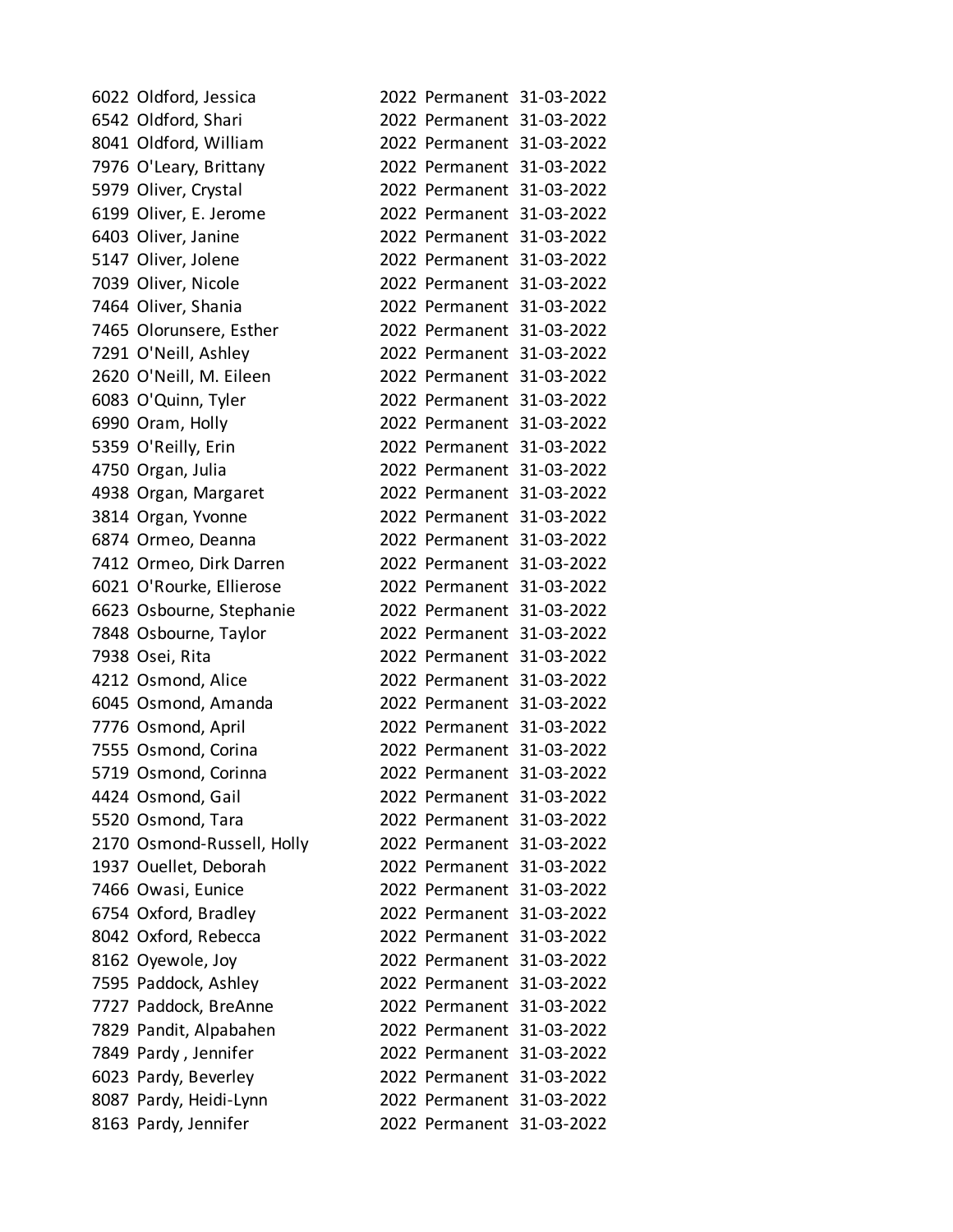| 7728 Pardy, Keara           |  | 2022 Permanent 31-03-2022 |
|-----------------------------|--|---------------------------|
| 5334 Park, Janice           |  | 2022 Permanent 31-03-2022 |
| 7333 Park, Jenna            |  | 2022 Permanent 31-03-2022 |
| 4693 Park, Jonathan         |  | 2022 Permanent 31-03-2022 |
| 6236 Park, Mandy            |  | 2022 Permanent 31-03-2022 |
| 7334 Park, Marlena          |  | 2022 Permanent 31-03-2022 |
| 7012 Park, Shauna           |  | 2022 Permanent 31-03-2022 |
| 6828 Park, Sherry           |  | 2022 Permanent 31-03-2022 |
| 7374 Parmiter, Holly        |  | 2022 Permanent 31-03-2022 |
| 7711 Parrell, Samantha      |  | 2022 Permanent 31-03-2022 |
| 5871 Parrill, Arlene        |  | 2022 Permanent 31-03-2022 |
| 5243 Parrill, Carla         |  | 2022 Permanent 31-03-2022 |
| 7335 Parrill, Dana          |  | 2022 Permanent 31-03-2022 |
| 7336 Parrill, Robin         |  | 2022 Permanent 31-03-2022 |
| 5828 Parrill, Tamara        |  | 2022 Permanent 31-03-2022 |
| 8107 Parsons, Alisha        |  | 2022 Permanent 31-03-2022 |
| 6835 Parsons, Alison        |  | 2022 Permanent 31-03-2022 |
| 5008 Parsons, Amanda        |  | 2022 Permanent 31-03-2022 |
| 6829 Parsons, Ashley        |  | 2022 Permanent 31-03-2022 |
| 5980 Parsons, Ashley Vivian |  | 2022 Permanent 31-03-2022 |
| 5625 Parsons, Barbara       |  | 2022 Permanent 31-03-2022 |
| 7512 Parsons, Brittany      |  | 2022 Permanent 31-03-2022 |
| 7468 Parsons, Chantal       |  | 2022 Permanent 31-03-2022 |
| 5752 Parsons, Cheryl        |  | 2022 Permanent 31-03-2022 |
| 7596 Parsons, Chris         |  | 2022 Permanent 31-03-2022 |
| 3071 Parsons, Darlene       |  | 2022 Permanent 31-03-2022 |
| 7712 Parsons, Erica         |  | 2022 Permanent 31-03-2022 |
| 5372 Parsons, Georgina      |  | 2022 Permanent 31-03-2022 |
| 3583 Parsons, Gloria        |  | 2022 Permanent 31-03-2022 |
| 8164 Parsons, Hailey        |  | 2022 Permanent 31-03-2022 |
| 7812 Parsons, Juanita       |  | 2022 Permanent 31-03-2022 |
| 7556 Parsons, Kaitlyn       |  | 2022 Permanent 31-03-2022 |
| 7681 Parsons, Kathleen      |  | 2022 Permanent 31-03-2022 |
| 5703 Parsons, Kirk          |  | 2022 Permanent 31-03-2022 |
| 5076 Parsons, Michelle      |  | 2022 Permanent 31-03-2022 |
| 7033 Parsons, Natalie       |  | 2022 Permanent 31-03-2022 |
| 7939 Parsons, Samantha      |  | 2022 Permanent 31-03-2022 |
| 7469 Parsons, Sandra        |  | 2022 Permanent 31-03-2022 |
| 836 Parsons, Sandra         |  | 2022 Permanent 31-03-2022 |
| 6142 Parsons, Shirley       |  | 2022 Permanent 31-03-2022 |
| 7882 Parsons, Toni-Lynn     |  | 2022 Permanent 31-03-2022 |
| 5453 Parsons, Tracey        |  | 2022 Permanent 31-03-2022 |
| 6099 Parsons, Tracy         |  | 2022 Permanent 31-03-2022 |
| 6183 Parsons, Veronica      |  | 2022 Permanent 31-03-2022 |
| 5310 Parsons-Vail, Coleen   |  | 2022 Permanent 31-03-2022 |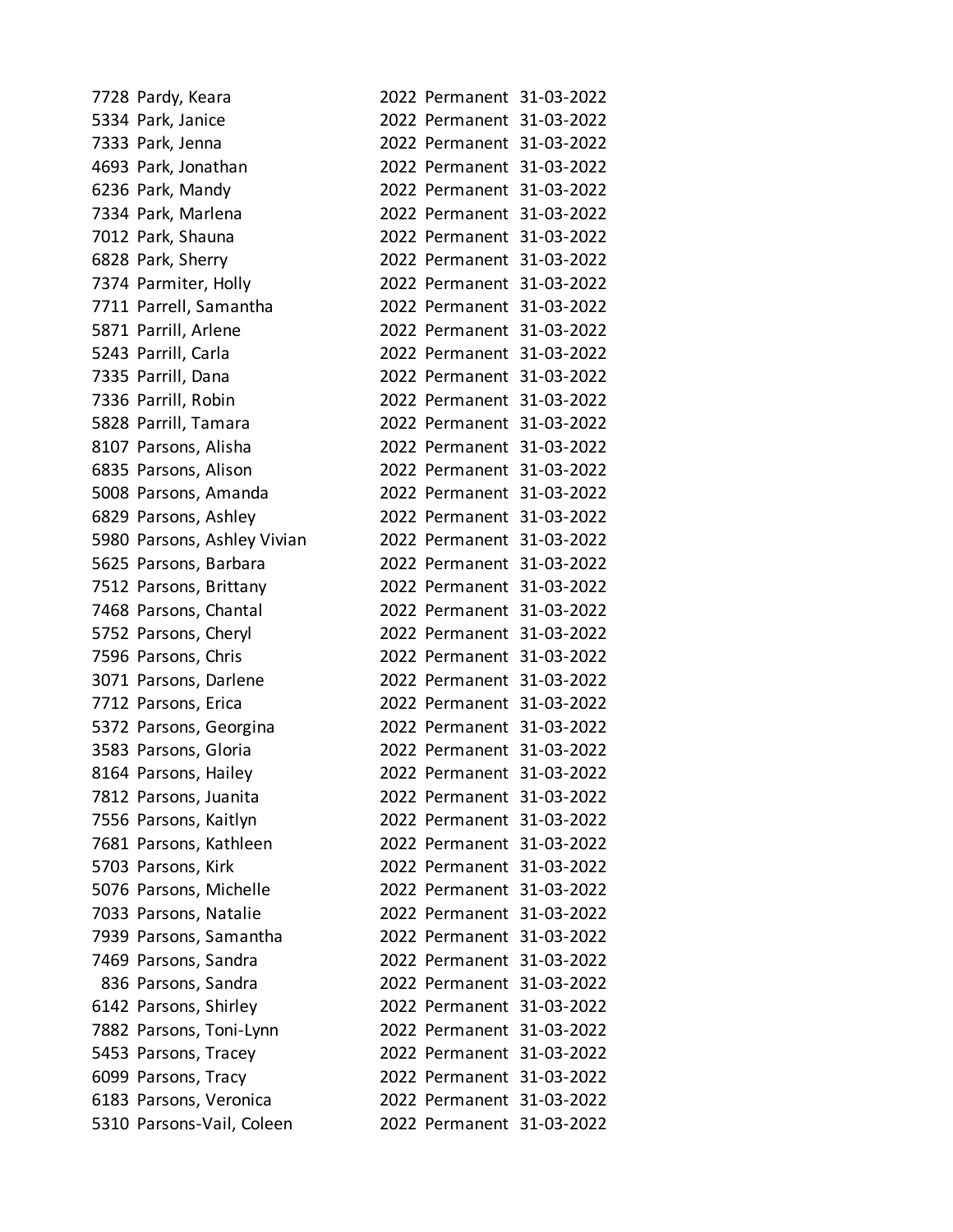| 7682 Pasinabo, Shiela     |                           | 2022 Permanent 31-03-2022 |
|---------------------------|---------------------------|---------------------------|
| 5353 Patey, Beverley      |                           | 2022 Permanent 31-03-2022 |
| 6669 Patey, Evelyn        |                           | 2022 Permanent 31-03-2022 |
| 7573 Patey, Olivia        |                           | 2022 Permanent 31-03-2022 |
| 6417 Patey, Shannon       |                           | 2022 Permanent 31-03-2022 |
| 7381 Patey, Shaunna       |                           | 2022 Permanent 31-03-2022 |
| 8199 Patricia, Penney     |                           | 2022 Permanent 31-03-2022 |
| 8088 Paul, Angelita       |                           | 2022 Permanent 31-03-2022 |
| 6833 Pauley, Aaron        |                           | 2022 Permanent 31-03-2022 |
| 8029 Pavao, Jasmine       |                           | 2022 Permanent 31-03-2022 |
| 8208 Payette, Ashley      |                           | 2022 Permanent 31-03-2022 |
| 7759 Payne, Ashley        |                           | 2022 Permanent 31-03-2022 |
| 7338 Payne, Greg          |                           | 2022 Permanent 31-03-2022 |
| 7321 Payne, Jasmine       |                           | 2022 Permanent 31-03-2022 |
| 5581 Payne, Jason         |                           | 2022 Permanent 31-03-2022 |
| 6670 Payne, Joanne        |                           | 2022 Permanent 31-03-2022 |
| 1437 Payne, Pansy         |                           | 2022 Permanent 31-03-2022 |
| 7777 Payne, Patricia      |                           | 2022 Permanent 31-03-2022 |
| 4224 Payne, Pauline       |                           | 2022 Permanent 31-03-2022 |
| 6274 Payne, Stacy         |                           | 2022 Permanent 31-03-2022 |
| 3839 Payne, Tracy         |                           | 2022 Permanent 31-03-2022 |
| 6306 Payne, Wallace       |                           | 2022 Permanent 31-03-2022 |
| 4197 Payne, Wanda         |                           | 2022 Permanent 31-03-2022 |
| 5427 Pearce, Carol        |                           | 2022 Permanent 31-03-2022 |
| 6991 Pearce, Holly        |                           | 2022 Permanent 31-03-2022 |
| 4550 Pearce, Jacqueline   |                           | 2022 Permanent 31-03-2022 |
| 4658 Pearcey, Sherry Lynn |                           | 2022 Permanent 31-03-2022 |
| 5218 Peckford, Elizabeth  |                           | 2022 Permanent 31-03-2022 |
| 6864 Peckford, Krista-Lee |                           | 2022 Permanent 31-03-2022 |
| 7729 Peddle, Claire       |                           | 2022 Permanent 31-03-2022 |
| 3842 Peddle, Lisa         |                           | 2022 Permanent 31-03-2022 |
| 5177 Peddle, Serina       |                           | 2022 Permanent 31-03-2022 |
| 5093 Pelley, D. Lisa      |                           | 2022 Permanent 31-03-2022 |
| 7375 Pelley, Jodean       | 2022 Permanent 31-03-2022 |                           |
| 5763 Pennell, Aimee       |                           | 2022 Permanent 31-03-2022 |
| 7940 Pennell, Keisha      |                           | 2022 Permanent 31-03-2022 |
| 5057 Pennell, Tammy       |                           | 2022 Permanent 31-03-2022 |
| 3834 Penney, Barry        | 2022 Permanent 31-03-2022 |                           |
| 7339 Penney, Blythe       |                           | 2022 Permanent 31-03-2022 |
| 4484 Penney, Bonita       |                           | 2022 Permanent 31-03-2022 |
| 7883 Penney, Curtis       |                           | 2022 Permanent 31-03-2022 |
| 4671 Penney, Jessie       | 2022 Permanent 31-03-2022 |                           |
| 3523 Penney, Joanne       |                           | 2022 Permanent 31-03-2022 |
| 5183 Penney, Julia        |                           | 2022 Permanent 31-03-2022 |
| 6940 Penney, Matthew      |                           | 2022 Permanent 31-03-2022 |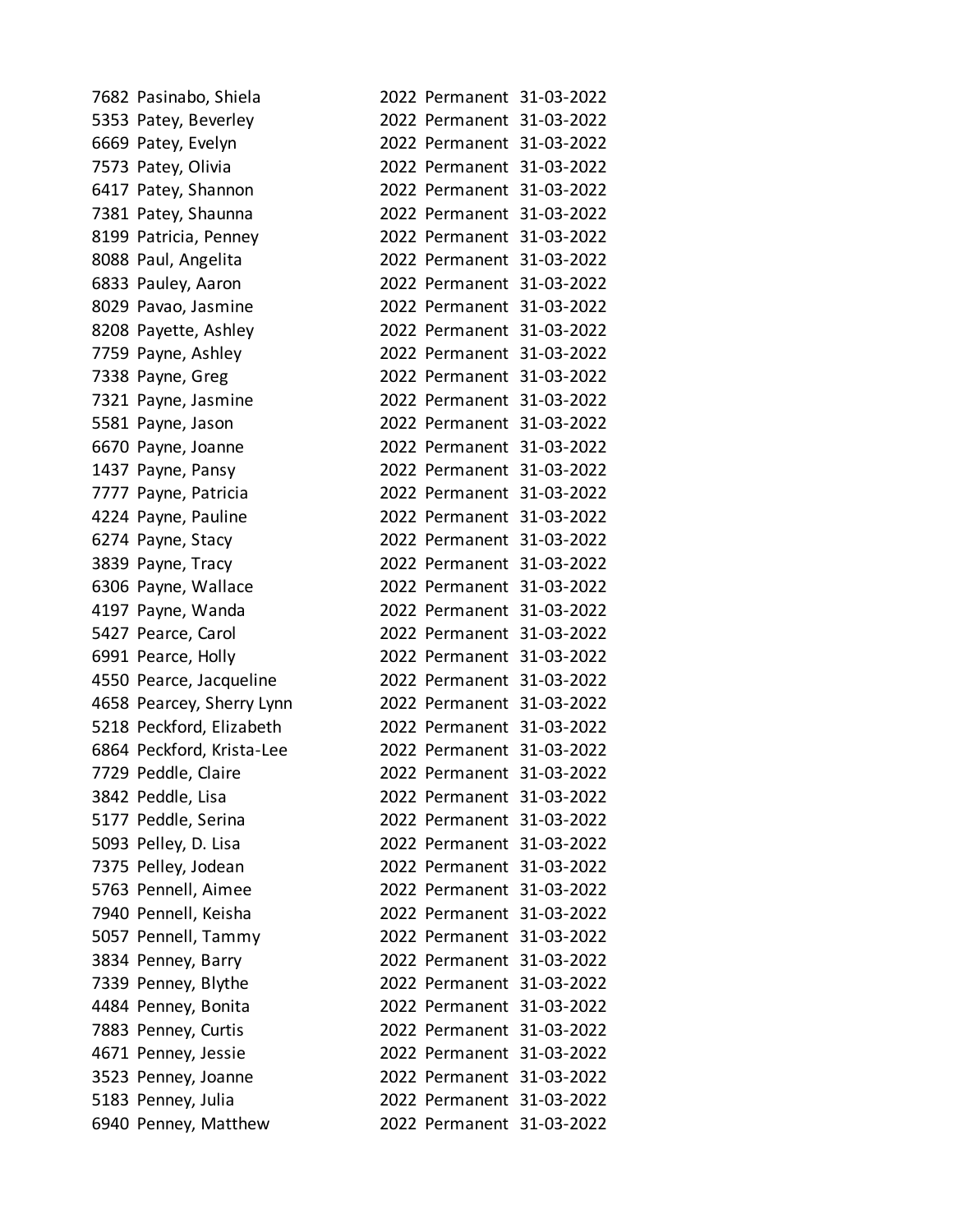| 7340 Penney, Melissa        |  | 2022 Permanent 31-03-2022 |
|-----------------------------|--|---------------------------|
| 4038 Penney, Pauline        |  | 2022 Permanent 31-03-2022 |
| 5902 Penney, Santina        |  | 2022 Permanent 31-03-2022 |
| 7683 Penney, Terrilyn       |  | 2022 Permanent 31-03-2022 |
| 5589 Penney, Tracey         |  | 2022 Permanent 31-03-2022 |
| 8089 Penny, Erica           |  | 2022 Permanent 31-03-2022 |
| 8165 Penton, Brittany       |  | 2022 Permanent 31-03-2022 |
| 5523 Penton, Melanie        |  | 2022 Permanent 31-03-2022 |
| 6440 Perham, Carl           |  | 2022 Permanent 31-03-2022 |
| 7713 Petten, Jessica        |  | 2022 Permanent 31-03-2022 |
| 7341 Petten, Nikki          |  | 2022 Permanent 31-03-2022 |
| 5165 Peyton, Launa          |  | 2022 Permanent 31-03-2022 |
| 5942 Phillips, Alison       |  | 2022 Permanent 31-03-2022 |
| 8002 Phillips, Julia        |  | 2022 Permanent 31-03-2022 |
| 7684 Phillips, Kaitlyn      |  | 2022 Permanent 31-03-2022 |
| 5646 Philp, Natasha         |  | 2022 Permanent 31-03-2022 |
| 3736 Philpott, Denise       |  | 2022 Permanent 31-03-2022 |
| 8109 Philpott, Julie        |  | 2022 Permanent 31-03-2022 |
| 4783 Philpott, Sonya        |  | 2022 Permanent 31-03-2022 |
| 4846 Picco, Billie-Jo       |  | 2022 Permanent 31-03-2022 |
| 3595 Picco, Lorraine (Lori) |  | 2022 Permanent 31-03-2022 |
| 6102 Pickett, Julie         |  | 2022 Permanent 31-03-2022 |
| 6112 Piercey, Angie         |  | 2022 Permanent 31-03-2022 |
| 7014 Piercey, April         |  | 2022 Permanent 31-03-2022 |
| 5185 Piercey, Belinda       |  | 2022 Permanent 31-03-2022 |
| 5485 Piercey, Beverley      |  | 2022 Permanent 31-03-2022 |
| 7719 Piercey, Charmaine     |  | 2022 Permanent 31-03-2022 |
| 8166 Piercey, Jessica       |  | 2022 Permanent 31-03-2022 |
| 7942 Piercey, Kristen       |  | 2022 Permanent 31-03-2022 |
| 7244 Piercey, Timothy       |  | 2022 Permanent 31-03-2022 |
| 7598 Pieroway, Dana         |  | 2022 Permanent 31-03-2022 |
| 7342 Pike, Alexandra        |  | 2022 Permanent 31-03-2022 |
| 7714 Pike, Courtney         |  | 2022 Permanent 31-03-2022 |
| 6592 Pike, Delores          |  | 2022 Permanent 31-03-2022 |
| 6956 Pike, Kristal          |  | 2022 Permanent 31-03-2022 |
| 5974 Pike, Shonagh          |  | 2022 Permanent 31-03-2022 |
| 4915 Pike, Tanya            |  | 2022 Permanent 31-03-2022 |
| 7685 Pike, Tiffany          |  | 2022 Permanent 31-03-2022 |
| 4886 Pike, Tracey           |  | 2022 Permanent 31-03-2022 |
| 5377 Pike-LeBoubon, Amy     |  | 2022 Permanent 31-03-2022 |
| 5054 Pile, Sherri           |  | 2022 Permanent 31-03-2022 |
| 6680 Pilgrim, Christa       |  | 2022 Permanent 31-03-2022 |
| 5534 Pilgrim, Donna         |  | 2022 Permanent 31-03-2022 |
| 7978 Pilgrim, Iain          |  | 2022 Permanent 31-03-2022 |
| 5767 Pilgrim, Karen         |  | 2022 Permanent 31-03-2022 |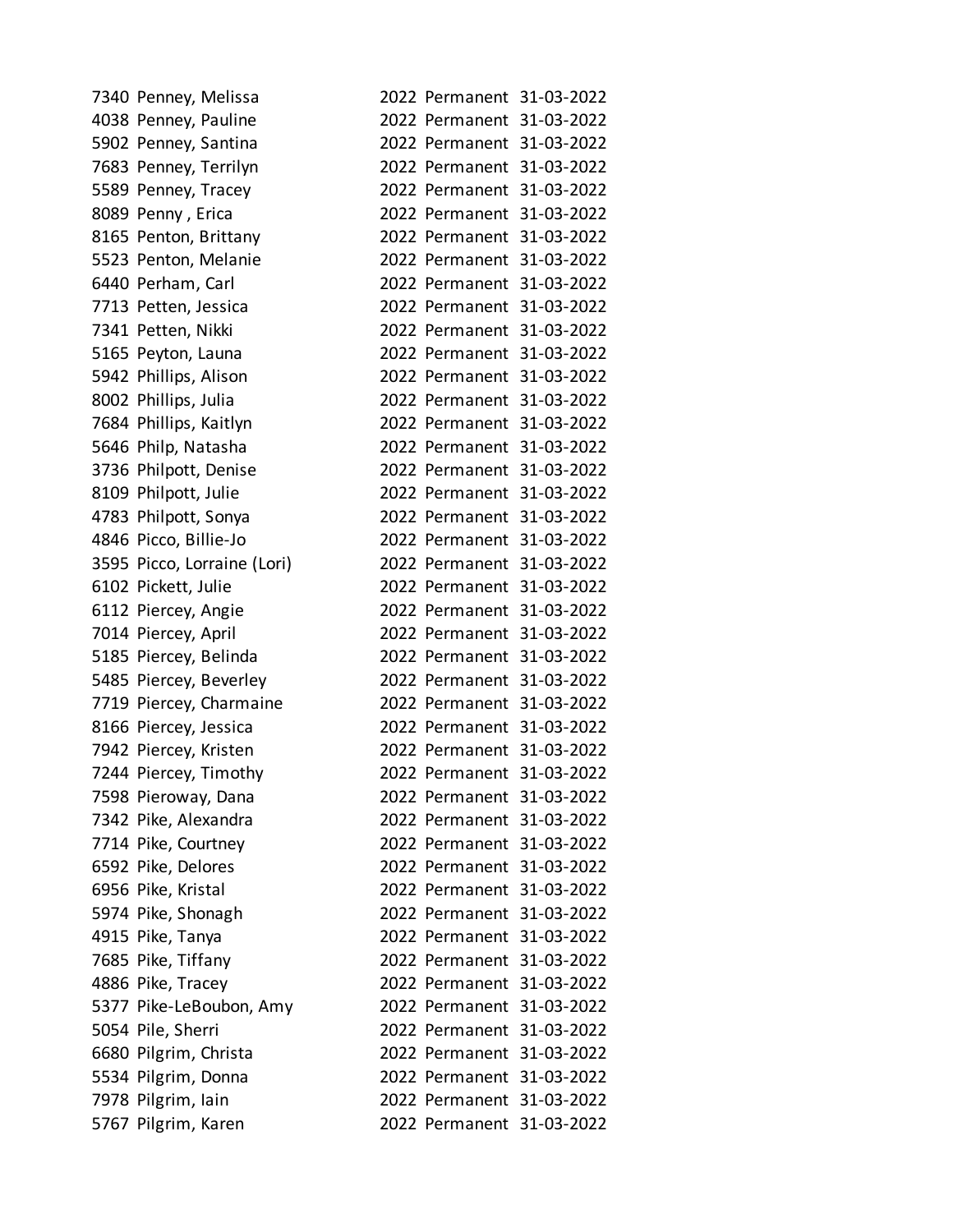| 7824 Pilgrim, Lisa        |  | 2022 Permanent 31-03-2022 |
|---------------------------|--|---------------------------|
| 3887 Pilgrim, Sue Ann     |  | 2022 Permanent 31-03-2022 |
| 4322 Pinksen, Brenda      |  | 2022 Permanent 31-03-2022 |
| 6286 Pinksen, Jillian     |  | 2022 Permanent 31-03-2022 |
| 7943 Pinksen, Kaitlyn     |  | 2022 Permanent 31-03-2022 |
| 7618 Pitao, Rizalyn       |  | 2022 Permanent 31-03-2022 |
| 7472 Pitcher, Anne Marie  |  | 2022 Permanent 31-03-2022 |
| 5592 Pitcher, Sabrina     |  | 2022 Permanent 31-03-2022 |
| 4258 Pittman, Brian       |  | 2022 Permanent 31-03-2022 |
| 5675 Pittman, Clifford    |  | 2022 Permanent 31-03-2022 |
| 5934 Pittman, Kyran       |  | 2022 Permanent 31-03-2022 |
| 6179 Pittman, Megan       |  | 2022 Permanent 31-03-2022 |
| 7343 Pittman, Nicole      |  | 2022 Permanent 31-03-2022 |
| 6363 Pittman, Tracy       |  | 2022 Permanent 31-03-2022 |
| 7599 Plowman, Allison     |  | 2022 Permanent 31-03-2022 |
| 8044 Plowman, Kendra      |  | 2022 Permanent 31-03-2022 |
| 8167 Pomeroy, Alexandria  |  | 2022 Permanent 31-03-2022 |
| 4755 Pomeroy, Terri-Lynn  |  | 2022 Permanent 31-03-2022 |
| 8168 Pond, Anissa         |  | 2022 Permanent 31-03-2022 |
| 733 Pond, Doreen          |  | 2022 Permanent 31-03-2022 |
| 7944 Poorun, Dhaneshwaree |  | 2022 Permanent 31-03-2022 |
| 6755 Pope, Diane          |  | 2022 Permanent 31-03-2022 |
| 4802 Porter, Tina         |  | 2022 Permanent 31-03-2022 |
| 3148 Potter, Dionne       |  | 2022 Permanent 31-03-2022 |
| 6526 Pottinger, Juliet    |  | 2022 Permanent 31-03-2022 |
| 4898 Pottle, Melanie      |  | 2022 Permanent 31-03-2022 |
| 7946 Power, Crystal       |  | 2022 Permanent 31-03-2022 |
| 6441 Power, Denika        |  | 2022 Permanent 31-03-2022 |
| 4815 Power, Gail          |  | 2022 Permanent 31-03-2022 |
| 2528 Power, H. Shirley    |  | 2022 Permanent 31-03-2022 |
| 3913 Power, James         |  | 2022 Permanent 31-03-2022 |
| 6691 Power, Jessica       |  | 2022 Permanent 31-03-2022 |
| 8108 Power, Joshua        |  | 2022 Permanent 31-03-2022 |
| 4289 Power, Kimberley     |  | 2022 Permanent 31-03-2022 |
| 6958 Power, Loida         |  | 2022 Permanent 31-03-2022 |
| 409 Power, Madonna        |  | 2022 Permanent 31-03-2022 |
| 7559 Power, Melissa       |  | 2022 Permanent 31-03-2022 |
| 2946 Power, Sheila        |  | 2022 Permanent 31-03-2022 |
| 7945 Power, Shyanne       |  | 2022 Permanent 31-03-2022 |
| 6029 Power, Sylvia        |  | 2022 Permanent 31-03-2022 |
| 7344 Power, Valerie       |  | 2022 Permanent 31-03-2022 |
| 5829 Prasanth, Archana    |  | 2022 Permanent 31-03-2022 |
| 645 Preshyon, Donna       |  | 2022 Permanent 31-03-2022 |
| 5664 Preston, Jennifer    |  | 2022 Permanent 31-03-2022 |
| 5907 Preston, Lindsay     |  | 2022 Permanent 31-03-2022 |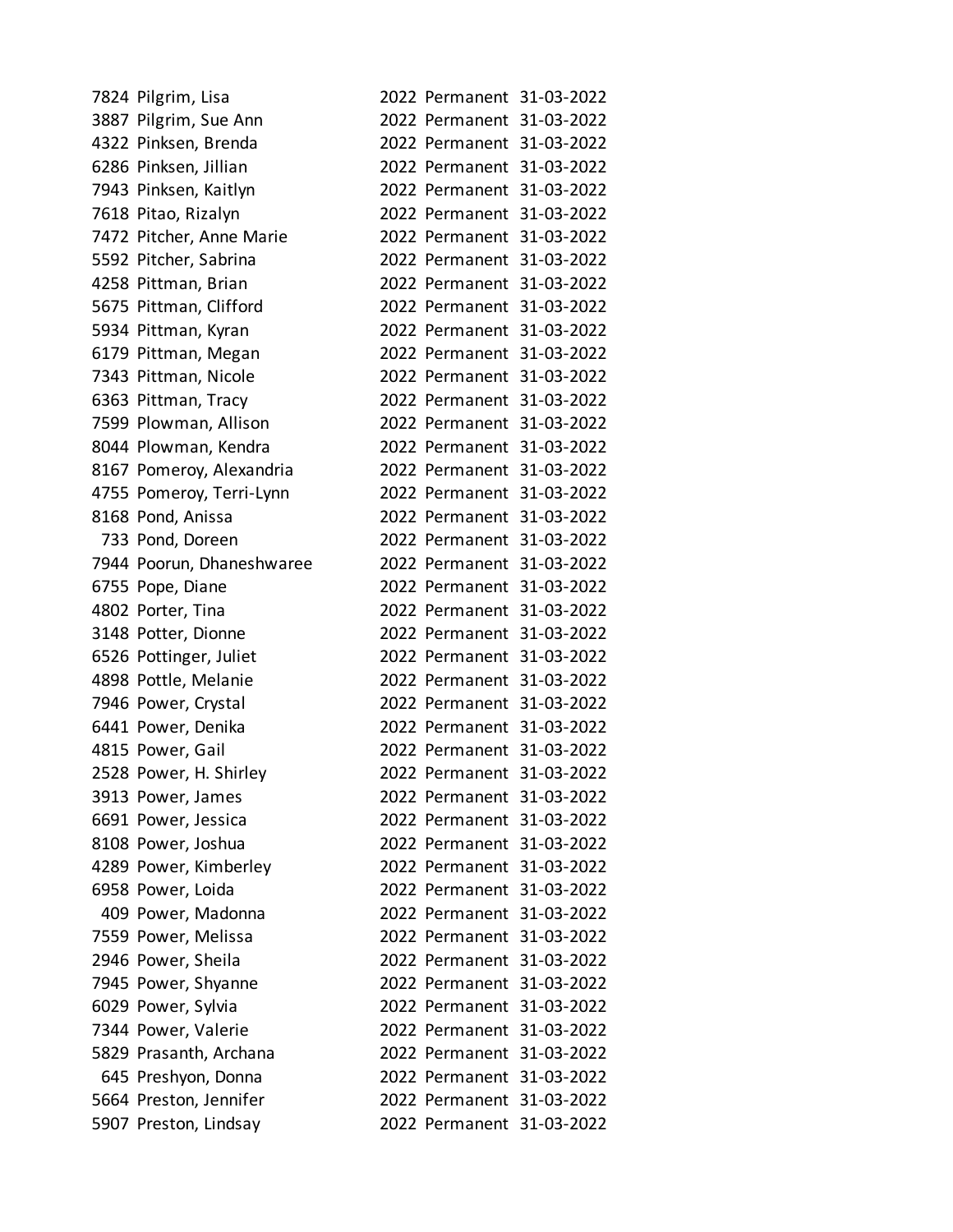| 4241 Price, Wanda              |                           | 2022 Permanent 31-03-2022 |
|--------------------------------|---------------------------|---------------------------|
| 7884 Priddle, Erica            |                           | 2022 Permanent 31-03-2022 |
| 5855 Prince, Ashley            |                           | 2022 Permanent 31-03-2022 |
| 8188 Prince-Stagg, Chantille   |                           | 2022 Permanent 31-03-2022 |
| 6487 Pryce, Dane               |                           | 2022 Permanent 31-03-2022 |
| 7245 Puddester, Kaitlyn        |                           | 2022 Permanent 31-03-2022 |
| 6151 Pumphrey, Charlene        |                           | 2022 Permanent 31-03-2022 |
| 7600 Purcell, Kiana            |                           | 2022 Permanent 31-03-2022 |
| 1512 Purchase-Carter, Victoria |                           | 2022 Permanent 31-03-2022 |
| 6758 Pynn, Jordan              |                           | 2022 Permanent 31-03-2022 |
| 6030 Pynn, Shona               |                           | 2022 Permanent 31-03-2022 |
| 7474 Quann, Kendra             |                           | 2022 Permanent 31-03-2022 |
| 7730 Quinton-Avery, Anne       |                           | 2022 Permanent 31-03-2022 |
| 8045 Quirk, Melissa            |                           | 2022 Permanent 31-03-2022 |
| 5490 Quirke, Karen             |                           | 2022 Permanent 31-03-2022 |
| 4611 Quirke, Michael           |                           | 2022 Permanent 31-03-2022 |
| 7360 Rademacher, Tara          |                           | 2022 Permanent 31-03-2022 |
| 8110 Ralph, Lakeisha           |                           | 2022 Permanent 31-03-2022 |
| 6406 Randell, Allison          |                           | 2022 Permanent 31-03-2022 |
| 7574 Randell, Connie           |                           | 2022 Permanent 31-03-2022 |
| 6644 Randell, Coralee          |                           | 2022 Permanent 31-03-2022 |
| 5962 Randell, Jessica          |                           | 2022 Permanent 31-03-2022 |
| 5687 Randell, Jodie            |                           | 2022 Permanent 31-03-2022 |
| 6836 Rankine, Melanie          |                           | 2022 Permanent 31-03-2022 |
| 6254 Rankine-Blackwood, Alafia |                           | 2022 Permanent 31-03-2022 |
| 5146 Rayner, Charmaine         |                           | 2022 Permanent 31-03-2022 |
| 7686 Realiza, Ginalyn          |                           | 2022 Permanent 31-03-2022 |
| 4081 Reardon, Tanya            |                           | 2022 Permanent 31-03-2022 |
| 7624 Redden, Megan             |                           | 2022 Permanent 31-03-2022 |
| 6686 Reddick, Amanda           |                           | 2022 Permanent 31-03-2022 |
| 6594 Reddy, Miranda            |                           | 2022 Permanent 31-03-2022 |
| 8201 Reed, Annette             |                           | 2022 Permanent 31-03-2022 |
| 6862 Rees, Nadine              |                           | 2022 Permanent 31-03-2022 |
| 7376 Reeves, Nicole            | 2022 Permanent 31-03-2022 |                           |
| 5700 Reeves, Paula             |                           | 2022 Permanent 31-03-2022 |
| 5100 Regular, Alicia           |                           | 2022 Permanent 31-03-2022 |
| 6627 Regular, Angie            |                           | 2022 Permanent 31-03-2022 |
| 4246 Regular, Patricia         | 2022 Permanent 31-03-2022 |                           |
| 2127 Regular, S. Pearl         | 2022 Permanent 31-03-2022 |                           |
| 5638 Regular, Shawna           |                           | 2022 Permanent 31-03-2022 |
| 8046 Reid, Brooke              |                           | 2022 Permanent 31-03-2022 |
| 4821 Reid, Deborah (Joanne)    | 2022 Permanent 31-03-2022 |                           |
| 3958 Reid, Heather             |                           | 2022 Permanent 31-03-2022 |
| 5425 Reid, Jacqueline          |                           | 2022 Permanent 31-03-2022 |
| 8111 Reid, Janell              |                           | 2022 Permanent 31-03-2022 |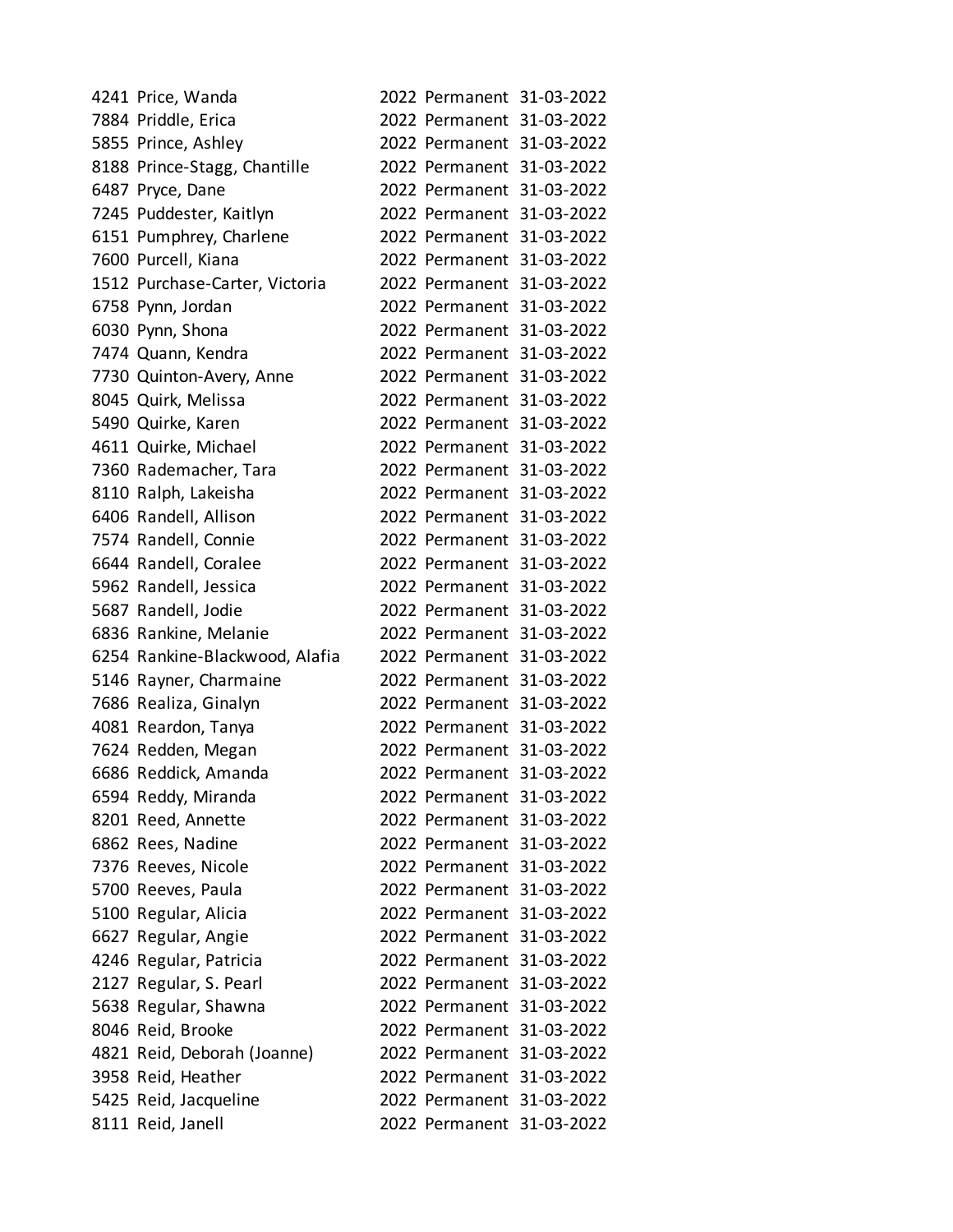| 6488 Reid, Kellisha          |  | 2022 Permanent 31-03-2022 |
|------------------------------|--|---------------------------|
| 3849 Reid, Maxine            |  | 2022 Permanent 31-03-2022 |
| 7396 Reid, Natasha           |  | 2022 Permanent 31-03-2022 |
| 6329 Reid, Sheri-Lynn        |  | 2022 Permanent 31-03-2022 |
| 7377 Reid, Taylor-Jayne      |  | 2022 Permanent 31-03-2022 |
| 6961 Reid-Byrne, Desiree     |  | 2022 Permanent 31-03-2022 |
| 8011 Remetre, Alyssa         |  | 2022 Permanent 31-03-2022 |
| 5257 Retieffe, Jennifer      |  | 2022 Permanent 31-03-2022 |
| 4174 Reynolds, Elizabeth     |  | 2022 Permanent 31-03-2022 |
| 8195 Ricabar, Liezl          |  | 2022 Permanent 31-03-2022 |
| 7345 Rice, Amber             |  | 2022 Permanent 31-03-2022 |
| 5960 Rice, Chere             |  | 2022 Permanent 31-03-2022 |
| 3757 Rice, Jerry             |  | 2022 Permanent 31-03-2022 |
| 5036 Rice, Linda             |  | 2022 Permanent 31-03-2022 |
| 5161 Rice, Sarah             |  | 2022 Permanent 31-03-2022 |
| 4952 Rice, Vivian            |  | 2022 Permanent 31-03-2022 |
| 5585 Richards, Kaye          |  | 2022 Permanent 31-03-2022 |
| 468 Richardson, Natalie      |  | 2022 Permanent 31-03-2022 |
| 8020 Ricketts, Susan         |  | 2022 Permanent 31-03-2022 |
| 5696 Rideout, Brenda         |  | 2022 Permanent 31-03-2022 |
| 6416 Rideout, Christa        |  | 2022 Permanent 31-03-2022 |
| 6088 Rideout, Colleen        |  | 2022 Permanent 31-03-2022 |
| 5242 Rideout, Erin           |  | 2022 Permanent 31-03-2022 |
| 4133 Rideout, Glennis        |  | 2022 Permanent 31-03-2022 |
| 5978 Rideout, Krista         |  | 2022 Permanent 31-03-2022 |
| 5133 Rideout, Lisa           |  | 2022 Permanent 31-03-2022 |
| 3722 Rideout, Lisa Ann       |  | 2022 Permanent 31-03-2022 |
| 3693 Rideout, Paulette       |  | 2022 Permanent 31-03-2022 |
| 3686 Rideout, Tina           |  | 2022 Permanent 31-03-2022 |
| 5130 Rideout, Tracy          |  | 2022 Permanent 31-03-2022 |
| 4682 Rideout-Williams, Wanda |  | 2022 Permanent 31-03-2022 |
| 7687 Ridgley, Jessica        |  | 2022 Permanent 31-03-2022 |
| 8047 Rimmer, Shawna          |  | 2022 Permanent 31-03-2022 |
| 8003 Roach, Ashley           |  | 2022 Permanent 31-03-2022 |
| 4851 Robbins, Sheri          |  | 2022 Permanent 31-03-2022 |
| 7477 Roberts, Lucas          |  | 2022 Permanent 31-03-2022 |
| 5894 Roberts, Christopher    |  | 2022 Permanent 31-03-2022 |
| 7980 Roberts, Erik           |  | 2022 Permanent 31-03-2022 |
| 5874 Roberts, Garrett        |  | 2022 Permanent 31-03-2022 |
| 5678 Roberts, Hope           |  | 2022 Permanent 31-03-2022 |
| 3619 Roberts, Jacqueline     |  | 2022 Permanent 31-03-2022 |
| 959 Roberts, Kathleen        |  | 2022 Permanent 31-03-2022 |
| 7850 Roberts, Kayla          |  | 2022 Permanent 31-03-2022 |
| 7479 Roberts, Kelsey         |  | 2022 Permanent 31-03-2022 |
| 3975 Roberts, Peggy          |  | 2022 Permanent 31-03-2022 |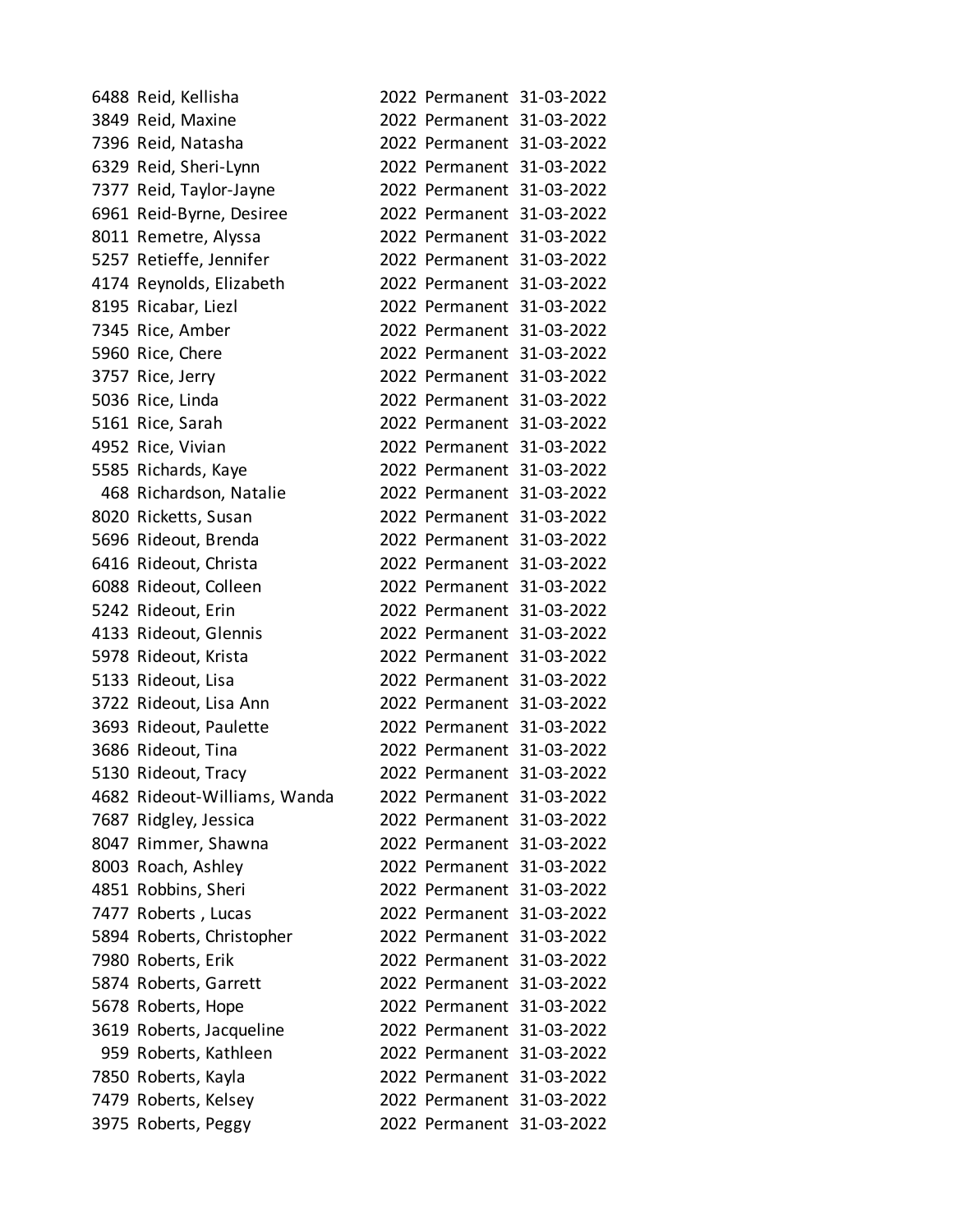| 6330 Roberts, Susan            |  | 2022 Permanent 31-03-2022 |
|--------------------------------|--|---------------------------|
| 7864 Robia-Riche, Hannah       |  | 2022 Permanent 31-03-2022 |
| 5317 Rodgers, Tanya            |  | 2022 Permanent 31-03-2022 |
| 6143 Rogers, Chantelle         |  | 2022 Permanent 31-03-2022 |
| 5929 Rogers, Theresa           |  | 2022 Permanent 31-03-2022 |
| 1578 Ronayne, Phyllis          |  | 2022 Permanent 31-03-2022 |
| 8169 Ronayne, Samantha         |  | 2022 Permanent 31-03-2022 |
| 7478 Rose, Felicia             |  | 2022 Permanent 31-03-2022 |
| 7250 Rose, Alexandrea          |  | 2022 Permanent 31-03-2022 |
| 7575 Rose, Denise              |  | 2022 Permanent 31-03-2022 |
| 5765 Rose, Edith               |  | 2022 Permanent 31-03-2022 |
| 7885 Rose, Samantha            |  | 2022 Permanent 31-03-2022 |
| 7886 Roth, Devon               |  | 2022 Permanent 31-03-2022 |
| 6756 Rowe, Constance (Connie)  |  | 2022 Permanent 31-03-2022 |
| 4680 Rowe, Dana                |  | 2022 Permanent 31-03-2022 |
| 3088 Rowe, E. Deanette         |  | 2022 Permanent 31-03-2022 |
| 6993 Rowsell, Alanna           |  | 2022 Permanent 31-03-2022 |
| 7346 Rowsell, Jennifer         |  | 2022 Permanent 31-03-2022 |
| 6826 Rowsell, Jessica          |  | 2022 Permanent 31-03-2022 |
| 1753 Rowsell, Karen            |  | 2022 Permanent 31-03-2022 |
| 6331 Rowsell, Terrance (Terry) |  | 2022 Permanent 31-03-2022 |
| 5307 Ruby, Daphne              |  | 2022 Permanent 31-03-2022 |
| 5458 Ruiz, Cherie              |  | 2022 Permanent 31-03-2022 |
| 7745 Rumbolt, Crystal          |  | 2022 Permanent 31-03-2022 |
| 4092 Rumbolt, Darlene          |  | 2022 Permanent 31-03-2022 |
| 7746 Rumbolt, Jenna            |  | 2022 Permanent 31-03-2022 |
| 6845 Rumbolt, Michelle         |  | 2022 Permanent 31-03-2022 |
| 5954 Rumbolt, Vanessa          |  | 2022 Permanent 31-03-2022 |
| 6548 Russell, Angela           |  | 2022 Permanent 31-03-2022 |
| 7561 Russell, Ashley           |  | 2022 Permanent 31-03-2022 |
| 5408 Russell, Cindy            |  | 2022 Permanent 31-03-2022 |
| 3090 Russell, Mary             |  | 2022 Permanent 31-03-2022 |
| 6301 Russell, Megan            |  | 2022 Permanent 31-03-2022 |
| 4633 Russell, Penny            |  | 2022 Permanent 31-03-2022 |
| 7533 Russell, Terrin           |  | 2022 Permanent 31-03-2022 |
| 5729 Rutherford, Cecilia       |  | 2022 Permanent 31-03-2022 |
| 7252 Ryall, Brittany           |  | 2022 Permanent 31-03-2022 |
| 7689 Ryan, Karrie              |  | 2022 Permanent 31-03-2022 |
| 6733 Ryan, Amanda              |  | 2022 Permanent 31-03-2022 |
| 7947 Ryan, Brittany            |  | 2022 Permanent 31-03-2022 |
| 6120 Ryan, Cassandra           |  | 2022 Permanent 31-03-2022 |
| 804 Ryan, Janet                |  | 2022 Permanent 31-03-2022 |
| 7480 Ryan, Kaitlyn             |  | 2022 Permanent 31-03-2022 |
| 6846 Ryan, Leann               |  | 2022 Permanent 31-03-2022 |
| 6782 Ryan, Maryann             |  | 2022 Permanent 31-03-2022 |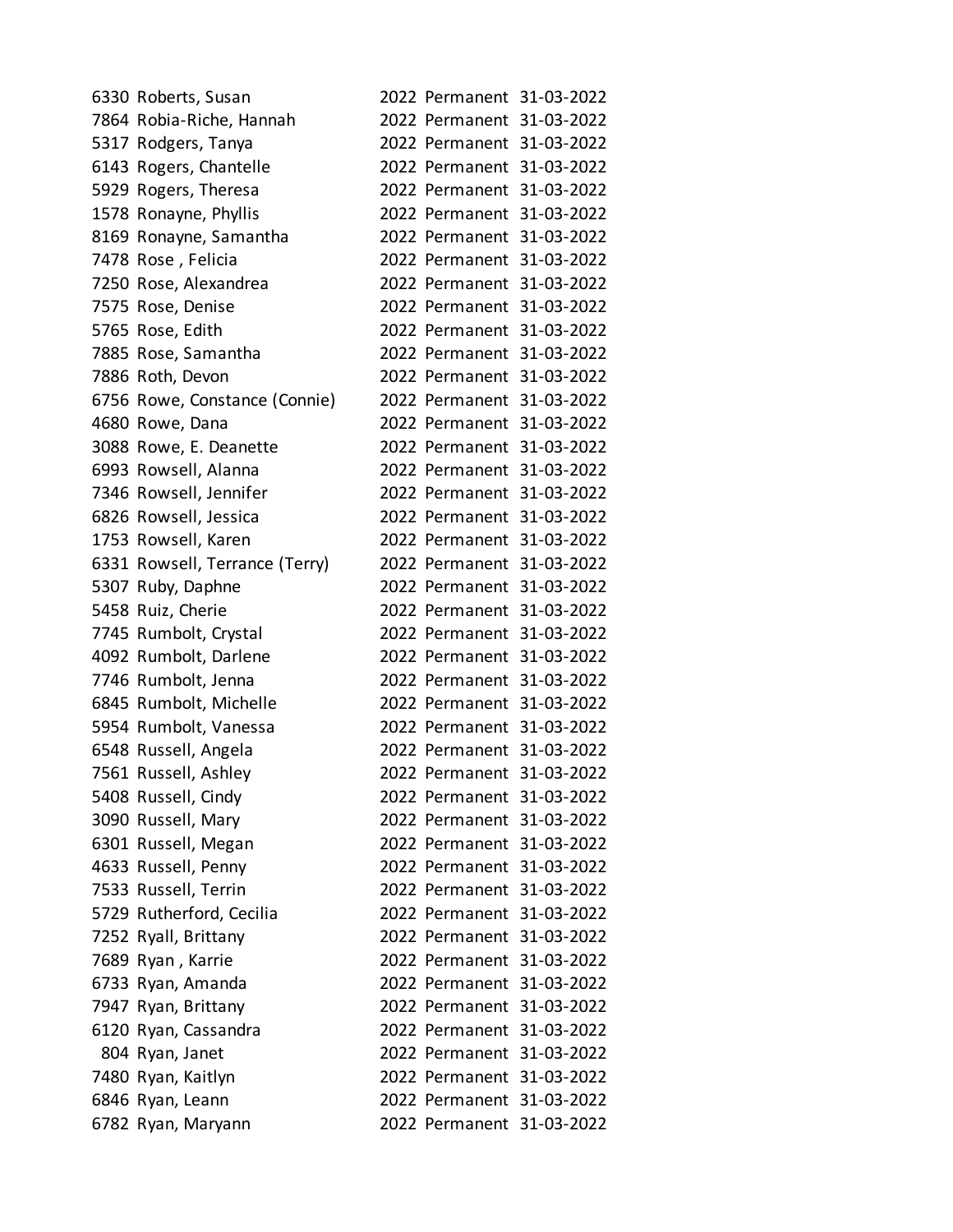| 6152 Ryan, Maureen       |                           | 2022 Permanent 31-03-2022 |
|--------------------------|---------------------------|---------------------------|
| 7254 Ryan, Sarah         |                           | 2022 Permanent 31-03-2022 |
| 6158 Ryan, Vanessa       |                           | 2022 Permanent 31-03-2022 |
| 8048 Sabourin, Stephanie |                           | 2022 Permanent 31-03-2022 |
| 7948 Saleh, Kiria        |                           | 2022 Permanent 31-03-2022 |
| 7865 Sampson, Dawson     |                           | 2022 Permanent 31-03-2022 |
| 5480 Sampson, Stacey     |                           | 2022 Permanent 31-03-2022 |
| 5241 Samson, Myrna       |                           | 2022 Permanent 31-03-2022 |
| 7481 Sanni, Omotola      |                           | 2022 Permanent 31-03-2022 |
| 7601 Saunders, Allie     |                           | 2022 Permanent 31-03-2022 |
| 4957 Saunders, Gerri-Ann |                           | 2022 Permanent 31-03-2022 |
| 6294 Saunders, LoriAnn   |                           | 2022 Permanent 31-03-2022 |
| 549 Saunders, Peggie     |                           | 2022 Permanent 31-03-2022 |
| 680 Saunders, Valerie    |                           | 2022 Permanent 31-03-2022 |
| 4545 Savard, Paula       |                           | 2022 Permanent 31-03-2022 |
| 7690 Saxena, Akulina     |                           | 2022 Permanent 31-03-2022 |
| 6031 Scaplen, Daphne     |                           | 2022 Permanent 31-03-2022 |
| 7856 Sceviour, Jessica   |                           | 2022 Permanent 31-03-2022 |
| 7255 Scheeler, Robyn     |                           | 2022 Permanent 31-03-2022 |
| 8207 Schmitt, Janet      |                           | 2022 Permanent 31-03-2022 |
| 4040 Scott, Ann          |                           | 2022 Permanent 31-03-2022 |
| 8170 Scott, Emily        |                           | 2022 Permanent 31-03-2022 |
| 5450 Scott, Tammy        |                           | 2022 Permanent 31-03-2022 |
| 1185 Searle, Diane       |                           | 2022 Permanent 31-03-2022 |
| 7071 Sears, Darlene      |                           | 2022 Permanent 31-03-2022 |
| 5091 Sellars, Michelle   |                           | 2022 Permanent 31-03-2022 |
| 6732 Seward, Christina   |                           | 2022 Permanent 31-03-2022 |
| 8171 Seward, Mollie      |                           | 2022 Permanent 31-03-2022 |
| 5575 Sexton, Isabella    |                           | 2022 Permanent 31-03-2022 |
| 5587 Sexton, Shannon     |                           | 2022 Permanent 31-03-2022 |
| 5563 Sexton, Tanya       |                           | 2022 Permanent 31-03-2022 |
| 6549 Sexton, Wanda       |                           | 2022 Permanent 31-03-2022 |
| 3666 Seymore, Karen      |                           | 2022 Permanent 31-03-2022 |
| 6962 Shallow, Jillian    | 2022 Permanent 31-03-2022 |                           |
| 2794 Shannahan, Colleen  |                           | 2022 Permanent 31-03-2022 |
| 7514 Sharpe, Courtney    |                           | 2022 Permanent 31-03-2022 |
| 3803 Sharpe, Paul        |                           | 2022 Permanent 31-03-2022 |
| 8049 Sharpe, Sarah       | 2022 Permanent 31-03-2022 |                           |
| 4870 Sharpe, Tina        |                           | 2022 Permanent 31-03-2022 |
| 5988 Shea, Kayla         |                           | 2022 Permanent 31-03-2022 |
| 8112 Shea, Nicole        |                           | 2022 Permanent 31-03-2022 |
| 7378 Shearing, Tina      | 2022 Permanent 31-03-2022 |                           |
| 6641 Shears, Michael     |                           | 2022 Permanent 31-03-2022 |
| 5041 Shears, Tammy       |                           | 2022 Permanent 31-03-2022 |
| 4015 Shelley, Trina      |                           | 2022 Permanent 31-03-2022 |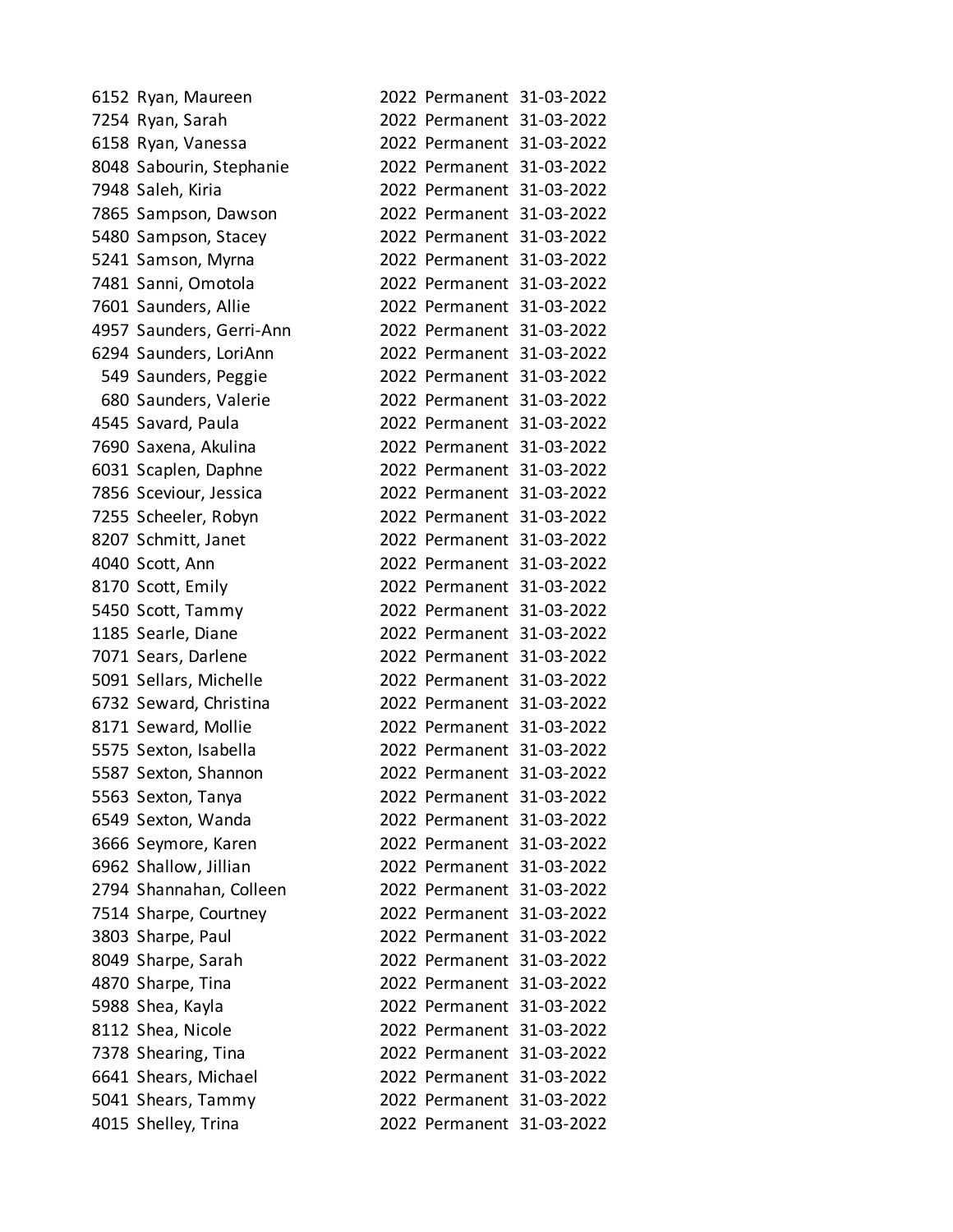| 7256 Sheppard, Ashley        |  | 2022 Permanent 31-03-2022 |
|------------------------------|--|---------------------------|
| 7347 Sheppard, Chantal       |  | 2022 Permanent 31-03-2022 |
| 6287 Sheppard, Golda         |  | 2022 Permanent 31-03-2022 |
| 5143 Sheppard, James         |  | 2022 Permanent 31-03-2022 |
| 7483 Sheppard, Jasmine       |  | 2022 Permanent 31-03-2022 |
| 7982 Sheppard, Jessica       |  | 2022 Permanent 31-03-2022 |
| 5635 Sheppard, Jody          |  | 2022 Permanent 31-03-2022 |
| 6177 Sheppard, Karen         |  | 2022 Permanent 31-03-2022 |
| 6309 Sheppard, Kimberly      |  | 2022 Permanent 31-03-2022 |
| 7348 Sheppard, Kristi        |  | 2022 Permanent 31-03-2022 |
| 6075 Sheppard, Linda         |  | 2022 Permanent 31-03-2022 |
| 5649 Sheppard, Loretta       |  | 2022 Permanent 31-03-2022 |
| 4754 Sheppard, Norma         |  | 2022 Permanent 31-03-2022 |
| 5779 Sheppard, Pierrette     |  | 2022 Permanent 31-03-2022 |
| 4339 Shiner, Connie          |  | 2022 Permanent 31-03-2022 |
| 7822 Silva, Brian            |  | 2022 Permanent 31-03-2022 |
| 5500 Simmonds, Chrissy       |  | 2022 Permanent 31-03-2022 |
| 3888 Simmonds, Corrina       |  | 2022 Permanent 31-03-2022 |
| 5769 Simmonds, Deidre        |  | 2022 Permanent 31-03-2022 |
| 5875 Simmonds, Jennifer      |  | 2022 Permanent 31-03-2022 |
| 5433 Simms, Heather          |  | 2022 Permanent 31-03-2022 |
| 5636 Simms, Kelly            |  | 2022 Permanent 31-03-2022 |
| 6367 Simms, Nikita           |  | 2022 Permanent 31-03-2022 |
| 6316 Simms, Patricia         |  | 2022 Permanent 31-03-2022 |
| 5239 Simms, Robert           |  | 2022 Permanent 31-03-2022 |
| 6428 Simms, Yulanda          |  | 2022 Permanent 31-03-2022 |
| 7983 Simon, Ashley           |  | 2022 Permanent 31-03-2022 |
| 408 Singleton, Daphne (Jane) |  | 2022 Permanent 31-03-2022 |
| 4466 Singleton, Leverna      |  | 2022 Permanent 31-03-2022 |
| 5156 Singleton, Lori         |  | 2022 Permanent 31-03-2022 |
| 7610 Siscoe, Kerry           |  | 2022 Permanent 31-03-2022 |
| 6146 Skiffington, Danielle   |  | 2022 Permanent 31-03-2022 |
| 7851 Skinner, Brianna        |  | 2022 Permanent 31-03-2022 |
| 6149 Skinner, Dawn           |  | 2022 Permanent 31-03-2022 |
| 5897 Skinner, Jacqueline     |  | 2022 Permanent 31-03-2022 |
| 5085 Skinner, Janet          |  | 2022 Permanent 31-03-2022 |
| 6818 Skinner, Jodi           |  | 2022 Permanent 31-03-2022 |
| 4721 Skinner, Jolynn         |  | 2022 Permanent 31-03-2022 |
| 7523 Skinner, Kirsten        |  | 2022 Permanent 31-03-2022 |
| 7602 Skinner, Nicole         |  | 2022 Permanent 31-03-2022 |
| 6087 Skinner, Patsy          |  | 2022 Permanent 31-03-2022 |
| 6814 Skinner, Ronalda        |  | 2022 Permanent 31-03-2022 |
| 5858 Skinner, Tracy          |  | 2022 Permanent 31-03-2022 |
| 1585 Slade, Annie            |  | 2022 Permanent 31-03-2022 |
| 1772 Slade, Dorothy          |  | 2022 Permanent 31-03-2022 |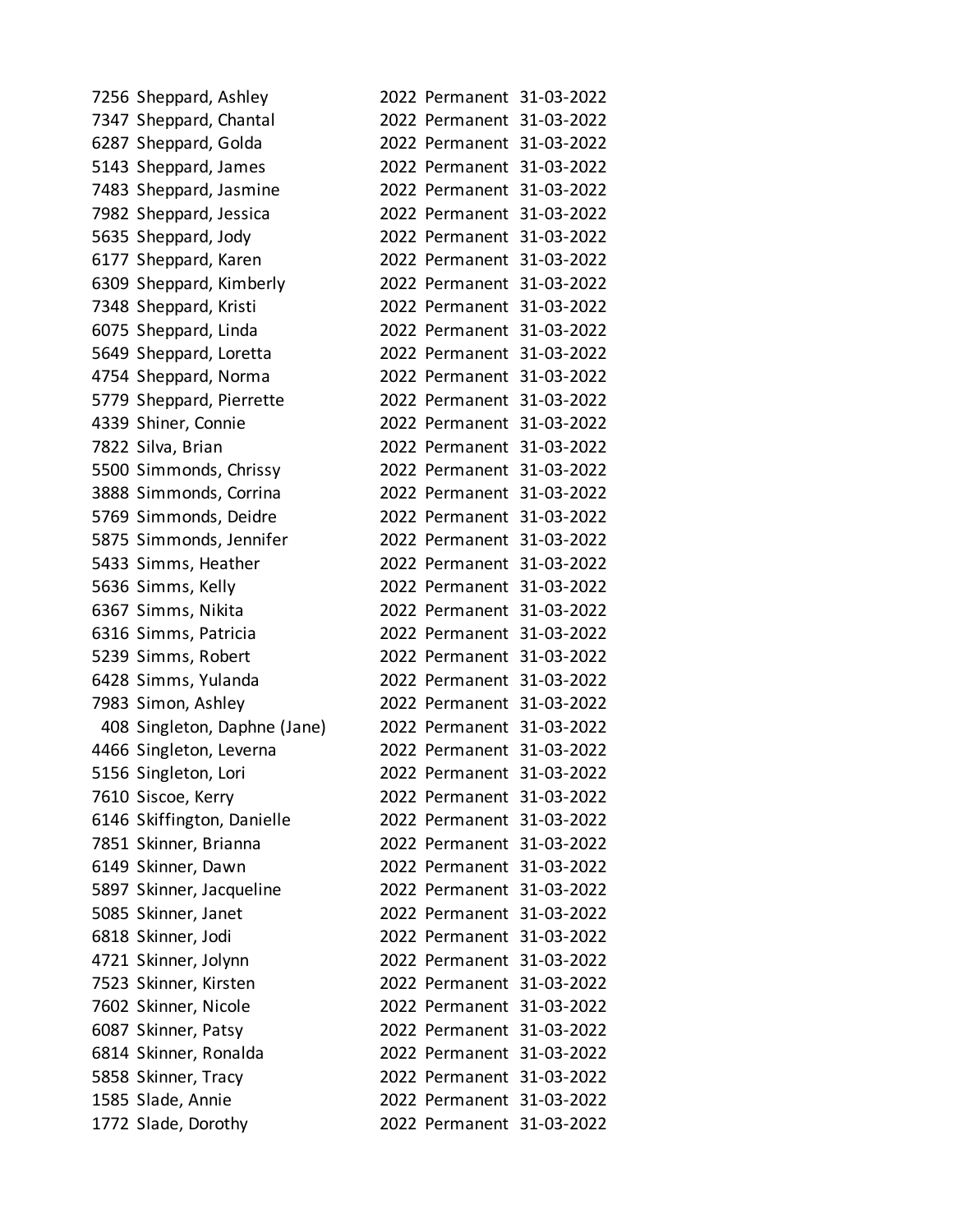| 4972 Slade, Jeffrey        |  | 2022 Permanent 31-03-2022 |
|----------------------------|--|---------------------------|
| 6185 Slade, Karla          |  | 2022 Permanent 31-03-2022 |
| 4100 Slaney, Amanda        |  | 2022 Permanent 31-03-2022 |
| 2404 Slaney, Joy           |  | 2022 Permanent 31-03-2022 |
| 7379 Slaney, Katie         |  | 2022 Permanent 31-03-2022 |
| 4386 Slaney, Malvena       |  | 2022 Permanent 31-03-2022 |
| 2145 Slaney, Michelle      |  | 2022 Permanent 31-03-2022 |
| 7852 Small, Courtney       |  | 2022 Permanent 31-03-2022 |
| 8078 Small, Dylan          |  | 2022 Permanent 31-03-2022 |
| 6805 Smart, Sarah          |  | 2022 Permanent 31-03-2022 |
| 4524 Smith, Albert         |  | 2022 Permanent 31-03-2022 |
| 6288 Smith, Ashley         |  | 2022 Permanent 31-03-2022 |
| 6764 Smith, Bonnie         |  | 2022 Permanent 31-03-2022 |
| 7484 Smith, Chelsea        |  | 2022 Permanent 31-03-2022 |
| 7691 Smith, Claire         |  | 2022 Permanent 31-03-2022 |
| 4933 Smith, Darlene        |  | 2022 Permanent 31-03-2022 |
| 4701 Smith, Debra-Lynn     |  | 2022 Permanent 31-03-2022 |
| 6449 Smith, Evelyn         |  | 2022 Permanent 31-03-2022 |
| 7485 Smith, Gerald         |  | 2022 Permanent 31-03-2022 |
| 5878 Smith, Heather        |  | 2022 Permanent 31-03-2022 |
| 5879 Smith, Holly          |  | 2022 Permanent 31-03-2022 |
| 4584 Smith, James          |  | 2022 Permanent 31-03-2022 |
| 6723 Smith, Jennifer       |  | 2022 Permanent 31-03-2022 |
| 5594 Smith, Patricia       |  | 2022 Permanent 31-03-2022 |
| 5153 Smith, Paulette       |  | 2022 Permanent 31-03-2022 |
| 3644 Smith, Rola           |  | 2022 Permanent 31-03-2022 |
| 6918 Smith, Sasha          |  | 2022 Permanent 31-03-2022 |
| 4691 Smothermon, Tammy     |  | 2022 Permanent 31-03-2022 |
| 4126 Snelgrove, Cynthia    |  | 2022 Permanent 31-03-2022 |
| 5809 Snelgrove, Krystle    |  | 2022 Permanent 31-03-2022 |
| 7258 Snelgrove, Philip     |  | 2022 Permanent 31-03-2022 |
| 7308 Snelgrove, Taylor     |  | 2022 Permanent 31-03-2022 |
| 6289 Snook, Nancy          |  | 2022 Permanent 31-03-2022 |
| 4626 Snow, Corinne         |  | 2022 Permanent 31-03-2022 |
| 4924 Snow, Dianne          |  | 2022 Permanent 31-03-2022 |
| 7260 Snow, Jeremy          |  | 2022 Permanent 31-03-2022 |
| 7715 Snow, Kurchelle       |  | 2022 Permanent 31-03-2022 |
| 7949 Snow, Nicholas        |  | 2022 Permanent 31-03-2022 |
| 3019 Snow, Patricia        |  | 2022 Permanent 31-03-2022 |
| 7950 Snow, Stephanie       |  | 2022 Permanent 31-03-2022 |
| 241 Snow, Wavey            |  | 2022 Permanent 31-03-2022 |
| 1449 Snow, Wendy           |  | 2022 Permanent 31-03-2022 |
| 3801 Snow-Bartlett, Alanna |  | 2022 Permanent 31-03-2022 |
| 6739 Solo, Carla           |  | 2022 Permanent 31-03-2022 |
| 7887 Somerton, Hayley      |  | 2022 Permanent 31-03-2022 |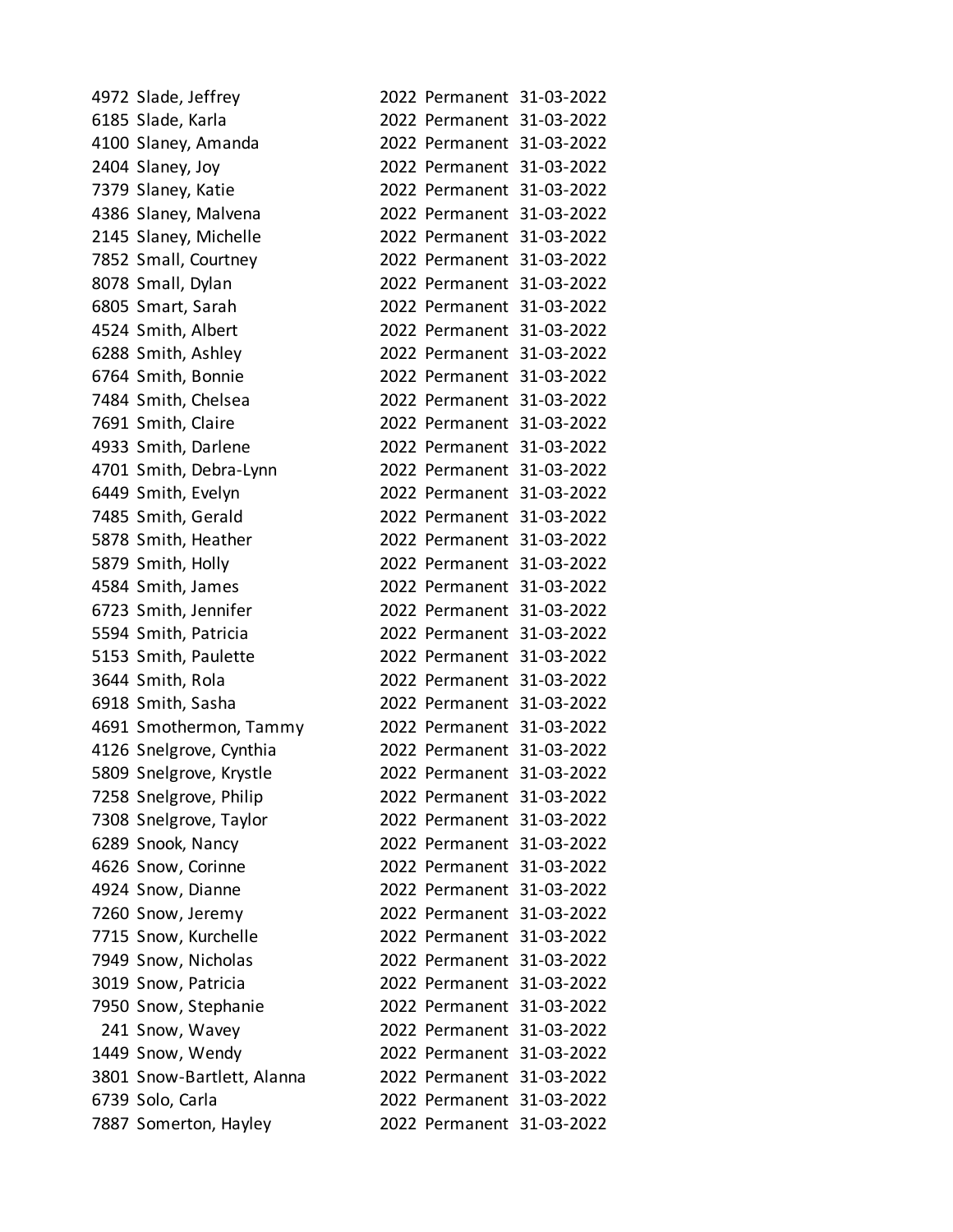| 7716 Somerton, Kaitlyn      |  | 2022 Permanent 31-03-2022 |
|-----------------------------|--|---------------------------|
| 2167 Sooley, G. Donna       |  | 2022 Permanent 31-03-2022 |
| 7349 Sooley, Terry          |  | 2022 Permanent 31-03-2022 |
| 7380 Soper, Shandi          |  | 2022 Permanent 31-03-2022 |
| 6767 Spencer, Alexia        |  | 2022 Permanent 31-03-2022 |
| 7984 Spencer, Janet         |  | 2022 Permanent 31-03-2022 |
| 7985 Spencer, Sarah         |  | 2022 Permanent 31-03-2022 |
| 7288 Squire, Raelene        |  | 2022 Permanent 31-03-2022 |
| 6017 Squires, Amanda        |  | 2022 Permanent 31-03-2022 |
| 5095 Squires, Darryl        |  | 2022 Permanent 31-03-2022 |
| 3933 Squires, Deanne        |  | 2022 Permanent 31-03-2022 |
| 3625 Squires, Elizabeth     |  | 2022 Permanent 31-03-2022 |
| 4877 Squires, Joanne        |  | 2022 Permanent 31-03-2022 |
| 7603 Squires, Paula         |  | 2022 Permanent 31-03-2022 |
| 5932 Squires, Wanda         |  | 2022 Permanent 31-03-2022 |
| 5702 Stacey, Heather        |  | 2022 Permanent 31-03-2022 |
| 6193 Stacey, Ivy            |  | 2022 Permanent 31-03-2022 |
| 6078 Stagg, Heidi           |  | 2022 Permanent 31-03-2022 |
| 6192 Stagg, Jenna           |  | 2022 Permanent 31-03-2022 |
| 7717 Stamp, Gillian         |  | 2022 Permanent 31-03-2022 |
| 2306 Stanley, Nancy         |  | 2022 Permanent 31-03-2022 |
| 5475 Stansbury, Colleen     |  | 2022 Permanent 31-03-2022 |
| 6057 Stead, Beverly         |  | 2022 Permanent 31-03-2022 |
| 7732 Stead, Chloe           |  | 2022 Permanent 31-03-2022 |
| 7486 Stead, Samantha        |  | 2022 Permanent 31-03-2022 |
| 6697 Stead, Stacie          |  | 2022 Permanent 31-03-2022 |
| 4382 Stephenson, Cecilia    |  | 2022 Permanent 31-03-2022 |
| 4897 Stevens, Angela        |  | 2022 Permanent 31-03-2022 |
| 4998 Stevenson, Darlene     |  | 2022 Permanent 31-03-2022 |
| 4132 Stewart, Sandra        |  | 2022 Permanent 31-03-2022 |
| 6489 Stewart-Rumble, Aretha |  | 2022 Permanent 31-03-2022 |
| 7814 Stockley, Jenille      |  | 2022 Permanent 31-03-2022 |
| 7604 Stokes, Sarah          |  | 2022 Permanent 31-03-2022 |
| 7262 Stone, Adam            |  | 2022 Permanent 31-03-2022 |
| 8009 Stone, Erica           |  | 2022 Permanent 31-03-2022 |
| 5923 Stone, Moya            |  | 2022 Permanent 31-03-2022 |
| 5238 Stone, Terri-Lynn      |  | 2022 Permanent 31-03-2022 |
| 4429 Stoodley, Shirley      |  | 2022 Permanent 31-03-2022 |
| 3308 Stoyles, Kimberley     |  | 2022 Permanent 31-03-2022 |
| 5333 Strickland, M. Lucille |  | 2022 Permanent 31-03-2022 |
| 5596 Strickland, Todd       |  | 2022 Permanent 31-03-2022 |
| 6740 Stride, Kayla          |  | 2022 Permanent 31-03-2022 |
| 6741 Stride, Kristen        |  | 2022 Permanent 31-03-2022 |
| 4661 Stringer, Jody         |  | 2022 Permanent 31-03-2022 |
| 3158 Stringer, Kimberly     |  | 2022 Permanent 31-03-2022 |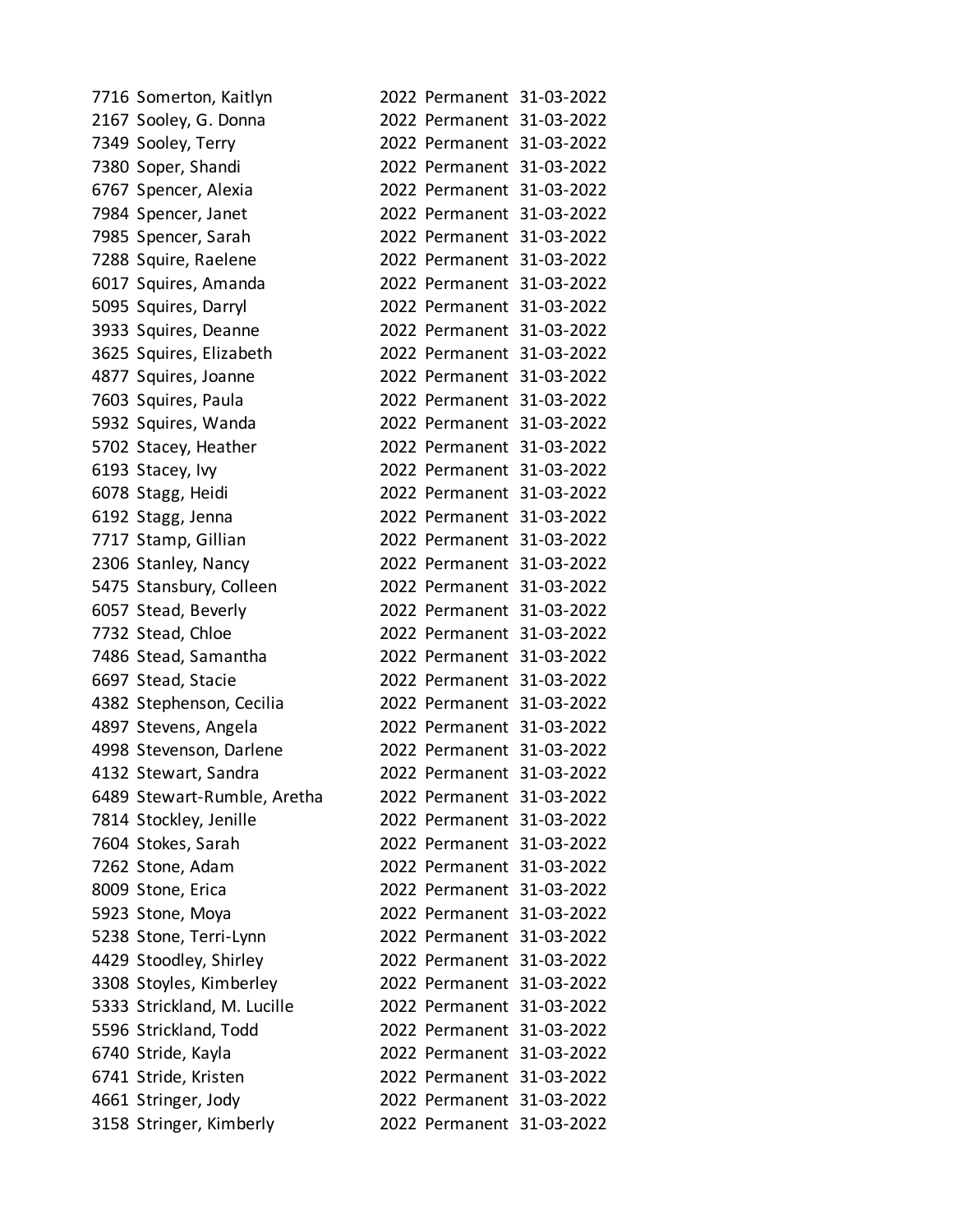| 7263 Strong, Gillian        |                           | 2022 Permanent 31-03-2022 |
|-----------------------------|---------------------------|---------------------------|
| 5442 Strong, Tracy          |                           | 2022 Permanent 31-03-2022 |
| 5118 Strowbridge, Paula     |                           | 2022 Permanent 31-03-2022 |
| 8079 Strugnell, Robert      |                           | 2022 Permanent 31-03-2022 |
| 5735 Stryde, Jenielle       |                           | 2022 Permanent 31-03-2022 |
| 4402 Stuckless, Nadine      |                           | 2022 Permanent 31-03-2022 |
| 7986 Stuckless, Taylor      |                           | 2022 Permanent 31-03-2022 |
| 7786 Stuckless-Cook, Taylor |                           | 2022 Permanent 31-03-2022 |
| 4968 Sturge, Catherine      |                           | 2022 Permanent 31-03-2022 |
| 7409 Sudan, Harmeet         |                           | 2022 Permanent 31-03-2022 |
| 6632 Suley, Vanessa         |                           | 2022 Permanent 31-03-2022 |
| 4397 Sullivan, Helen        |                           | 2022 Permanent 31-03-2022 |
| 693 Sullivan, Sheila        |                           | 2022 Permanent 31-03-2022 |
| 6290 Sullivan, Stephanie    |                           | 2022 Permanent 31-03-2022 |
| 6034 Sutton Barker, Cynthia |                           | 2022 Permanent 31-03-2022 |
| 7951 Sutton, Jessica        |                           | 2022 Permanent 31-03-2022 |
| 3179 Swain, Valetta         |                           | 2022 Permanent 31-03-2022 |
| 2317 Sweeney, Carolyn       |                           | 2022 Permanent 31-03-2022 |
| 7487 Sweeney, Christine     |                           | 2022 Permanent 31-03-2022 |
| 949 Sweeney, Irene          |                           | 2022 Permanent 31-03-2022 |
| 1358 Sweet, Sharon          |                           | 2022 Permanent 31-03-2022 |
| 5014 Sweetapple, Gina       |                           | 2022 Permanent 31-03-2022 |
| 2765 Sweetapple, Rosalyn    |                           | 2022 Permanent 31-03-2022 |
| 8189 Sweetland, Sheena      |                           | 2022 Permanent 31-03-2022 |
| 7350 Swyers, Randi          |                           | 2022 Permanent 31-03-2022 |
| 8206 Tabbert, Jessica       |                           | 2022 Permanent 31-03-2022 |
| 7175 Tabing, Jimmy JR       |                           | 2022 Permanent 31-03-2022 |
| 7414 Tamondong, Ma Kristina |                           | 2022 Permanent 31-03-2022 |
| 7692 Tarrant, Michelle      |                           | 2022 Permanent 31-03-2022 |
| 5746 Tatchell, Georgette    | 2022 Permanent 31-03-2022 |                           |
| 8050 Tatchell, Shelby       | 2022 Permanent 31-03-2022 |                           |
| 6368 Tatchell, Tracey       |                           | 2022 Permanent 31-03-2022 |
| 3015 Taylor, Jeanette       |                           | 2022 Permanent 31-03-2022 |
| 7853 Taylor, Laura-Lyn      | 2022 Permanent 31-03-2022 |                           |
| 5332 Taylor, Paula          | 2022 Permanent 31-03-2022 |                           |
| 6426 Taylor, Rizalina       |                           | 2022 Permanent 31-03-2022 |
| 6742 Taylor, Rochelle       | 2022 Permanent 31-03-2022 |                           |
| 7437 Tedford, Lauren        | 2022 Permanent 31-03-2022 |                           |
| 7644 Test Number 2, Test    | 2022 Permanent 31-03-2022 |                           |
| 6107 Therrien, Cheryl       |                           | 2022 Permanent 31-03-2022 |
| 6633 Thistle, Danika        | 2022 Permanent 31-03-2022 |                           |
| 5688 Thomas, Elaine         | 2022 Permanent 31-03-2022 |                           |
| 5192 Thomas, Sherry-Lynn    |                           | 2022 Permanent 31-03-2022 |
| 7516 Thompson, Emily        |                           | 2022 Permanent 31-03-2022 |
| 5774 Thompson, Sherry       | 2022 Permanent 31-03-2022 |                           |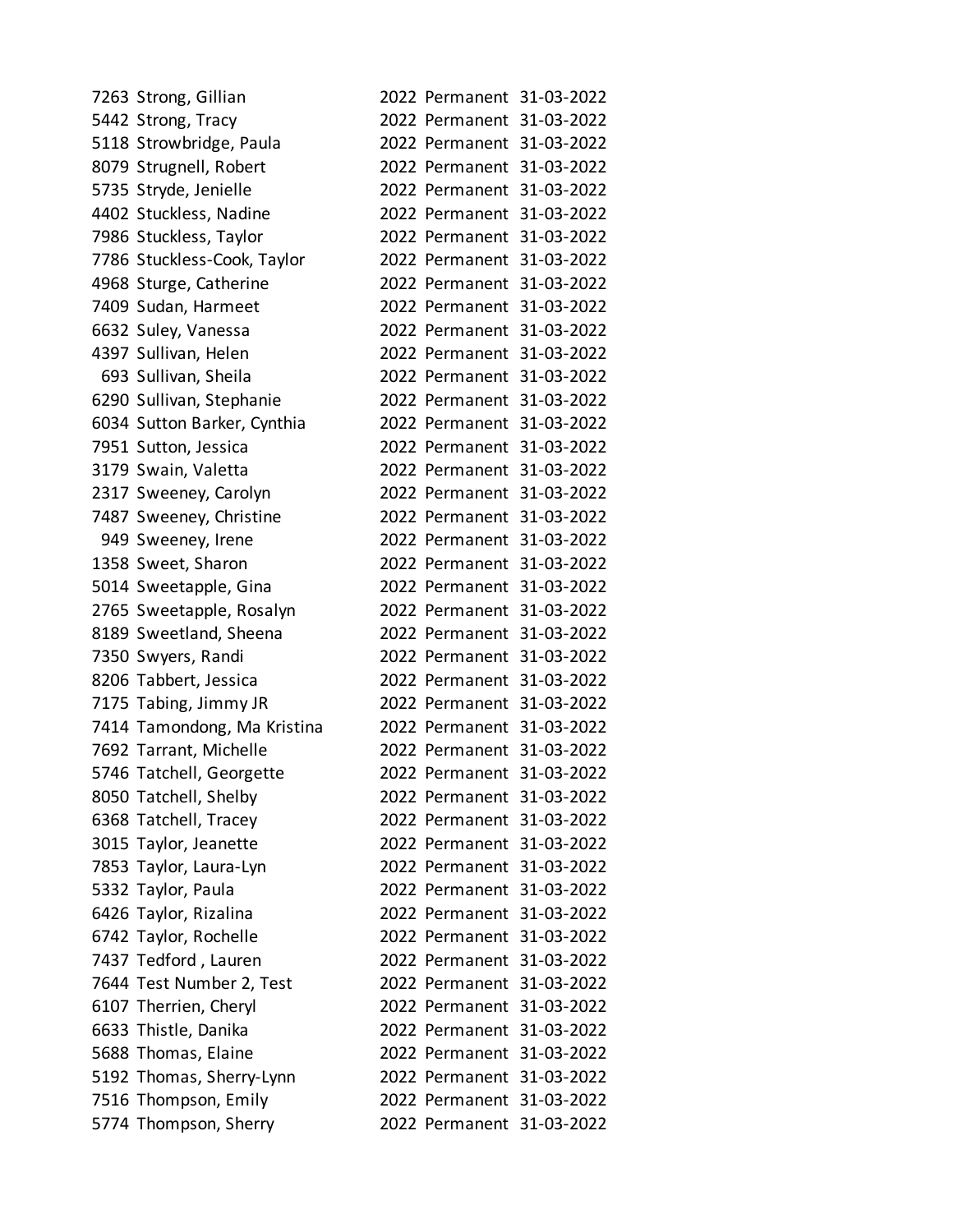| 4660 Thompson, Tammy             |                           | 2022 Permanent 31-03-2022 |
|----------------------------------|---------------------------|---------------------------|
| 6121 Thomson, Vanessa            |                           | 2022 Permanent 31-03-2022 |
| 3700 Thorne, Kimberley           |                           | 2022 Permanent 31-03-2022 |
| 8080 Thorne, Santana             |                           | 2022 Permanent 31-03-2022 |
| 7694 Tidswell, Heather           |                           | 2022 Permanent 31-03-2022 |
| 7305 Tilley, Alisha              |                           | 2022 Permanent 31-03-2022 |
| 4324 Tilley, Nancy               |                           | 2022 Permanent 31-03-2022 |
| 7621 Tilley, Tania               |                           | 2022 Permanent 31-03-2022 |
| 7553 Tizzard, Adriana            |                           | 2022 Permanent 31-03-2022 |
| 7372 Tizzard, Allison            |                           | 2022 Permanent 31-03-2022 |
| 6302 Tizzard, Amanda             |                           | 2022 Permanent 31-03-2022 |
| 7952 Tobin, Courtney             |                           | 2022 Permanent 31-03-2022 |
| 4167 Tobin, Renee                |                           | 2022 Permanent 31-03-2022 |
| 5807 Tobin, Sara                 |                           | 2022 Permanent 31-03-2022 |
| 4267 Tobin, Sharon               |                           | 2022 Permanent 31-03-2022 |
| 3973 Tobin, Wanda                |                           | 2022 Permanent 31-03-2022 |
| 5583 Toms, Angela                |                           | 2022 Permanent 31-03-2022 |
| 7695 Toole, Sandra               |                           | 2022 Permanent 31-03-2022 |
| 7016 Toope, Krista               |                           | 2022 Permanent 31-03-2022 |
| 7815 Torraville, Chelsea         |                           | 2022 Permanent 31-03-2022 |
| 5660 Tourout, Mercedes           |                           | 2022 Permanent 31-03-2022 |
| 7361 Tovera, Jansen Jan          |                           | 2022 Permanent 31-03-2022 |
| 7696 Tracey, Naomi               |                           | 2022 Permanent 31-03-2022 |
| 5199 Tracey, Susan               |                           | 2022 Permanent 31-03-2022 |
| 7492 Traill, Stacey              |                           | 2022 Permanent 31-03-2022 |
| 3852 Trainor, Catherine          |                           | 2022 Permanent 31-03-2022 |
| 8091 Traverse, Emily             |                           | 2022 Permanent 31-03-2022 |
| 6324 Traverse, Monique           |                           | 2022 Permanent 31-03-2022 |
| 6411 Traverse, Victoria          |                           | 2022 Permanent 31-03-2022 |
| 5639 Tremblett, Janine           | 2022 Permanent 31-03-2022 |                           |
| 3878 Trickett-Lockyer, Catherine |                           | 2022 Permanent 31-03-2022 |
| 6447 Trimm, Donna                |                           | 2022 Permanent 31-03-2022 |
| 8051 Tubrett, Kaitlyn            |                           | 2022 Permanent 31-03-2022 |
| 5412 Tuck, Kelly                 | 2022 Permanent 31-03-2022 |                           |
| 5805 Tucker, Amy                 |                           | 2022 Permanent 31-03-2022 |
| 6314 Tucker, Holly               |                           | 2022 Permanent 31-03-2022 |
| 3782 Tucker, Lorna               |                           | 2022 Permanent 31-03-2022 |
| 7697 Tucker, Stacy               | 2022 Permanent 31-03-2022 |                           |
| 3877 Tucker, Tanya               |                           | 2022 Permanent 31-03-2022 |
| 7351 Tuff, Jessica               |                           | 2022 Permanent 31-03-2022 |
| 3675 Tulk, Darlene               |                           | 2022 Permanent 31-03-2022 |
| 7605 Tulk, Giselle               | 2022 Permanent 31-03-2022 |                           |
| 7779 Turnbull, Shauna            |                           | 2022 Permanent 31-03-2022 |
| 6841 Turnbull, Shauntelle        |                           | 2022 Permanent 31-03-2022 |
| 6725 Turner, Laura               |                           | 2022 Permanent 31-03-2022 |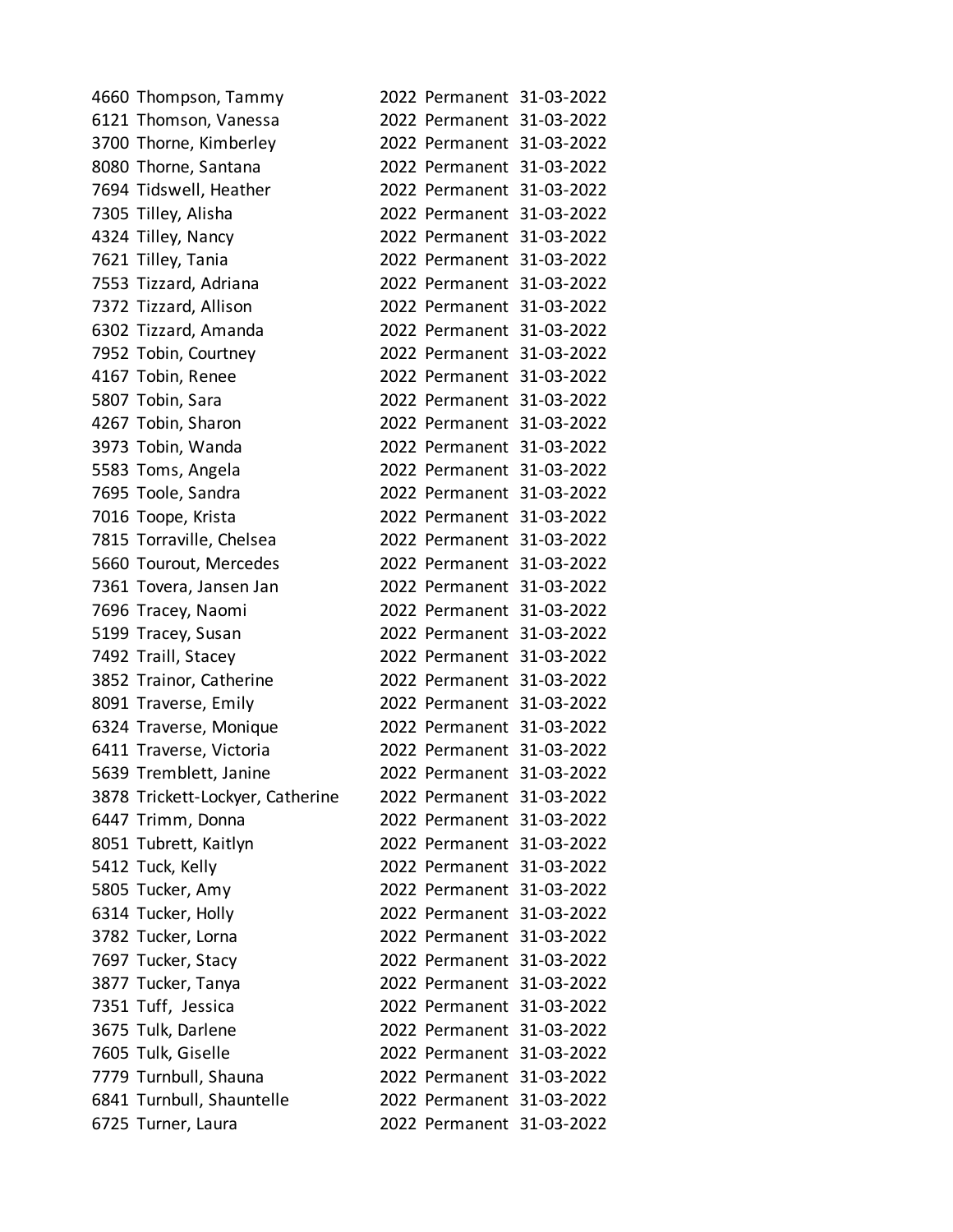| 4074 Turner, Tina          |  | 2022 Permanent 31-03-2022 |
|----------------------------|--|---------------------------|
| 5230 Turtle, Rodger        |  | 2022 Permanent 31-03-2022 |
| 7698 Upshall, Rebecca      |  | 2022 Permanent 31-03-2022 |
| 7733 Vallis, Judy          |  | 2022 Permanent 31-03-2022 |
| 6188 Valoyes, Gustavo      |  | 2022 Permanent 31-03-2022 |
| 7954 Vaters, Jenna         |  | 2022 Permanent 31-03-2022 |
| 7389 Ventura, Donnabel     |  | 2022 Permanent 31-03-2022 |
| 7854 Verge, Jennifer       |  | 2022 Permanent 31-03-2022 |
| 7383 Verge, Myles          |  | 2022 Permanent 31-03-2022 |
| 8113 Verge, Taylor         |  | 2022 Permanent 31-03-2022 |
| 7493 Vickers, Meghan       |  | 2022 Permanent 31-03-2022 |
| 6757 Villanueva, Francisco |  | 2022 Permanent 31-03-2022 |
| 5677 Vincent, Jana-Lynn    |  | 2022 Permanent 31-03-2022 |
| 6825 Vincent, Joann        |  | 2022 Permanent 31-03-2022 |
| 6279 Vivian, Jenny         |  | 2022 Permanent 31-03-2022 |
| 8114 Vokey, Crystal        |  | 2022 Permanent 31-03-2022 |
| 6056 Vokey, Hazel          |  | 2022 Permanent 31-03-2022 |
| 6730 Vokey, Kelsey         |  | 2022 Permanent 31-03-2022 |
| 6042 Vokey, Natasha        |  | 2022 Permanent 31-03-2022 |
| 6770 Wade, Adelle          |  | 2022 Permanent 31-03-2022 |
| 4832 Wade, Tina            |  | 2022 Permanent 31-03-2022 |
| 3146 Wade, Trina           |  | 2022 Permanent 31-03-2022 |
| 3646 Wakeham, Brenda       |  | 2022 Permanent 31-03-2022 |
| 7576 Walker, Heidi         |  | 2022 Permanent 31-03-2022 |
| 7384 Walker, Twila         |  | 2022 Permanent 31-03-2022 |
| 3588 Wall, Paul            |  | 2022 Permanent 31-03-2022 |
| 6307 Walsh, Bethany        |  | 2022 Permanent 31-03-2022 |
| 7718 Walsh, Chelsea        |  | 2022 Permanent 31-03-2022 |
| 1556 Walsh, Donna          |  | 2022 Permanent 31-03-2022 |
| 4516 Walsh, Esther         |  | 2022 Permanent 31-03-2022 |
| 7267 Walsh, Jennifer       |  | 2022 Permanent 31-03-2022 |
| 4725 Walsh, Jocelyn        |  | 2022 Permanent 31-03-2022 |
| 4887 Walsh, Kenneth        |  | 2022 Permanent 31-03-2022 |
| 4668 Walsh, Krista         |  | 2022 Permanent 31-03-2022 |
| 7889 Walsh, Rebecca        |  | 2022 Permanent 31-03-2022 |
| 5670 Walsh, Shandee        |  | 2022 Permanent 31-03-2022 |
| 8174 Walshe-Rudicil, Erika |  | 2022 Permanent 31-03-2022 |
| 6967 Walters, Desiree      |  | 2022 Permanent 31-03-2022 |
| 6726 Walters, Stephanie    |  | 2022 Permanent 31-03-2022 |
| 6858 Wang, Hui             |  | 2022 Permanent 31-03-2022 |
| 6727 Ward, Alyssa          |  | 2022 Permanent 31-03-2022 |
| 4979 Ward, Paula           |  | 2022 Permanent 31-03-2022 |
| 7792 Warford, Andrea       |  | 2022 Permanent 31-03-2022 |
| 7268 Warford, Brittany     |  | 2022 Permanent 31-03-2022 |
| 3628 Warford, Paulette     |  | 2022 Permanent 31-03-2022 |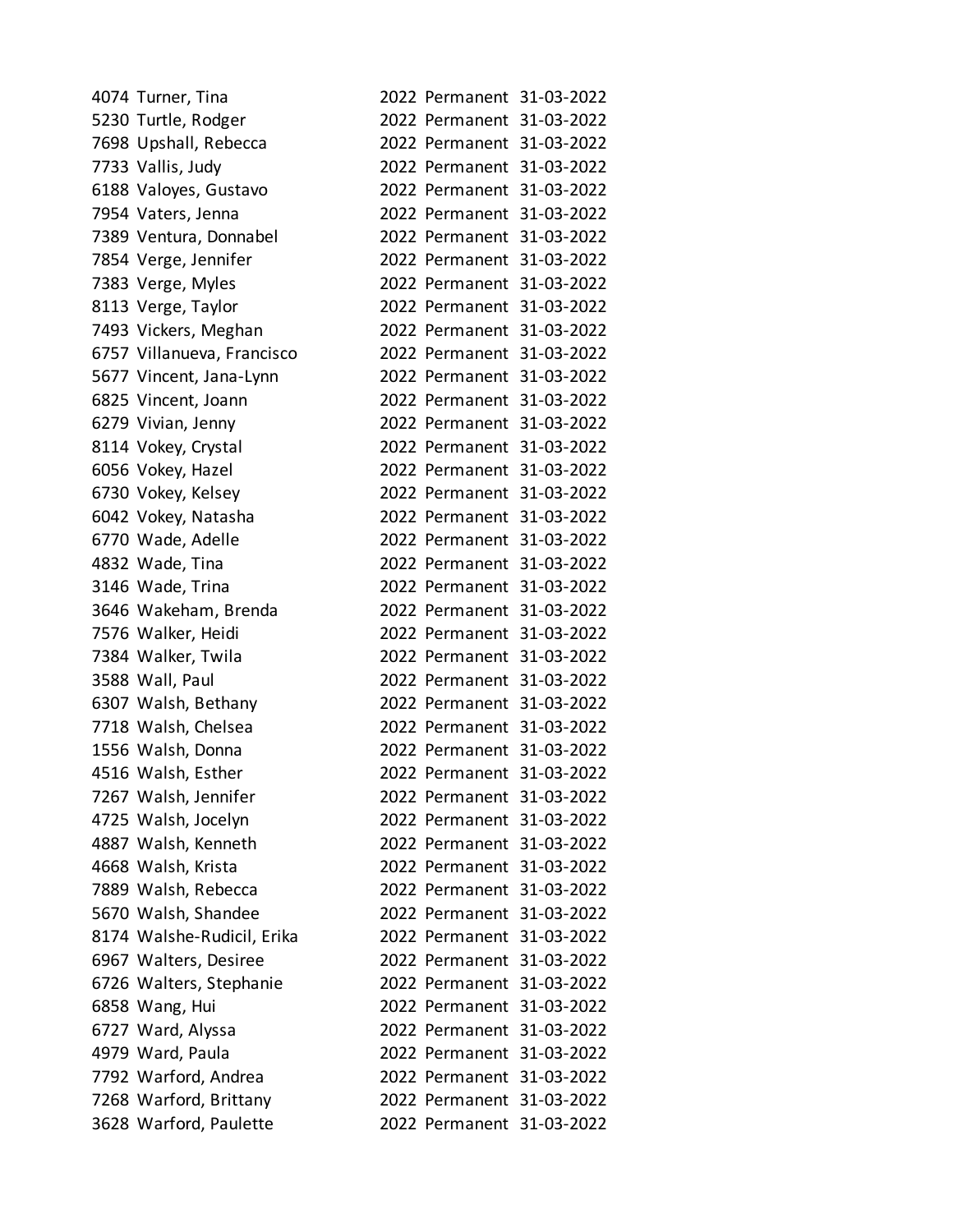| 5368 Warford, Shawna Leann |  | 2022 Permanent 31-03-2022 |
|----------------------------|--|---------------------------|
| 4768 Warford, Valerie      |  | 2022 Permanent 31-03-2022 |
| 6553 Warren, Chelsea       |  | 2022 Permanent 31-03-2022 |
| 5797 Warren, Dawn          |  | 2022 Permanent 31-03-2022 |
| 5321 Warren, Gail          |  | 2022 Permanent 31-03-2022 |
| 1748 Warren, Joan          |  | 2022 Permanent 31-03-2022 |
| 5953 Warren, Melissa       |  | 2022 Permanent 31-03-2022 |
| 7017 Warren, Renee         |  | 2022 Permanent 31-03-2022 |
| 7956 Waterman, Louise      |  | 2022 Permanent 31-03-2022 |
| 5521 Waterman, Nicole      |  | 2022 Permanent 31-03-2022 |
| 5236 Watkins, April-Dawn   |  | 2022 Permanent 31-03-2022 |
| 4797 Watson, Connie        |  | 2022 Permanent 31-03-2022 |
| 8005 Watton, Brittany      |  | 2022 Permanent 31-03-2022 |
| 3668 Watton, Lisa          |  | 2022 Permanent 31-03-2022 |
| 7955 Waugh, Joanne         |  | 2022 Permanent 31-03-2022 |
| 2200 Way, Ramona           |  | 2022 Permanent 31-03-2022 |
| 4411 Way, Sherry Lynn      |  | 2022 Permanent 31-03-2022 |
| 5173 Weeks, Lisa           |  | 2022 Permanent 31-03-2022 |
| 3544 Weir, Keith           |  | 2022 Permanent 31-03-2022 |
| 5176 Weir, Rex             |  | 2022 Permanent 31-03-2022 |
| 7734 Welcher, Alisha       |  | 2022 Permanent 31-03-2022 |
| 7186 Welcher, Samantha     |  | 2022 Permanent 31-03-2022 |
| 6679 Wellman, Alfreda      |  | 2022 Permanent 31-03-2022 |
| 4423 Wells Randell, Trudy  |  | 2022 Permanent 31-03-2022 |
| 5867 Wells, Courtney       |  | 2022 Permanent 31-03-2022 |
| 5733 Wells, Dana           |  | 2022 Permanent 31-03-2022 |
| 4798 Wells, Ivy            |  | 2022 Permanent 31-03-2022 |
| 5345 Wells, Lori           |  | 2022 Permanent 31-03-2022 |
| 4705 Wells, Tina           |  | 2022 Permanent 31-03-2022 |
| 5180 Welshman, Andrea      |  | 2022 Permanent 31-03-2022 |
| 7577 West, Bailey          |  | 2022 Permanent 31-03-2022 |
| 4205 Westcott, Brenda      |  | 2022 Permanent 31-03-2022 |
| 6280 Weste, Pamela         |  | 2022 Permanent 31-03-2022 |
| 8205 Weymouth, Mary        |  | 2022 Permanent 31-03-2022 |
| 5125 Whalen, Deborah       |  | 2022 Permanent 31-03-2022 |
| 3440 Whalen, Diane         |  | 2022 Permanent 31-03-2022 |
| 4662 Whalen, Dianne        |  | 2022 Permanent 31-03-2022 |
| 6969 Wheaton, Jessica      |  | 2022 Permanent 31-03-2022 |
| 1973 Wheaton, S. Cheryl    |  | 2022 Permanent 31-03-2022 |
| 7781 Wheeler, Annik        |  | 2022 Permanent 31-03-2022 |
| 5031 Wheeler, Jennifer     |  | 2022 Permanent 31-03-2022 |
| 4193 Whelan, Bonita        |  | 2022 Permanent 31-03-2022 |
| 2044 Whelan, Cathy         |  | 2022 Permanent 31-03-2022 |
| 4388 Whelan, Kelly         |  | 2022 Permanent 31-03-2022 |
| 7517 Whelan, Merissa       |  | 2022 Permanent 31-03-2022 |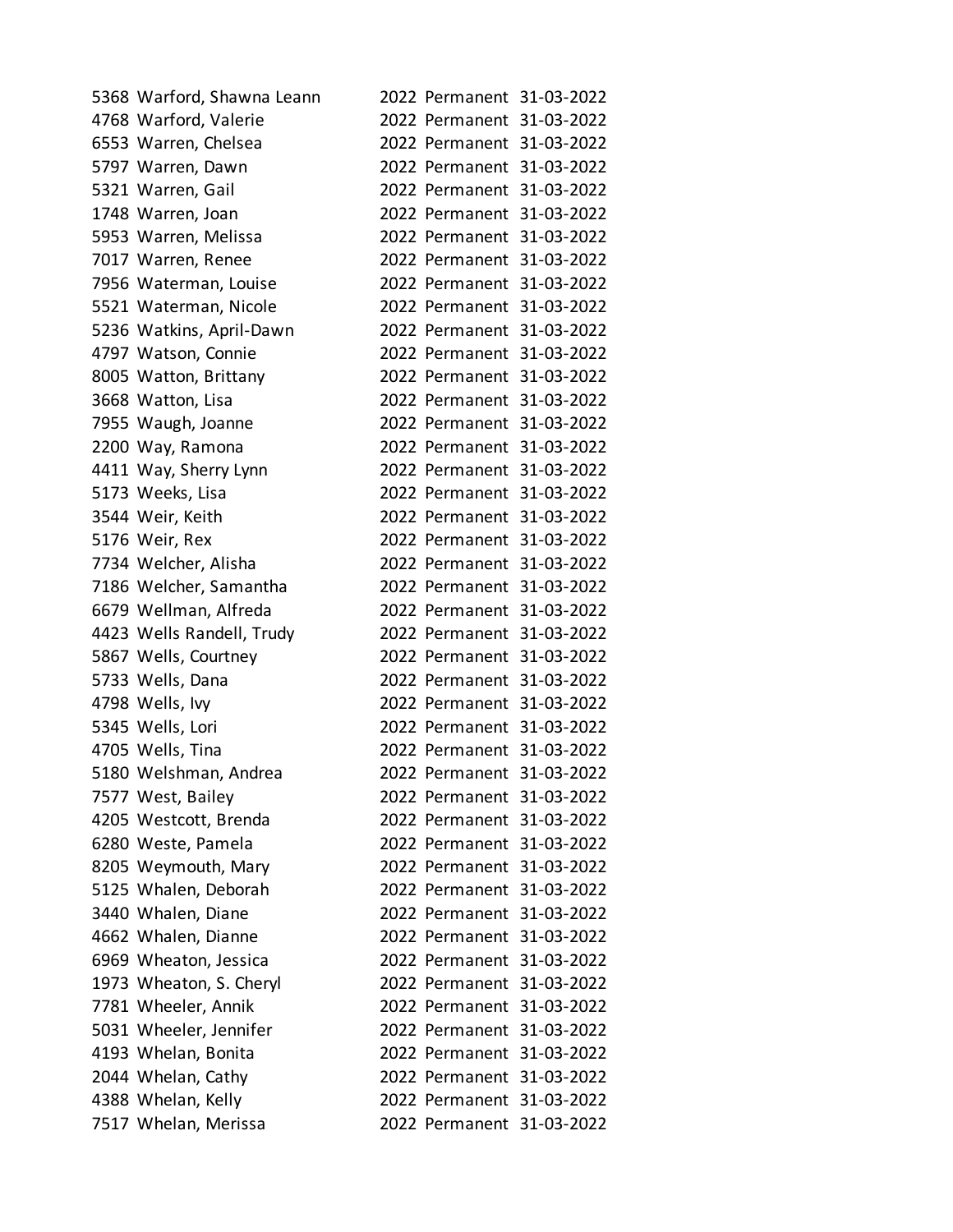| 7536 Whiffen, Amber     |                           | 2022 Permanent 31-03-2022 |
|-------------------------|---------------------------|---------------------------|
| 6801 Whiffen, Krista    |                           | 2022 Permanent 31-03-2022 |
| 8006 Whiffen, Megan     |                           | 2022 Permanent 31-03-2022 |
| 6366 White, Abigail     |                           | 2022 Permanent 31-03-2022 |
| 7270 White, Ashley      |                           | 2022 Permanent 31-03-2022 |
| 2093 White, Barbara     |                           | 2022 Permanent 31-03-2022 |
| 6332 White, Bonnie      |                           | 2022 Permanent 31-03-2022 |
| 6822 White, Candace     |                           | 2022 Permanent 31-03-2022 |
| 3260 White, Carolyn     |                           | 2022 Permanent 31-03-2022 |
| 5618 White, Christina   |                           | 2022 Permanent 31-03-2022 |
| 4896 White, Darrell     |                           | 2022 Permanent 31-03-2022 |
| 6071 White, Jennifer    |                           | 2022 Permanent 31-03-2022 |
| 324 White, June         |                           | 2022 Permanent 31-03-2022 |
| 6667 White, Kara-Ann    |                           | 2022 Permanent 31-03-2022 |
| 6414 White, Kayla       |                           | 2022 Permanent 31-03-2022 |
| 7606 White, Keisha      |                           | 2022 Permanent 31-03-2022 |
| 8053 White, Krystal     |                           | 2022 Permanent 31-03-2022 |
| 7820 White, Lesley      |                           | 2022 Permanent 31-03-2022 |
| 6952 White, Marcia      |                           | 2022 Permanent 31-03-2022 |
| 7386 White, Marlene     |                           | 2022 Permanent 31-03-2022 |
| 3942 White, Maureen     |                           | 2022 Permanent 31-03-2022 |
| 4142 White, Pearl       |                           | 2022 Permanent 31-03-2022 |
| 3061 White, Rosemary    |                           | 2022 Permanent 31-03-2022 |
| 6058 White, Saralynn    |                           | 2022 Permanent 31-03-2022 |
| 7597 White, Shannon     |                           | 2022 Permanent 31-03-2022 |
| 479 White, Shirley      |                           | 2022 Permanent 31-03-2022 |
| 5671 White, Tammy       |                           | 2022 Permanent 31-03-2022 |
| 4949 White, Tonya       |                           | 2022 Permanent 31-03-2022 |
| 6155 White, Tracy       |                           | 2022 Permanent 31-03-2022 |
| 4067 White, Yvonne      |                           | 2022 Permanent 31-03-2022 |
| 5693 Whiteway, Kimberly |                           | 2022 Permanent 31-03-2022 |
| 6728 Whitten, Michelle  |                           | 2022 Permanent 31-03-2022 |
| 6043 Whitten, Renee     |                           | 2022 Permanent 31-03-2022 |
| 4554 Whitten, Thomas    | 2022 Permanent 31-03-2022 |                           |
| 423 Whitten-Allen, Mary |                           | 2022 Permanent 31-03-2022 |
| 317 Whittle, Enid       |                           | 2022 Permanent 31-03-2022 |
| 8175 Whittle, Susan     |                           | 2022 Permanent 31-03-2022 |
| 4404 Whittle, Tracy     | 2022 Permanent 31-03-2022 |                           |
| 7782 Wicks, Chelsea     |                           | 2022 Permanent 31-03-2022 |
| 8054 Wicks, Colette     |                           | 2022 Permanent 31-03-2022 |
| 4788 Wilkins, Jennifer  |                           | 2022 Permanent 31-03-2022 |
| 7397 Williams, Michelle | 2022 Permanent 31-03-2022 |                           |
| 7494 Williams, Alycia   |                           | 2022 Permanent 31-03-2022 |
| 7495 Williams, Jeannine |                           | 2022 Permanent 31-03-2022 |
| 7387 Williams, Kelsey   |                           | 2022 Permanent 31-03-2022 |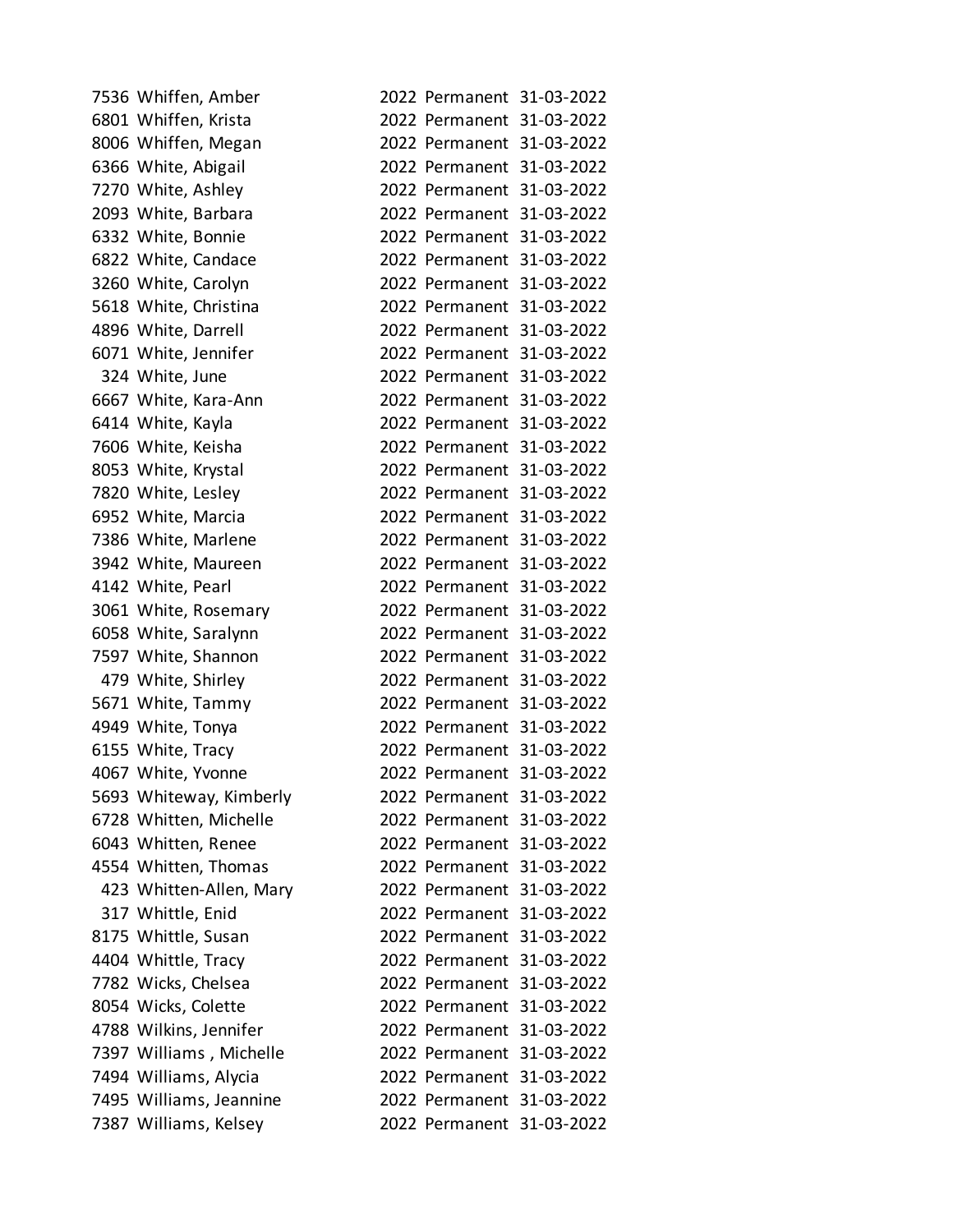| 5921 Williams, Melissa         |  | 2022 Permanent 31-03-2022 |
|--------------------------------|--|---------------------------|
| 6601 Williams, Rainbow         |  | 2022 Permanent 31-03-2022 |
| 4432 Williams, Shannon         |  | 2022 Permanent 31-03-2022 |
| 8055 Williams, Summer          |  | 2022 Permanent 31-03-2022 |
| 6260 Williams-Knight, Patricia |  | 2022 Permanent 31-03-2022 |
| 6554 Willmott, Mary            |  | 2022 Permanent 31-03-2022 |
| 4441 Wilson, Pauline           |  | 2022 Permanent 31-03-2022 |
| 7562 Winsor, Erica             |  | 2022 Permanent 31-03-2022 |
| 5083 Winsor, Jolene (Beth)     |  | 2022 Permanent 31-03-2022 |
| 5081 Winsor, Linda             |  | 2022 Permanent 31-03-2022 |
| 7042 Winsor, Olivia            |  | 2022 Permanent 31-03-2022 |
| 5699 Winter, Angela            |  | 2022 Permanent 31-03-2022 |
| 5211 Winter, Coralynn          |  | 2022 Permanent 31-03-2022 |
| 5626 Winter, Diana             |  | 2022 Permanent 31-03-2022 |
| 4235 Winter, Gail              |  | 2022 Permanent 31-03-2022 |
| 5268 Winter, Linda             |  | 2022 Permanent 31-03-2022 |
| 4243 Winter, Philomena         |  | 2022 Permanent 31-03-2022 |
| 4882 Winter, Wilhelmina        |  | 2022 Permanent 31-03-2022 |
| 6066 Wiseman, Tonya            |  | 2022 Permanent 31-03-2022 |
| 5565 Withers, Carolyn          |  | 2022 Permanent 31-03-2022 |
| 7393 Wolfe, Holly              |  | 2022 Permanent 31-03-2022 |
| 7862 Wolfrey, Toni-Michelle    |  | 2022 Permanent 31-03-2022 |
| 6783 Woodfine, Nicole          |  | 2022 Permanent 31-03-2022 |
| 5197 Woodford, Carolyn Sandra  |  | 2022 Permanent 31-03-2022 |
| 5382 Woodford, Colleen         |  | 2022 Permanent 31-03-2022 |
| 7496 Woodford, Sarah           |  | 2022 Permanent 31-03-2022 |
| 6970 Woodman, Ashley           |  | 2022 Permanent 31-03-2022 |
| 7306 Woodman, Melissa          |  | 2022 Permanent 31-03-2022 |
| 414 Woodman, Virginia          |  | 2022 Permanent 31-03-2022 |
| 2846 Woodrow, Ann              |  | 2022 Permanent 31-03-2022 |
| 6369 Woodward, Tonya           |  | 2022 Permanent 31-03-2022 |
| 3938 Woolfrey, Dana            |  | 2022 Permanent 31-03-2022 |
| 5126 Woolridge, Denise         |  | 2022 Permanent 31-03-2022 |
| 7855 Woolridge, Kelly          |  | 2022 Permanent 31-03-2022 |
| 7518 Woolridge, Meghan         |  | 2022 Permanent 31-03-2022 |
| 4465 Woolridge, Tom            |  | 2022 Permanent 31-03-2022 |
| 6184 Woosley, Julianne         |  | 2022 Permanent 31-03-2022 |
| 7720 Worthman, Kassidy         |  | 2022 Permanent 31-03-2022 |
| 5666 Yetman, Agnes             |  | 2022 Permanent 31-03-2022 |
| 7497 Yetman, Brittany          |  | 2022 Permanent 31-03-2022 |
| 4207 Young, Arlene             |  | 2022 Permanent 31-03-2022 |
| 5705 Young, Denise             |  | 2022 Permanent 31-03-2022 |
| 4939 Young, Erica              |  | 2022 Permanent 31-03-2022 |
| 8007 Young, Giselle            |  | 2022 Permanent 31-03-2022 |
| 6877 Young, Jeannie            |  | 2022 Permanent 31-03-2022 |